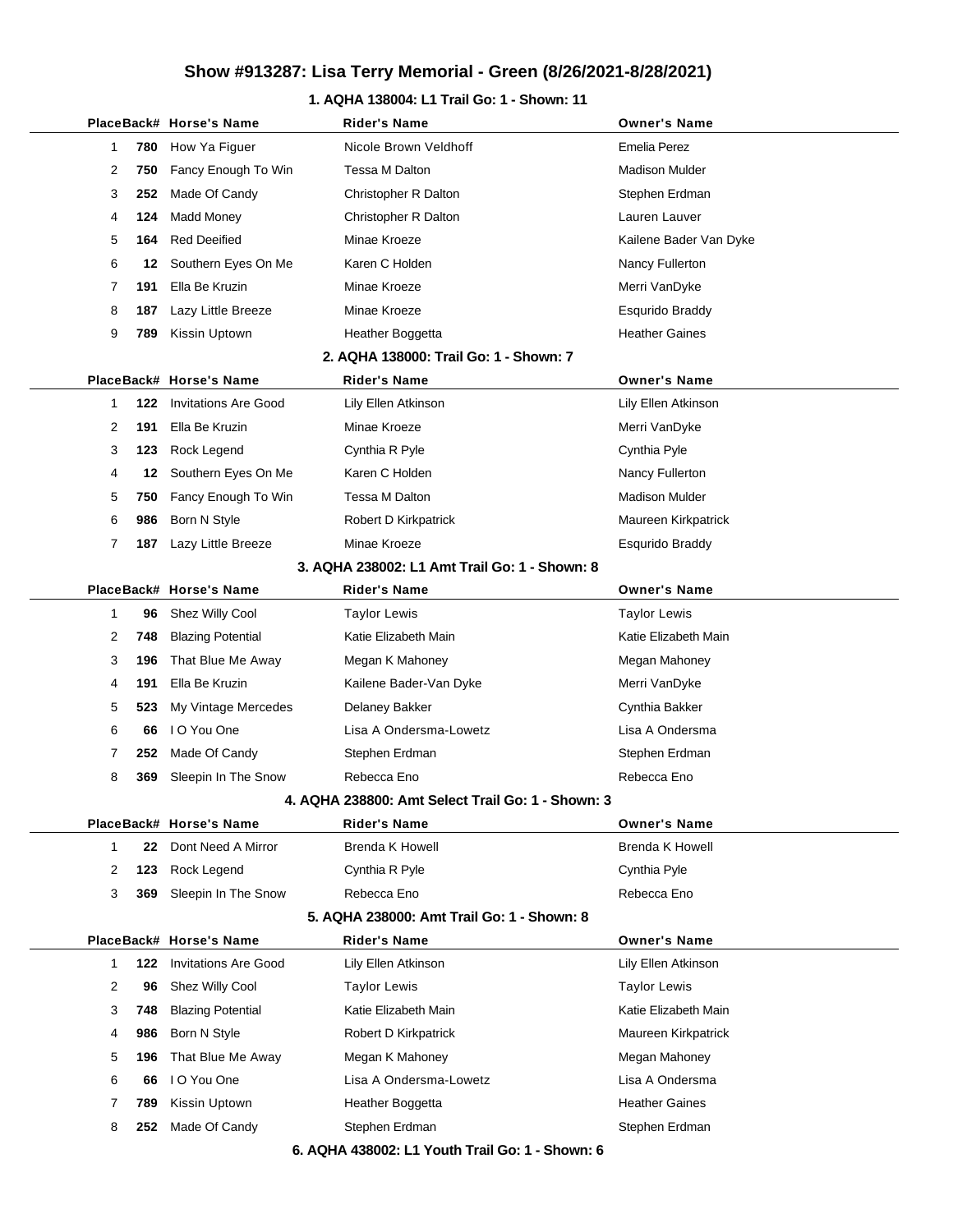|                       | PlaceBack# Horse's Name    | Rider's Name                                                  | <b>Owner's Name</b>     |
|-----------------------|----------------------------|---------------------------------------------------------------|-------------------------|
| 766<br>1              | <b>Best Motion Picture</b> | Dana Moody                                                    | Linda K Moody           |
| 2<br>780              | How Ya Figuer              | <b>Emelia Perez</b>                                           | Emelia Perez            |
| 3<br>164              | <b>Red Deeified</b>        | Karina R Bader-Van Dyke                                       | Kailene Bader Van Dyke  |
| 4<br>736              | Zig Me A Kiss              | Madelyne Meacham                                              | Madelyne Meacham        |
| 207<br>DQ             | Kaptain Kaveman            | Elizabeth Smith                                               | Elizabeth Smith         |
| DQ<br>750             | Fancy Enough To Win        | Maya Edwards                                                  | <b>Madison Mulder</b>   |
|                       |                            | 7. AQHA 438000: Youth Trail Go: 1 - Shown: 4                  |                         |
|                       | PlaceBack# Horse's Name    | <b>Rider's Name</b>                                           | <b>Owner's Name</b>     |
| 1<br>766              | <b>Best Motion Picture</b> | Dana Moody                                                    | Linda K Moody           |
| 2<br>780              | How Ya Figuer              | <b>Emelia Perez</b>                                           | Emelia Perez            |
| 3<br>164              | <b>Red Deeified</b>        | Karina R Bader-Van Dyke                                       | Kailene Bader Van Dyke  |
| 4                     | 736 Zig Me A Kiss          | Madelyne Meacham                                              | Madelyne Meacham        |
|                       |                            | 8. MQHA 904: Small Fry Trail Go: 1 - Shown: 2                 |                         |
|                       | PlaceBack# Horse's Name    | <b>Rider's Name</b>                                           | <b>Owner's Name</b>     |
| 1<br>310              | Ima Lopin With Class       | Quinn Bogue                                                   | <b>Bogue Family</b>     |
| $\overline{2}$        | 770 Your So Hot            | Laurel Huffman                                                | Corlinda Huffman        |
|                       |                            | 9. AQHA 142100: Junior Western Pleasure Go: 1 - Shown: 9      |                         |
|                       | PlaceBack# Horse's Name    | <b>Rider's Name</b>                                           | <b>Owner's Name</b>     |
| 1<br>767              | Lope With The Motion       | Brian E Cox                                                   | Tammy M Conroy          |
| 2<br>764              | <b>Made Mighty Cool</b>    | <b>Jared Stack</b>                                            | Patricia Zinkhann       |
| 3<br>124              | Madd Money                 | Christopher R Dalton                                          | Lauren Lauver           |
| 4                     | 12 Southern Eyes On Me     | Karen C Holden                                                | Nancy Fullerton         |
| 5<br>765              | Lopen Lucifer              | Pamela K Davis                                                | Pamela K Davis          |
| 6<br>187              | Lazy Little Breeze         | Greg Holstege                                                 | Esqurido Braddy         |
| 7<br>244              | <b>Twisted Batt</b>        | Michelle Dawn Eno                                             | Michelle Dawn Eno       |
| 8<br>789              | Kissin Uptown              | Heather Boggetta                                              | <b>Heather Gaines</b>   |
| DQ                    | 56 Shady Lil Cowgirl       | Raegan Schnell                                                | <b>Crosswinds Farms</b> |
|                       |                            | 10. AQHA 242001: RK Amt Western Pleasure Go: 1 - Shown: 4     |                         |
|                       | PlaceBack# Horse's Name    | <b>Rider's Name</b>                                           | <b>Owner's Name</b>     |
| 1<br>369              | Sleepin In The Snow        | Rebecca Eno                                                   | Rebecca Eno             |
| 2<br>244              | <b>Twisted Batt</b>        | Michelle Dawn Eno                                             | Michelle Dawn Eno       |
| 3<br>523              | My Vintage Mercedes        | Delaney Bakker                                                | Cynthia Bakker          |
| 4<br>752              | Mr Clu Times Two           | Melody VanderMolen                                            | Melody VanderMolen      |
|                       |                            | 11. AQHA 242002: L1 Amt Western Pleasure Go: 1 - Shown: 2     |                         |
|                       | PlaceBack# Horse's Name    | <b>Rider's Name</b>                                           | <b>Owner's Name</b>     |
| 1<br>369              | Sleepin In The Snow        | Rebecca Eno                                                   | Rebecca Eno             |
| $\overline{2}$<br>244 | <b>Twisted Batt</b>        | Michelle Dawn Eno                                             | Michelle Dawn Eno       |
|                       |                            | 12. AQHA 242800: Amt Select Western Pleasure Go: 1 - Shown: 6 |                         |
|                       | PlaceBack# Horse's Name    | <b>Rider's Name</b>                                           | <b>Owner's Name</b>     |
| 1<br>12               | Southern Eyes On Me        | Nancy Kay Fullerton                                           | Nancy Fullerton         |
| 2<br>22               | Dont Need A Mirror         | <b>Brenda K Howell</b>                                        | <b>Brenda K Howell</b>  |
| 3<br>70               | True Blue I Will Be        | Kay Stanek                                                    | <b>Kay Stanek</b>       |
| 4<br>369              | Sleepin In The Snow        | Rebecca Eno                                                   | Rebecca Eno             |
| 5<br>123              | Rock Legend                | Cynthia R Pyle                                                | Cynthia Pyle            |
| 6                     | 752 Mr Clu Times Two       | Melody VanderMolen                                            | Melody VanderMolen      |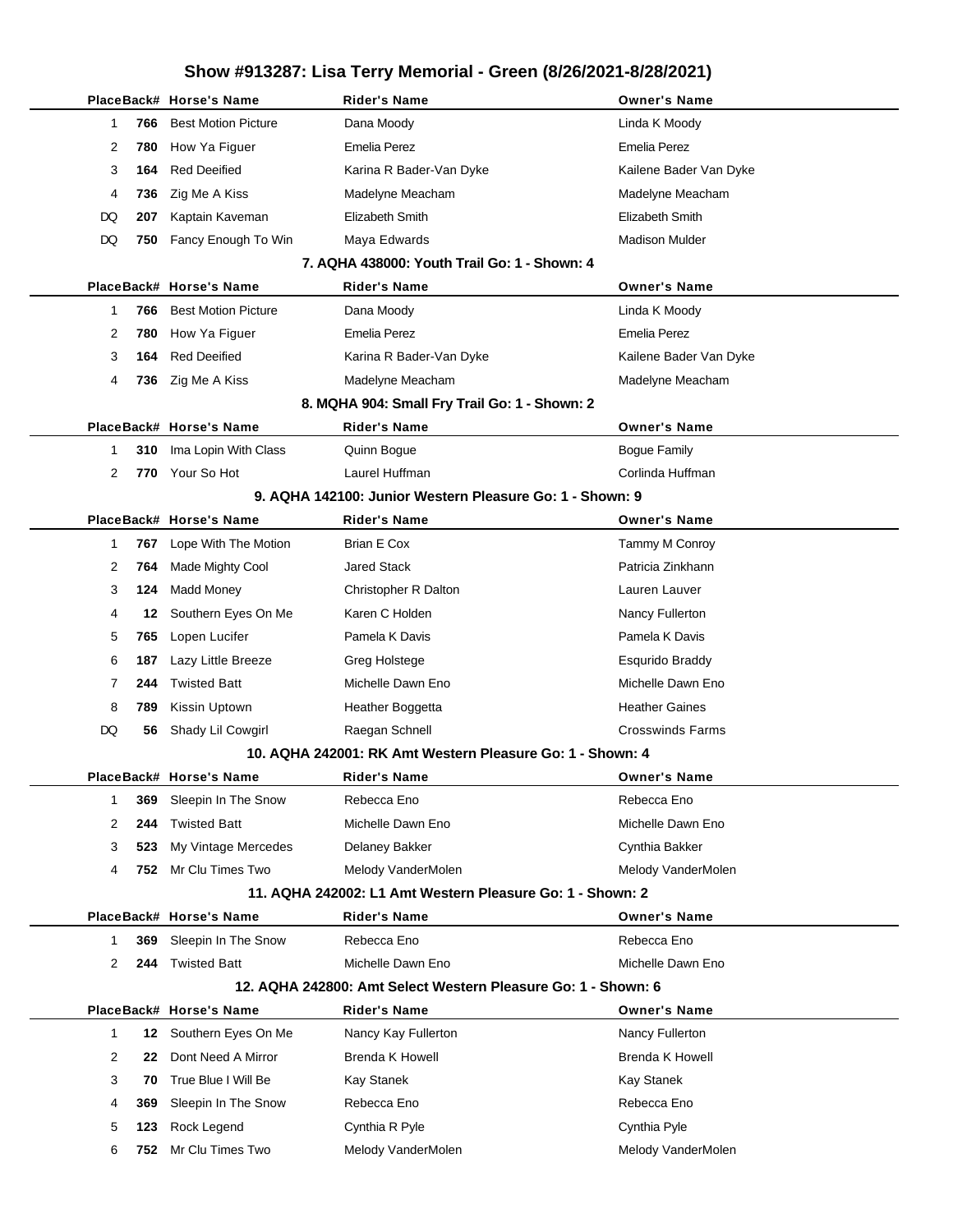### **13. AQHA 242000: Amt Western Pleasure Go: 1 - Shown: 7**

|              |     | PlaceBack# Horse's Name     | Rider's Name                                                | <b>Owner's Name</b>    |  |  |
|--------------|-----|-----------------------------|-------------------------------------------------------------|------------------------|--|--|
| 1            | 767 | Lope With The Motion        | Tammy M Conroy                                              | Tammy M Conroy         |  |  |
| 2            | 383 | The Red Foxx                | Adam Johnson                                                | Adam Johnson           |  |  |
| 3            | 252 | Made Of Candy               | Stephen Erdman                                              | Stephen Erdman         |  |  |
| 4            | 122 | <b>Invitations Are Good</b> | Lily Ellen Atkinson                                         | Lily Ellen Atkinson    |  |  |
| 5            | 986 | Born N Style                | Robert D Kirkpatrick                                        | Maureen Kirkpatrick    |  |  |
| 6            | 96  | Shez Willy Cool             | Taylor Lewis                                                | <b>Taylor Lewis</b>    |  |  |
| 7            | 789 | Kissin Uptown               | Heather Boggetta                                            | <b>Heather Gaines</b>  |  |  |
|              |     |                             | 14. AQHA 142004: L1 Western Pleasure Go: 1 - Shown: 8       |                        |  |  |
|              |     | PlaceBack# Horse's Name     | Rider's Name                                                | <b>Owner's Name</b>    |  |  |
| 0            | 101 | Gott It                     | Karen C Holden                                              | Kara M DeVlieger       |  |  |
| 1            | 785 | Its Code Outside            | Brian E Cox                                                 | Bryan Reger            |  |  |
| 2            | 798 | Batmans Got Da Goods        | Tessa M Dalton                                              | Maya Edwards           |  |  |
| 3            | 383 | The Red Foxx                | Adam Johnson                                                | Adam Johnson           |  |  |
| 4            | 751 | <b>Truely The Best</b>      | Jennifer Lee Bluhm                                          | Gina Janke             |  |  |
| 5            | 12  | Southern Eyes On Me         | Karen C Holden                                              | Nancy Fullerton        |  |  |
| 6            | 765 | Lopen Lucifer               | Pamela K Davis                                              | Pamela K Davis         |  |  |
| 7            | 187 | Lazy Little Breeze          | Greg Holstege                                               | <b>Esqurido Braddy</b> |  |  |
|              |     |                             | 15. AQHA 442001: RK Youth Western Pleasure Go: 1 - Shown: 3 |                        |  |  |
|              |     | PlaceBack# Horse's Name     | Rider's Name                                                | <b>Owner's Name</b>    |  |  |
| $\mathbf{1}$ | 124 | <b>Madd Money</b>           | Lauren E Lauver                                             | Lauren Lauver          |  |  |
| 2            | 207 | Kaptain Kaveman             | Elizabeth Smith                                             | Elizabeth Smith        |  |  |
| 3            | 736 | Zig Me A Kiss               | Madelyne Meacham                                            | Madelyne Meacham       |  |  |
|              |     |                             | 16. AQHA 442002: L1 Youth Western Pleasure Go: 1 - Shown: 3 |                        |  |  |
|              |     | PlaceBack# Horse's Name     | Rider's Name                                                | <b>Owner's Name</b>    |  |  |
| 1            | 780 | How Ya Figuer               | <b>Emelia Perez</b>                                         | <b>Emelia Perez</b>    |  |  |
| 2            | 207 | Kaptain Kaveman             | Elizabeth Smith                                             | Elizabeth Smith        |  |  |
| 3            | 736 | Zig Me A Kiss               | Madelyne Meacham                                            | Madelyne Meacham       |  |  |
|              |     |                             | 17. AQHA 442000: Youth Western Pleasure Go: 1 - Shown: 6    |                        |  |  |
|              |     | PlaceBack# Horse's Name     | Rider's Name                                                | <b>Owner's Name</b>    |  |  |
| 1            | 124 | <b>Madd Money</b>           | Lauren E Lauver                                             | Lauren Lauver          |  |  |
| 2            | 766 | <b>Best Motion Picture</b>  | Dana Moody                                                  | Linda K Moody          |  |  |
| 3            | 780 | How Ya Figuer               | <b>Emelia Perez</b>                                         | <b>Emelia Perez</b>    |  |  |
| 4            | 207 | Kaptain Kaveman             | Elizabeth Smith                                             | Elizabeth Smith        |  |  |
| 5            | 798 | <b>Batmans Got Da Goods</b> | Maya Edwards                                                | Maya Edwards           |  |  |
| 6            | 736 | Zig Me A Kiss               | Madelyne Meacham                                            | Madelyne Meacham       |  |  |
|              |     |                             | 18. AQHA 142200: Senior Western Pleasure Go: 1 - Shown: 1   |                        |  |  |
|              |     | PlaceBack# Horse's Name     | <b>Rider's Name</b>                                         | <b>Owner's Name</b>    |  |  |
| 1.           |     | 751 Truely The Best         | Jennifer Lee Bluhm                                          | Gina Janke             |  |  |
|              |     |                             | 19. MQHA 910: MQHA Lead Line Go: 1 - Shown: 1               |                        |  |  |
|              |     | PlaceBack# Horse's Name     | <b>Rider's Name</b>                                         | <b>Owner's Name</b>    |  |  |
| 0            |     | 244 Twisted Batt            | Shelby Eno                                                  | Michelle Dawn Eno      |  |  |
|              |     |                             | 20. MQHA 902: Small Fry Western Pleasure Go: 1 - Shown: 2   |                        |  |  |
|              |     | PlaceBack# Horse's Name     | <b>Rider's Name</b>                                         | <b>Owner's Name</b>    |  |  |
| 1            | 310 | Ima Lopin With Class        | Quinn Bogue                                                 | <b>Bogue Family</b>    |  |  |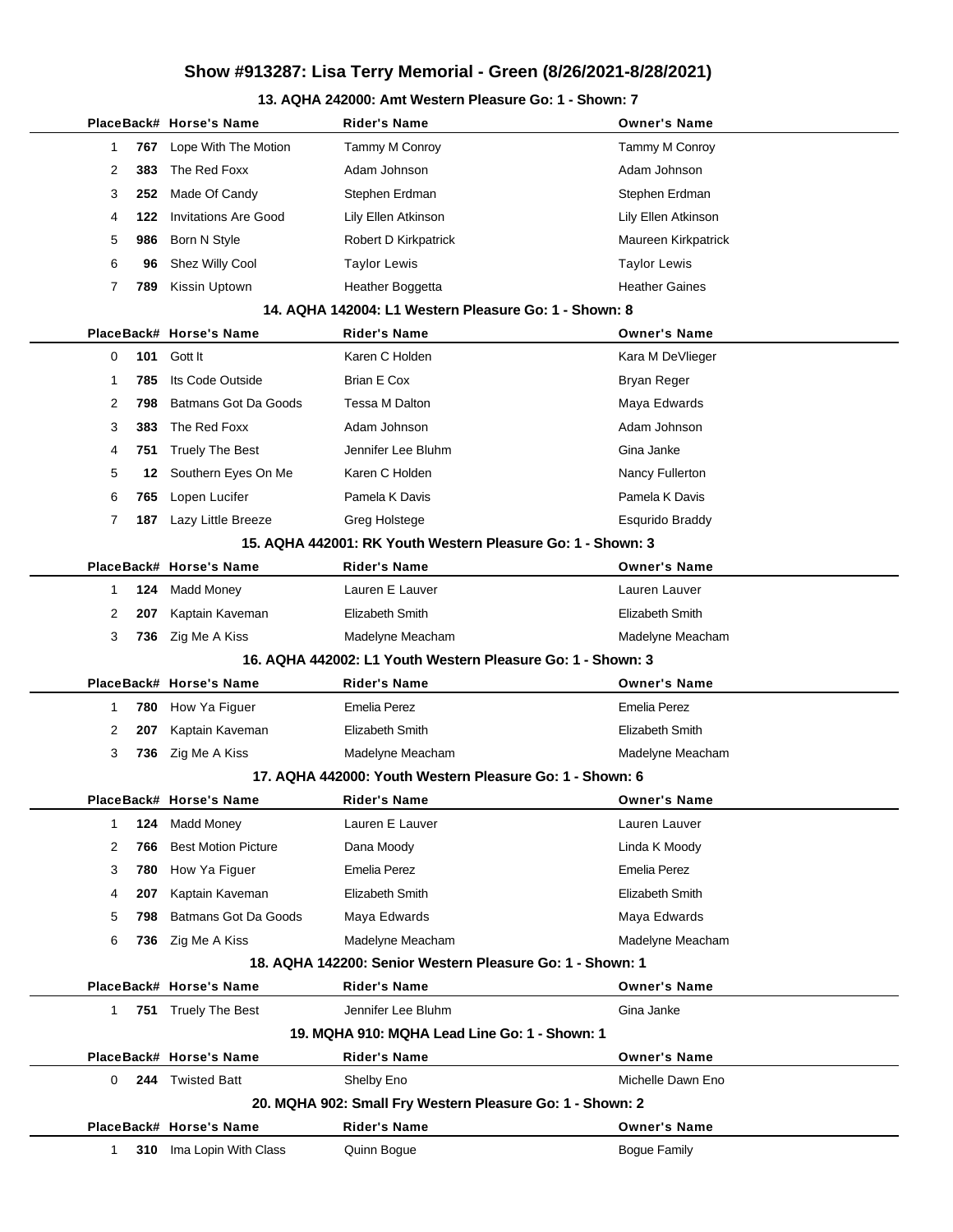## **Show #913287: Lisa Terry Memorial - Green (8/26/2021-8/28/2021) 770** Your So Hot **Corlines Laurel Huffman** Corlines **Corlines Huffman 21. MQHA 903: Small Fry Horsemanship Go: 1 - Shown: 2 PlaceBack# Horse's Name Rider's Name Owner's Name 310** Ima Lopin With Class **Quinn Bogue Community Bogue Family** Bogue Family 2 770 Your So Hot Laurel Huffman **Corlinda Huffman 22. AQHA 240001: RK Amt Western Horsemanship Go: 1 - Shown: 3 PlaceBack# Horse's Name Rider's Name Owner's Name 523** My Vintage Mercedes Delaney Bakker Cynthia Bakker Cynthia Bakker **752** Mr Clu Times Two **Melody VanderMolen** Melody VanderMolen Melody VanderMolen **225** Custom Hottie Cassidy Jo Ryder Debrah Ryder **23. AQHA 240002: L1 Amt Western Horsemanship Go: 1 - Shown: 6 PlaceBack# Horse's Name Rider's Name Owner's Name 767** Lope With The Motion Tammy M Conroy Tammy M Conroy **369** Sleepin In The Snow Rebecca Eno Rebecca Eno Rebecca Eno **211** Hes Hott Diana Midgley Diana Midgley **66** I O You One Lisa A Ondersma-Lowetz Lisa A Ondersma **523** My Vintage Mercedes Delaney Bakker Cynthia Bakker **225** Custom Hottie Cassidy Jo Ryder Debrah Ryder **24. AQHA 240800: Amt Select Western Horsemanship Go: 1 - Shown: 7 PlaceBack# Horse's Name Rider's Name Owner's Name 123** Rock Legend Cynthia R Pyle Cynthia Pyle **12** Southern Eyes On Me Nancy Kay Fullerton Nancy Fullerton Nancy Fullerton **22** Dont Need A Mirror Brenda K Howell Brenda K Howell Brenda K Howell **211** Hes Hott Diana Midgley Diana Midgley **369** Sleepin In The Snow Rebecca Eno Rebecca Eno Rebecca Eno **70** True Blue I Will Be Kay Stanek Kay Stanek **25. AQHA 240000: Amt Western Horsemanship Go: 1 - Shown: 10 PlaceBack# Horse's Name Rider's Name Owner's Name 96** Shez Willy Cool **Taylor Lewis** Taylor Lewis Taylor Lewis Taylor Lewis **122** Invitations Are Good Lily Ellen Atkinson Lily Ellen Atkinson **277** Iron Can Dance **Kailene Bader-Van Dyke** Merri Van Dyke **986** Born N Style **Robert D Kirkpatrick** Maureen Kirkpatrick **383** The Red Foxx **Adam Johnson** Adam Johnson Adam Johnson **196** That Blue Me Away Megan K Mahoney Megan Mercent Megan Mahoney **66** I O You One Lisa A Ondersma-Lowetz Lisa A Ondersma **252** Made Of Candy Stephen Erdman Stephen Erdman **748** Blazing Potential **Katie Elizabeth Main** Katie Elizabeth Main Katie Elizabeth Main **26. AQHA 440001: RK Youth Western Horsemanship Go: 1 - Shown: 2 PlaceBack# Horse's Name Rider's Name Owner's Name 164** Red Deeified **Karina R Bader-Van Dyke** Kailene Bader Van Dyke 2 736 Zig Me A Kiss Madelyne Meacham Matelyne Meacham Madelyne Meacham **27. AQHA 440002: L1 Youth Western Horsemanship Go: 1 - Shown: 4 PlaceBack# Horse's Name Rider's Name Owner's Name 164** Red Deeified **Karina R Bader-Van Dyke** Kailene Bader Van Dyke **780** How Ya Figuer Emelia Perez Emelia Perez **736** Zig Me A Kiss **Madelyne Meacham** Madelyne Meacham Madelyne Meacham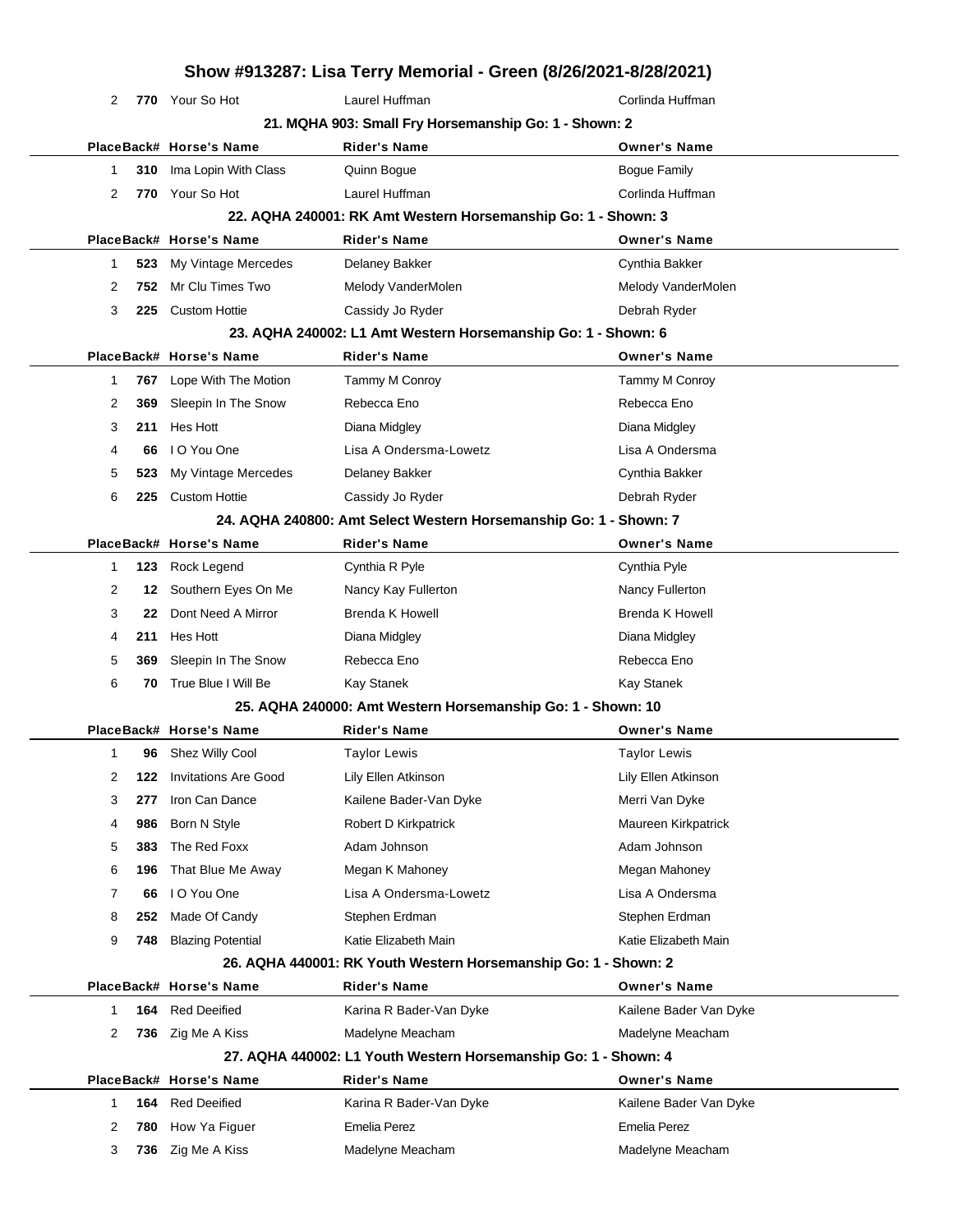DQ 750 Fancy Enough To Win Maya Edwards Mathon Mulder Madison Mulder **28. AQHA 440000: Youth Western Horsemanship Go: 1 - Shown: 6**

|                       | PlaceBack# Horse's Name    | 28. AQHA 440000: Youth Western Horsemanship Go: 1 - Shown: 6<br><b>Rider's Name</b> | <b>Owner's Name</b>    |
|-----------------------|----------------------------|-------------------------------------------------------------------------------------|------------------------|
| 1<br>766              | <b>Best Motion Picture</b> | Dana Moody                                                                          | Linda K Moody          |
| 2<br>124              | <b>Madd Money</b>          | Lauren E Lauver                                                                     | Lauren Lauver          |
| 3<br>798              | Batmans Got Da Goods       | Maya Edwards                                                                        | Maya Edwards           |
| 736<br>4              | Zig Me A Kiss              | Madelyne Meacham                                                                    | Madelyne Meacham       |
| 5<br>164              | <b>Red Deeified</b>        | Karina R Bader-Van Dyke                                                             | Kailene Bader Van Dyke |
| 6                     | 780 How Ya Figuer          | Emelia Perez                                                                        | Emelia Perez           |
|                       |                            | 29. AQHA 242102: L1 Amt Walk Trot Western Pleasure Go: 1 - Shown: 2                 |                        |
|                       | PlaceBack# Horse's Name    | <b>Rider's Name</b>                                                                 | <b>Owner's Name</b>    |
| 1                     | 252 Made Of Candy          | Eduardo Barajas                                                                     | Stephen Erdman         |
| 2                     | 14 Soever Southern         | Alexis Marie Coates                                                                 | Corlinda Huffman       |
|                       |                            | 30. AQHA 240102: L1 Amt Walk Trot Horsemanship Go: 1 - Shown: 1                     |                        |
|                       | PlaceBack# Horse's Name    | <b>Rider's Name</b>                                                                 | <b>Owner's Name</b>    |
| $\mathbf{1}$          | 252 Made Of Candy          | Eduardo Barajas                                                                     | Stephen Erdman         |
|                       |                            | 31. AQHA 136004: L1 Western Riding Go: 1 - Shown: 3                                 |                        |
|                       | PlaceBack# Horse's Name    | <b>Rider's Name</b>                                                                 | <b>Owner's Name</b>    |
| 124<br>$\mathbf{1}$   | <b>Madd Money</b>          | Tessa M Dalton                                                                      | Lauren Lauver          |
| 2<br>123              | Rock Legend                | Cynthia R Pyle                                                                      | Cynthia Pyle           |
| 3<br>764              | Made Mighty Cool           | <b>Jared Stack</b>                                                                  | Patricia Zinkhann      |
|                       |                            | 33. AQHA 236002: L1 Amt Western Riding Go: 1 - Shown: 2                             |                        |
|                       | PlaceBack# Horse's Name    | <b>Rider's Name</b>                                                                 | <b>Owner's Name</b>    |
| 1<br>523              | My Vintage Mercedes        | Delaney Bakker                                                                      | Cynthia Bakker         |
| $\overline{2}$<br>66  | I O You One                | Lisa A Ondersma-Lowetz                                                              | Lisa A Ondersma        |
|                       |                            | 34. AQHA 236000: Amt Western Riding Go: 1 - Shown: 3                                |                        |
|                       | PlaceBack# Horse's Name    | <b>Rider's Name</b>                                                                 | <b>Owner's Name</b>    |
| $\mathbf{1}$<br>122   | Invitations Are Good       | Lily Ellen Atkinson                                                                 | Lily Ellen Atkinson    |
| 2<br>123              | Rock Legend                | Cynthia R Pyle                                                                      | Cynthia Pyle           |
| 3<br>66               | I O You One                | Lisa A Ondersma-Lowetz                                                              | Lisa A Ondersma        |
|                       |                            | 37. AQHA 144100: Junior Hunter Under Saddle Go: 1 - Shown: 4                        |                        |
|                       | PlaceBack# Horse's Name    | <b>Rider's Name</b>                                                                 | <b>Owner's Name</b>    |
| $\mathbf 1$<br>12     | Southern Eyes On Me        | Karen C Holden                                                                      | Nancy Fullerton        |
| 2<br>43               | When Fortune Smiles        | Marla Lynn Foerster                                                                 | Marla Foerster         |
| 3<br>789              | Kissin Uptown              | Heather Boggetta                                                                    | <b>Heather Gaines</b>  |
| 4<br>364              | Shes A Southern Bell       | Minae Kroeze                                                                        | Karina R Bader-VanDyke |
|                       |                            | 38. AQHA 244001: RK Amt Hunter Under Saddle Go: 1 - Shown: 6                        |                        |
|                       | PlaceBack# Horse's Name    | <b>Rider's Name</b>                                                                 | <b>Owner's Name</b>    |
| 523<br>1              | My Vintage Mercedes        | Delaney Bakker                                                                      | Cynthia Bakker         |
| $\overline{2}$<br>244 | <b>Twisted Batt</b>        | Michelle Dawn Eno                                                                   | Michelle Dawn Eno      |
| 3<br>702              | Talkin About My Ty         | Mikayla Mae Tew                                                                     | Janine Ann Caldwell    |
| 369<br>4              | Sleepin In The Snow        | Rebecca Eno                                                                         | Rebecca Eno            |
| 5<br>779              | <b>Lilly Larue</b>         | Andrea St John                                                                      | Andrea St John         |
| 6<br>757              | I Party Two                | Melissa S German                                                                    | Marilynn Snippe        |
|                       |                            | 39. AQHA 244002: L1 Amt Hunter Under Saddle Go: 1 - Shown: 13                       |                        |
|                       | PlaceBack# Horse's Name    | <b>Rider's Name</b>                                                                 | <b>Owner's Name</b>    |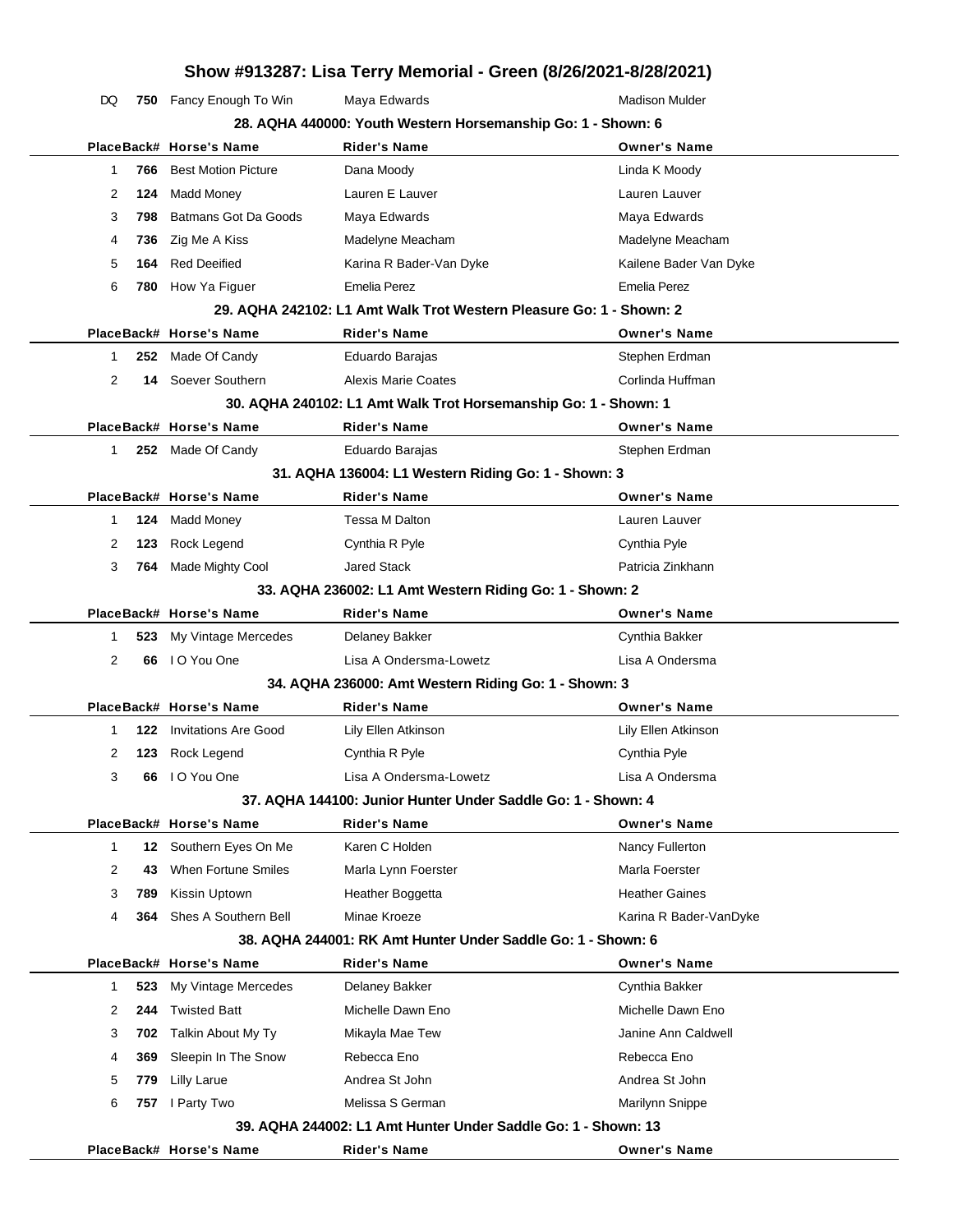| 1            | 66   | I O You One                 | Lisa A Ondersma-Lowetz                                           | Lisa A Ondersma         |
|--------------|------|-----------------------------|------------------------------------------------------------------|-------------------------|
| 2            | 790  | To Good To Be Red           | Stephanie Mae Cesarz                                             | <b>Stephanie Cesarz</b> |
| 3            | 745  | <b>Forget Theinvitation</b> | Rebecca Dingus                                                   | Rebecca Dingus          |
| 4            | 523  | My Vintage Mercedes         | Delaney Bakker                                                   | Cynthia Bakker          |
| 5            | 748  | <b>Blazing Potential</b>    | Katie Elizabeth Main                                             | Katie Elizabeth Main    |
| 6            | 311  | <b>Stellas Gotr Groove</b>  | Kerry Daudlin                                                    | Kerry Daudlin           |
| 7            | 211  | Hes Hott                    | Diana Midgley                                                    | Diana Midgley           |
| 8            | 244  | <b>Twisted Batt</b>         | Michelle Dawn Eno                                                | Michelle Dawn Eno       |
| 9            | 225  | <b>Custom Hottie</b>        | Cassidy Jo Ryder                                                 | Debrah Ryder            |
|              |      |                             | 40. AQHA 244800: Amt Select Hunter Under Saddle Go: 1 - Shown: 9 |                         |
|              |      | PlaceBack# Horse's Name     | <b>Rider's Name</b>                                              | <b>Owner's Name</b>     |
| 1            | 47   | Shot Of Potential           | Anna Marie Cooper                                                | Anna Marie Cooper       |
| 2            | 211  | Hes Hott                    | Diana Midgley                                                    | Diana Midgley           |
| 3            | 123  | Rock Legend                 | Cynthia R Pyle                                                   | Cynthia Pyle            |
| 4            | 22   | Dont Need A Mirror          | <b>Brenda K Howell</b>                                           | Brenda K Howell         |
| 5            | 70   | True Blue I Will Be         | Kay Stanek                                                       | <b>Kay Stanek</b>       |
| 6            | 12   | Southern Eyes On Me         | Nancy Kay Fullerton                                              | Nancy Fullerton         |
| 7            | 311  | <b>Stellas Gotr Groove</b>  | Kerry Daudlin                                                    | Kerry Daudlin           |
| 8            | 695  | <b>Kruzin For Cowgirls</b>  | Laura Stillman                                                   | Laura Stillman          |
| 9            | 779  | <b>Lilly Larue</b>          | Andrea St John                                                   | Andrea St John          |
|              |      |                             | 41. AQHA 244000: Amt Hunter Under Saddle Go: 1 - Shown: 9        |                         |
|              |      | PlaceBack# Horse's Name     | Rider's Name                                                     | <b>Owner's Name</b>     |
| 1            | 196  | That Blue Me Away           | Megan K Mahoney                                                  | Megan Mahoney           |
| 2            | 66   | I O You One                 | Lisa A Ondersma-Lowetz                                           | Lisa A Ondersma         |
| 3            | 277  | Iron Can Dance              | Kailene Bader-Van Dyke                                           | Merri Van Dyke          |
| 4            | 748  | <b>Blazing Potential</b>    | Katie Elizabeth Main                                             | Katie Elizabeth Main    |
| 5            | 101  | Gott It                     | Kara M DeVlieger                                                 | Kara M DeVlieger        |
| 6            | 43   | When Fortune Smiles         | Marla Lynn Foerster                                              | Marla Foerster          |
| 7            | 122. | <b>Invitations Are Good</b> | Lily Ellen Atkinson                                              | Lily Ellen Atkinson     |
| 8            |      | 96 Shez Willy Cool          | Taylor Lewis                                                     | <b>Taylor Lewis</b>     |
| 9            |      | 789 Kissin Uptown           | Heather Boggetta                                                 | <b>Heather Gaines</b>   |
|              |      |                             | 42. AQHA 144004: L1 Hunter Under Saddle Go: 1 - Shown: 3         |                         |
|              |      | PlaceBack# Horse's Name     | <b>Rider's Name</b>                                              | <b>Owner's Name</b>     |
| 1            | 309  | U Can Call Me Al            | Minae Kroeze                                                     | Kailene Bader-VanDyke   |
| 2            | 789  | Kissin Uptown               | Heather Boggetta                                                 | <b>Heather Gaines</b>   |
| 3            | 191  | Ella Be Kruzin              | Kailene Bader-Van Dyke                                           | Merri VanDyke           |
|              |      |                             | 43. AQHA 444001: RK Youth Hunter Under Saddle Go: 1 - Shown: 2   |                         |
|              |      | PlaceBack# Horse's Name     | <b>Rider's Name</b>                                              | <b>Owner's Name</b>     |
| $\mathbf{1}$ |      | 736 Zig Me A Kiss           | Madelyne Meacham                                                 | Madelyne Meacham        |
| 2            |      | 780 How Ya Figuer           | <b>Emelia Perez</b>                                              | Emelia Perez            |
|              |      |                             | 44. AQHA 444002: L1 Youth Hunter Under Saddle Go: 1 - Shown: 2   |                         |
|              |      | PlaceBack# Horse's Name     | <b>Rider's Name</b>                                              | <b>Owner's Name</b>     |
| $\mathbf{1}$ |      | 736 Zig Me A Kiss           | Madelyne Meacham                                                 | Madelyne Meacham        |
| 2            |      | 780 How Ya Figuer           | <b>Emelia Perez</b>                                              | Emelia Perez            |
|              |      |                             | 45. AQHA 444000: Youth Hunter Under Saddle Go: 1 - Shown: 4      |                         |
|              |      | PlaceBack# Horse's Name     | <b>Rider's Name</b>                                              | <b>Owner's Name</b>     |

l,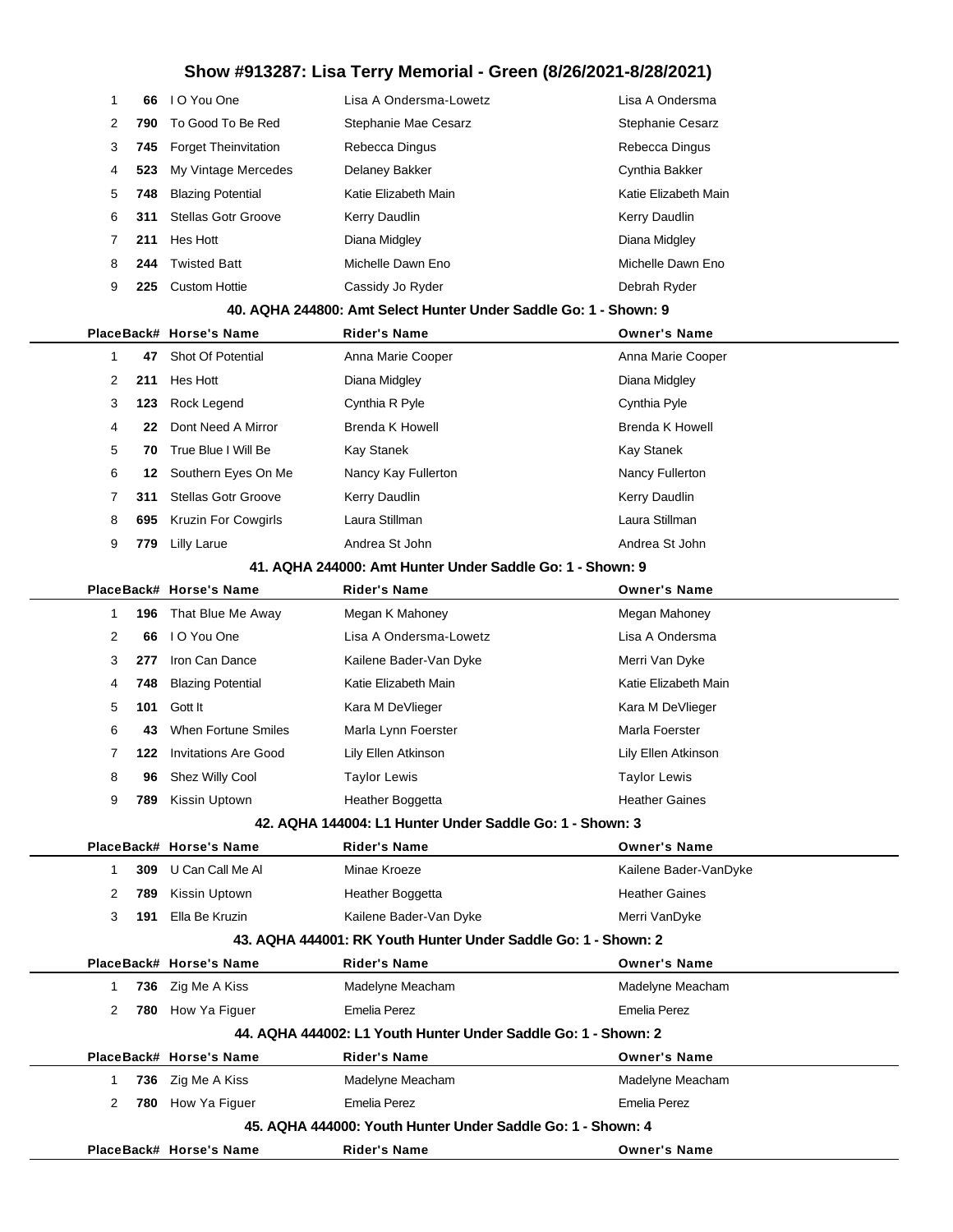## **Show #913287: Lisa Terry Memorial - Green (8/26/2021-8/28/2021)** 1 **766** Best Motion Picture **Dana Moody Linda K Moody** Linda K Moody 2 **736** Zig Me A Kiss **Madelyne Meacham** Madelyne Meacham Madelyne Meacham 3 **164** Red Deeified Karina R Bader-Van Dyke Kailene Bader Van Dyke 4 **780** How Ya Figuer Emelia Perez Emelia Perez **46. AQHA 144200: Senior Hunter Under Saddle Go: 1 - Shown: 7 PlaceBack# Horse's Name Rider's Name Owner's Name** 1 **47** Shot Of Potential **Anna Marie Cooper** Anna Marie Cooper Anna Marie Cooper 2 **277** Iron Can Dance Kailene Bader-Van Dyke Merri Van Dyke 3 **122** Invitations Are Good Lily Ellen Atkinson Lily Ellen Atkinson 4 **123** Rock Legend Cynthia R Pyle Cynthia Pyle 5 **164** Red Deeified Karina R Bader-Van Dyke Kailene Bader Van Dyke 6 **191** Ella Be Kruzin Minae Kroeze Merri VanDyke 7 **779** Lilly Larue **Andrea St John Andrea St John** Andrea St John **47. MQHA 905: Small Fry HUS Go: 1 - Shown: 1 PlaceBack# Horse's Name Rider's Name Owner's Name** 1 **310** Ima Lopin With Class Quinn Bogue **Communist Communist Communist Communist Communist Communist Communist Communist Communist Communist Communist Communist Communist Communist Communist Communist Communist Communist 48. MQHA 906: Small Fry Equitation Go: 1 - Shown: 1 PlaceBack# Horse's Name Rider's Name Owner's Name** 1 **310** Ima Lopin With Class **Quinn Bogue Community Bogue Family** Bogue Family **49. AQHA 252001: RK Amt Hunt Seat Equitation Go: 1 - Shown: 3 PlaceBack# Horse's Name Rider's Name Owner's Name** 1 **523** My Vintage Mercedes Delaney Bakker Cynthia Bakker Cynthia Bakker 2 252 Made Of Candy Stephen Erdman Stephen Erdman Stephen Erdman DQ **702** Talkin About My Ty Mikayla Mae Tew **Information Clube Anne Anne Caldwell 50. AQHA 252002: L1 Amt Hunt Seat Equitation Go: 1 - Shown: 6 PlaceBack# Horse's Name Rider's Name Owner's Name** 1 **523** My Vintage Mercedes Delaney Bakker Cynthia Bakker Cynthia Bakker 2 **66** I O You One Lisa A Ondersma-Lowetz Lisa A Ondersma 3 **252** Made Of Candy Stephen Erdman Stephen Erdman 4 **225** Custom Hottie **Cassidy Jo Ryder Cassidy Hotting Cassidy Construction Construction Clean Avenue Debrah Ryder** 5 **211** Hes Hott Diana Midgley Diana Midgley DQ 702 Talkin About My Ty Mikayla Mae Tew **Julie Anne Anne Anne Caldwell 51. AQHA 252800: Amt Select Hunt Seat Equitation Go: 1 - Shown: 5 PlaceBack# Horse's Name Rider's Name Owner's Name** 1 **311** Stellas Gotr Groove Kerry Daudlin Kerry Daudlin Kerry Daudlin 2 **22** Dont Need A Mirror Brenda K Howell Brenda K Howell Brenda K Howell 3 **47** Shot Of Potential **Anna Marie Cooper** Anna Marie Cooper Anna Marie Cooper 4 **123** Rock Legend Cynthia R Pyle Cynthia Pyle 5 **211** Hes Hott **Diana Midgley Communist Communist Communist Communist Communist Communist Communist Communist Communist Communist Communist Communist Communist Communist Communist Communist Communist Communist Communis 52. AQHA 252000: Amt Hunt Seat Equitation Go: 1 - Shown: 9 PlaceBack# Horse's Name Rider's Name Owner's Name** 1 **122** Invitations Are Good Lily Ellen Atkinson Lily Ellen Atkinson 2 **96** Shez Willy Cool **Taylor Lewis** Taylor Lewis Taylor Lewis Taylor Lewis 3 748 Blazing Potential Katie Elizabeth Main Katie Elizabeth Main Katie Elizabeth Main 4 **66** I O You One Lisa A Ondersma-Lowetz Lisa A Ondersma 5 **196** That Blue Me Away Megan K Mahoney Megan Megan Mahoney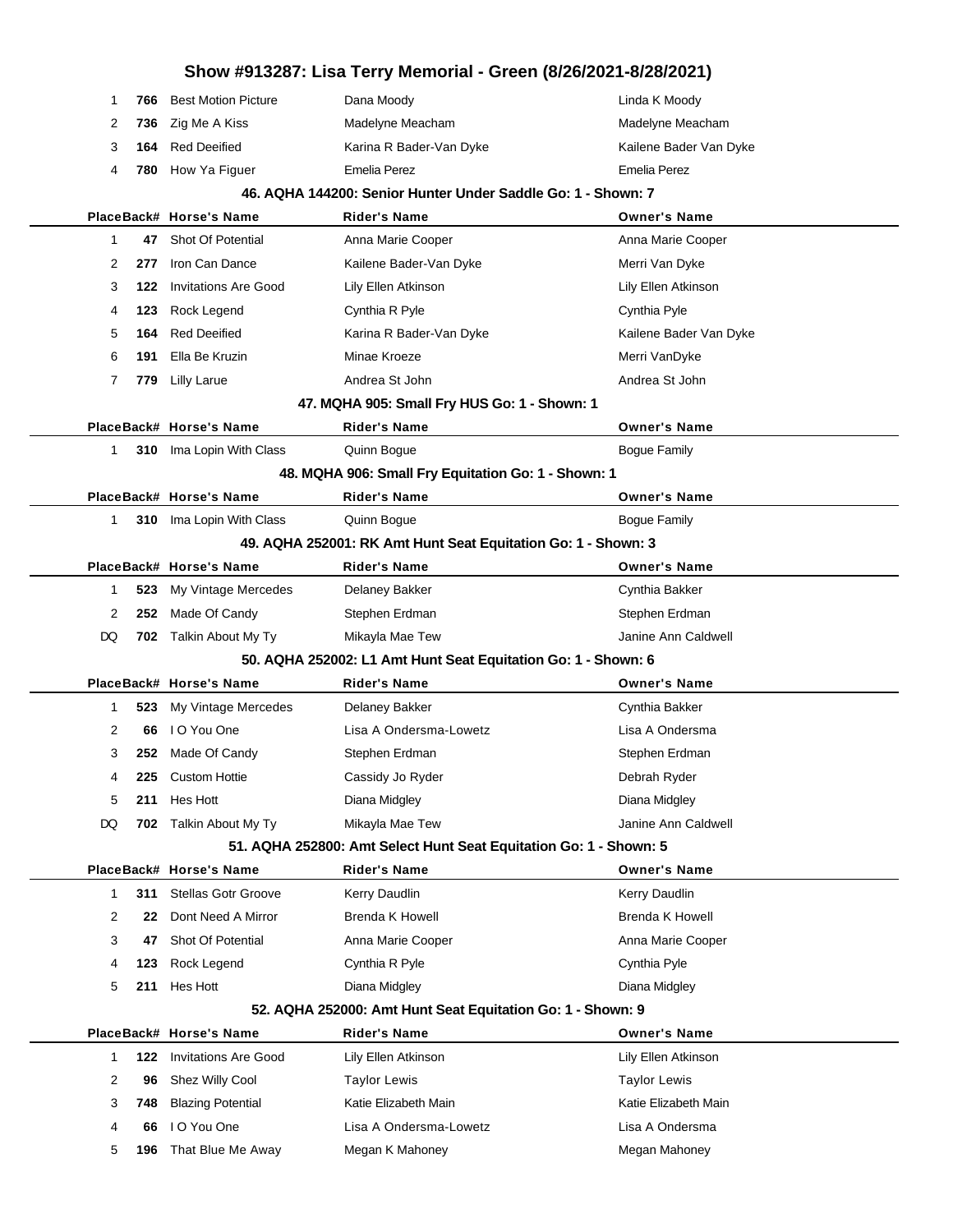| Show #913287: Lisa Terry Memorial - Green (8/26/2021-8/28/2021) |     |                            |                                                                 |                         |  |  |
|-----------------------------------------------------------------|-----|----------------------------|-----------------------------------------------------------------|-------------------------|--|--|
| 6                                                               | 225 | <b>Custom Hottie</b>       | Cassidy Jo Ryder                                                | Debrah Ryder            |  |  |
| 7                                                               | 277 | Iron Can Dance             | Kailene Bader-Van Dyke                                          | Merri Van Dyke          |  |  |
| 8                                                               | 789 | Kissin Uptown              | Heather Boggetta                                                | <b>Heather Gaines</b>   |  |  |
| 9                                                               | 252 | Made Of Candy              | Stephen Erdman                                                  | Stephen Erdman          |  |  |
|                                                                 |     |                            | 53. AQHA 452001: RK Youth Hunt Seat Equitation Go: 1 - Shown: 3 |                         |  |  |
|                                                                 |     | PlaceBack# Horse's Name    | <b>Rider's Name</b>                                             | <b>Owner's Name</b>     |  |  |
| 1                                                               | 736 | Zig Me A Kiss              | Madelyne Meacham                                                | Madelyne Meacham        |  |  |
| 2                                                               | 164 | <b>Red Deeified</b>        | Karina R Bader-Van Dyke                                         | Kailene Bader Van Dyke  |  |  |
| 3                                                               | 780 | How Ya Figuer              | Emelia Perez                                                    | <b>Emelia Perez</b>     |  |  |
|                                                                 |     |                            | 54. AQHA 452002: L1 Youth Hunt Seat Equitation Go: 1 - Shown: 3 |                         |  |  |
|                                                                 |     | PlaceBack# Horse's Name    | <b>Rider's Name</b>                                             | <b>Owner's Name</b>     |  |  |
| 1                                                               |     | 164 Red Deeified           | Karina R Bader-Van Dyke                                         | Kailene Bader Van Dyke  |  |  |
| 2                                                               | 736 | Zig Me A Kiss              | Madelyne Meacham                                                | Madelyne Meacham        |  |  |
| 3                                                               | 780 | How Ya Figuer              | <b>Emelia Perez</b>                                             | Emelia Perez            |  |  |
|                                                                 |     |                            | 55. AQHA 452000: Youth Hunt Seat Equitation Go: 1 - Shown: 2    |                         |  |  |
|                                                                 |     | PlaceBack# Horse's Name    | <b>Rider's Name</b>                                             | <b>Owner's Name</b>     |  |  |
| 1                                                               | 766 | <b>Best Motion Picture</b> | Dana Moody                                                      | Linda K Moody           |  |  |
| 2                                                               |     | 736 Zig Me A Kiss          | Madelyne Meacham                                                | Madelyne Meacham        |  |  |
|                                                                 |     |                            | 58. MSBA 7003: Yearling Longe Line Go: 1 - Shown: 2             |                         |  |  |
|                                                                 |     | PlaceBack# Horse's Name    | <b>Rider's Name</b>                                             | <b>Owner's Name</b>     |  |  |
| 0                                                               |     | 747 No Doubt Im Gucci      | Raegan Schnell                                                  | <b>Crosswinds Farms</b> |  |  |
| 0                                                               | 437 | Willy Made Me Wild         | Pamela K Davis                                                  | Pamela K Davis          |  |  |
|                                                                 |     |                            | 59. AQHA 143000: Ranch Riding Go: 1 - Shown: 5                  |                         |  |  |
|                                                                 |     | PlaceBack# Horse's Name    | Rider's Name                                                    | <b>Owner's Name</b>     |  |  |
| 1                                                               | 739 | Shine Like Jagger          | Holly A Esterling                                               | Holly A Esterling       |  |  |
| 2                                                               | 66  | I O You One                | Lisa A Ondersma-Lowetz                                          | Lisa A Ondersma         |  |  |
| 3                                                               | 748 | <b>Blazing Potential</b>   | Katie Elizabeth Main                                            | Katie Elizabeth Main    |  |  |
| 4                                                               | 191 | Ella Be Kruzin             | Minae Kroeze                                                    | Merri VanDyke           |  |  |
| 5                                                               | 45  | The Greatest Showman       | Raegan Schnell                                                  | Crosswinds Farms        |  |  |
|                                                                 |     |                            | 60. AQHA 243000: Amt Ranch Riding Go: 1 - Shown: 3              |                         |  |  |
|                                                                 |     | PlaceBack# Horse's Name    | <b>Rider's Name</b>                                             | <b>Owner's Name</b>     |  |  |
| 1                                                               | 739 | Shine Like Jagger          | Holly A Esterling                                               | Holly A Esterling       |  |  |
| 2                                                               | 66  | I O You One                | Lisa A Ondersma-Lowetz                                          | Lisa A Ondersma         |  |  |
| 3                                                               | 748 | <b>Blazing Potential</b>   | Katie Elizabeth Main                                            | Katie Elizabeth Main    |  |  |
|                                                                 |     |                            | 76. AQHA 203400: Amt Aged Stallions Go: 1 - Shown: 1            |                         |  |  |
|                                                                 |     | PlaceBack# Horse's Name    | <b>Rider's Name</b>                                             | <b>Owner's Name</b>     |  |  |
| $\mathbf{1}$                                                    |     | 45 The Greatest Showman    | Heather M Dunigan Coe                                           | <b>Crosswinds Farms</b> |  |  |
|                                                                 |     |                            | 81. AQHA 103400: Aged Stallions Go: 1 - Shown: 1                |                         |  |  |
|                                                                 |     | PlaceBack# Horse's Name    | <b>Rider's Name</b>                                             | <b>Owner's Name</b>     |  |  |
| $\mathbf{1}$                                                    |     | 45 The Greatest Showman    | Raegan Schnell                                                  | <b>Crosswinds Farms</b> |  |  |
|                                                                 |     |                            | 83. AQHA 205400: Amt Yearling Mares Go: 1 - Shown: 2            |                         |  |  |
|                                                                 |     | PlaceBack# Horse's Name    | <b>Rider's Name</b>                                             | <b>Owner's Name</b>     |  |  |
| 1                                                               |     | 784 Exacool                | John Phillip VanDyke                                            | Judy VanDyke            |  |  |
| 2                                                               |     | 787 Willy Essential        | Heather Boggetta                                                | Kathryn M Boggetta      |  |  |
|                                                                 |     |                            | 85. AQHA 205600: Amt Three Yr Old Mares Go: 1 - Shown: 4        |                         |  |  |
|                                                                 |     | PlaceBack# Horse's Name    | Rider's Name                                                    | <b>Owner's Name</b>     |  |  |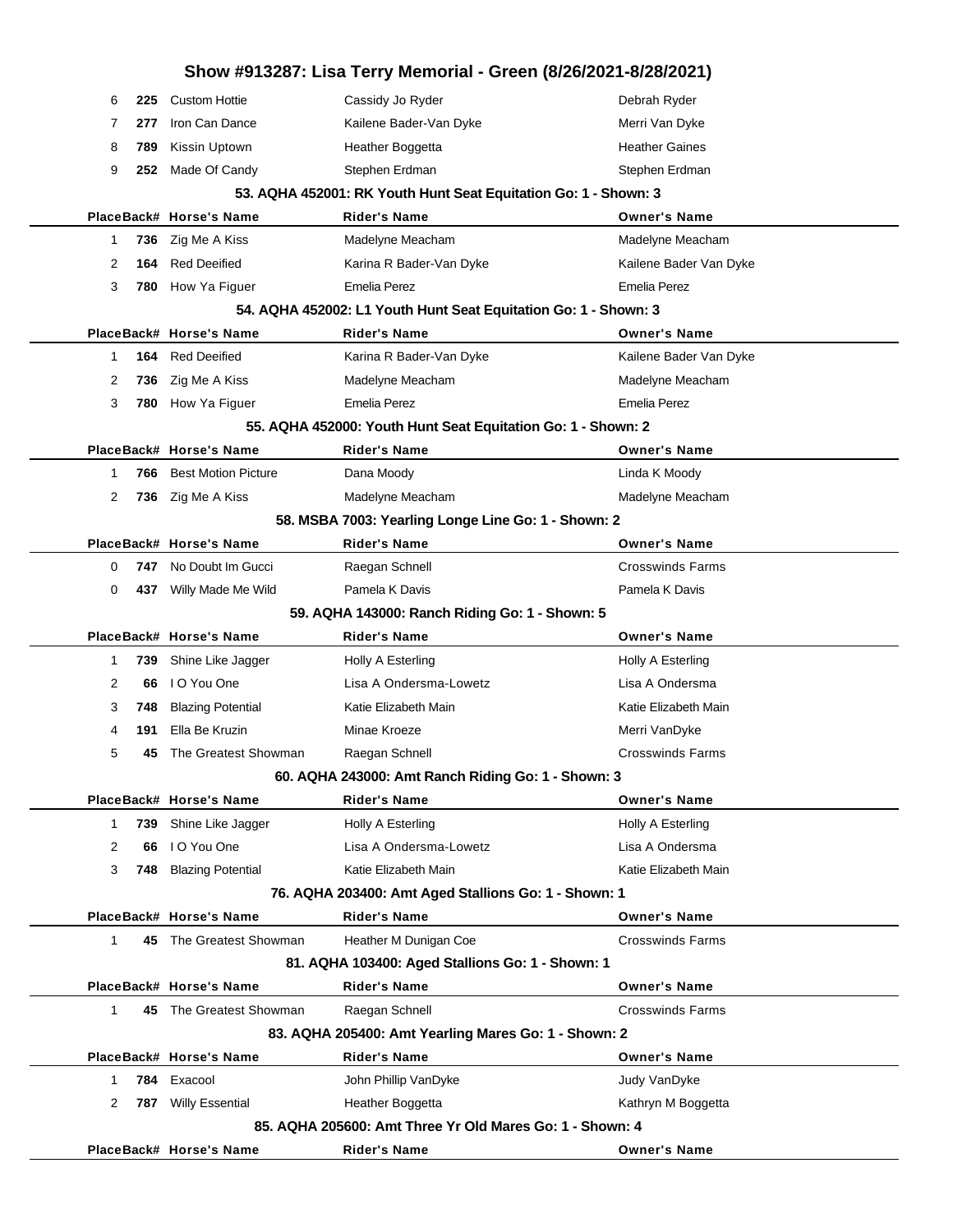|    |             |                            | Show #913287: Lisa Terry Memorial - Green (8/26/2021-8/28/2021) |                          |  |
|----|-------------|----------------------------|-----------------------------------------------------------------|--------------------------|--|
|    | 771<br>1    | Intrigueing                | Jenni Kerns                                                     | Carli Kerns              |  |
|    | 2<br>741    | Just Cheeky                | Michael Sinko                                                   | Michael Sinko            |  |
|    | 3<br>789    | Kissin Uptown              | Heather Boggetta                                                | <b>Heather Gaines</b>    |  |
|    | 4<br>56     | Shady Lil Cowgirl          | Heather M Dunigan Coe                                           | <b>Crosswinds Farms</b>  |  |
|    |             |                            | 86. AQHA 205700: Amt Aged Mares Go: 1 - Shown: 1                |                          |  |
|    |             | PlaceBack# Horse's Name    | <b>Rider's Name</b>                                             | <b>Owner's Name</b>      |  |
|    | 1           | 225 Custom Hottie          | Cassidy Jo Ryder                                                | Debrah Ryder             |  |
|    |             |                            | 87. AQHA 275000: Amt Performance Halter Mares Go: 1 - Shown: 4  |                          |  |
|    |             | PlaceBack# Horse's Name    | <b>Rider's Name</b>                                             | <b>Owner's Name</b>      |  |
|    | 1<br>196    | That Blue Me Away          | Megan K Mahoney                                                 | Megan Mahoney            |  |
|    | 2<br>311    | <b>Stellas Gotr Groove</b> | Kerry Daudlin                                                   | Kerry Daudlin            |  |
|    | 3<br>96     | Shez Willy Cool            | <b>Taylor Lewis</b>                                             | <b>Taylor Lewis</b>      |  |
|    | 4<br>22     | Dont Need A Mirror         | Brenda K Howell                                                 | Brenda K Howell          |  |
|    |             |                            | 88. AQHA 105400: Yearling Mares Go: 1 - Shown: 2                |                          |  |
|    |             | PlaceBack# Horse's Name    | <b>Rider's Name</b>                                             | <b>Owner's Name</b>      |  |
|    | 784<br>1    | Exacool                    | John Phillip VanDyke                                            | Judy VanDyke             |  |
|    | 2<br>787    | <b>Willy Essential</b>     | Heather Boggetta                                                | Kathryn M Boggetta       |  |
|    |             |                            | 90. AQHA 105600: Three Yr Old Mares Go: 1 - Shown: 4            |                          |  |
|    |             | PlaceBack# Horse's Name    | <b>Rider's Name</b>                                             | <b>Owner's Name</b>      |  |
|    | 771<br>1    | Intrigueing                | Tom Robertson                                                   | Carli Kerns              |  |
|    | 2<br>741    | Just Cheeky                | Michael Sinko                                                   | Michael Sinko            |  |
|    | 3<br>789    | Kissin Uptown              | Heather Boggetta                                                | <b>Heather Gaines</b>    |  |
|    | 4<br>56     | Shady Lil Cowgirl          | Raegan Schnell                                                  | <b>Crosswinds Farms</b>  |  |
|    |             |                            | 91. AQHA 105700: Aged Mares Go: 1 - Shown: 2                    |                          |  |
|    |             | PlaceBack# Horse's Name    | <b>Rider's Name</b>                                             | <b>Owner's Name</b>      |  |
|    | 1<br>225    | <b>Custom Hottie</b>       | Cassidy Jo Ryder                                                | Debrah Ryder             |  |
|    | 2<br>191    | Ella Be Kruzin             | Minae Kroeze                                                    | Merri VanDyke            |  |
|    |             |                            | 92. AQHA 175000: Performance Halter Mares Go: 1 - Shown: 3      |                          |  |
|    |             | PlaceBack# Horse's Name    | <b>Rider's Name</b>                                             | <b>Owner's Name</b>      |  |
|    | 1<br>196    | That Blue Me Away          | Megan K Mahoney                                                 | Megan Mahoney            |  |
|    | 2<br>96     | Shez Willy Cool            | Taylor Lewis                                                    | <b>Taylor Lewis</b>      |  |
|    | 3<br>22.    | Dont Need A Mirror         | <b>Brenda K Howell</b>                                          | Brenda K Howell          |  |
|    |             |                            | 95. AQHA 405600: Youth Three Yr Old Mares Go: 1 - Shown: 1      |                          |  |
|    |             | PlaceBack# Horse's Name    | Rider's Name                                                    | <b>Owner's Name</b>      |  |
|    | $\mathbf 1$ | 771 Intrigueing            | Carli Kerns                                                     | Carli Kerns              |  |
|    |             |                            | 100. AQHA 207600: Amt Three Yr Old Geldings Go: 1 - Shown: 3    |                          |  |
|    |             | PlaceBack# Horse's Name    | <b>Rider's Name</b>                                             | <b>Owner's Name</b>      |  |
|    | 1           | 7 He Is The Exception      | Laura Renee Perniciaro                                          | Christopher J Perniciaro |  |
|    | 2<br>244    | <b>Twisted Batt</b>        | Michelle Dawn Eno                                               | Michelle Dawn Eno        |  |
| DQ |             | 252 Made Of Candy          | Stephen Erdman                                                  | Stephen Erdman           |  |
|    |             |                            | 101. AQHA 207700: Amt Aged Geldings Go: 1 - Shown: 5            |                          |  |
|    |             | PlaceBack# Horse's Name    | Rider's Name                                                    | <b>Owner's Name</b>      |  |
|    | 738<br>1    | <b>Elusive Pick</b>        | Beverly Sue Koke                                                | Beverly Sue Koke         |  |
|    | 2<br>230    | Only Jack Left             | Diana Midgley                                                   | Diana Midgley            |  |
|    | 3<br>12     | Southern Eyes On Me        | Nancy Kay Fullerton                                             | Nancy Fullerton          |  |
|    | 4<br>369    | Sleepin In The Snow        | Rebecca Eno                                                     | Rebecca Eno              |  |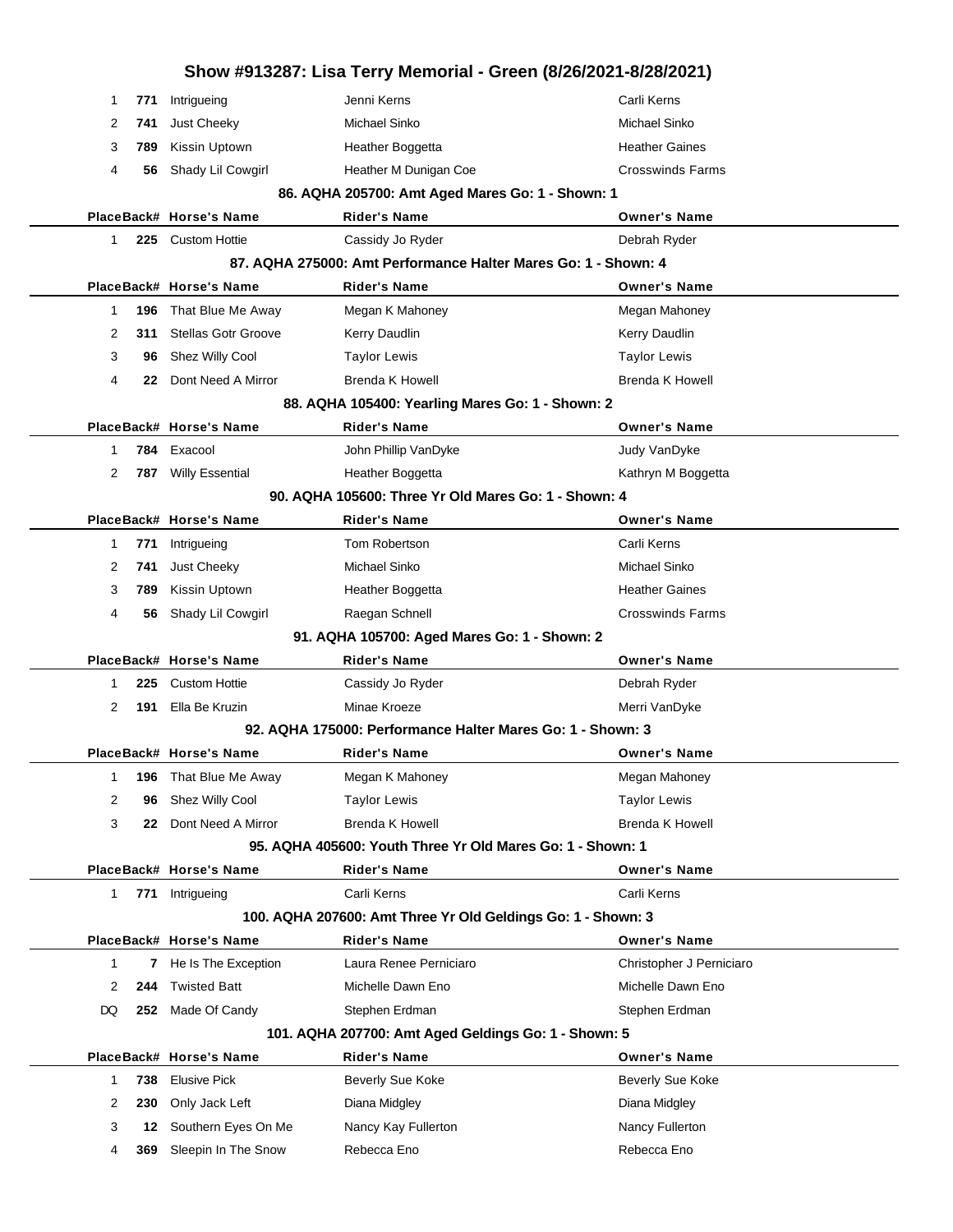## **Show #913287: Lisa Terry Memorial - Green (8/26/2021-8/28/2021)** 5 **748** Blazing Potential Katie Elizabeth Main Katie Elizabeth Main **102. AQHA 277000: Amt Performance Halter Geldings Go: 1 - Shown: 5 PlaceBack# Horse's Name Rider's Name Owner's Name** 1 **790** To Good To Be Red Stephanie Mae Cesarz **Stephanie Cesarz** Stephanie Cesarz 2 **383** The Red Foxx **Adam Johnson** Adam Interventional Adam Johnson 3 **122** Invitations Are Good Lily Ellen Atkinson Lily Ellen Atkinson 4 **66** I O You One Lisa A Ondersma-Lowetz Lisa A Ondersma 5 **123** Rock Legend Cynthia R Pyle Cynthia Pyle **103. AQHA 107400: Yearling Geldings Go: 1 - Shown: 1 PlaceBack# Horse's Name Rider's Name Owner's Name** 1 **747** No Doubt Im Gucci **Raegan Schnell** Crosswinds Farms **105. AQHA 107600: Three Yr Old Geldings Go: 1 - Shown: 2 PlaceBack# Horse's Name Rider's Name Owner's Name** 1 **7** He Is The Exception Tom Robertson **The Islamic Christopher J Perniciaro** Christopher J Perniciaro 2 **244** Twisted Batt Michelle Dawn Eno Michelle Dawn Eno **106. AQHA 107700: Aged Geldings Go: 1 - Shown: 2 PlaceBack# Horse's Name Rider's Name Owner's Name** 1 **738** Elusive Pick **Tom Robertson Beverly Sue Koke** 2 **12** Southern Eyes On Me Karen C Holden Nancy Fullerton Nancy Fullerton **107. AQHA 177000: Performance Halter Geldings Go: 1 - Shown: 3 PlaceBack# Horse's Name Rider's Name Owner's Name** 1 **383** The Red Foxx **Adam Johnson** Adam Johnson Adam Johnson 2 **122** Invitations Are Good Lily Ellen Atkinson Lily Ellen Atkinson 3 **66** I O You One Lisa A Ondersma-Lowetz Lisa A Ondersma **110. AQHA 407600: Youth Three Yr Old Geldings Go: 1 - Shown: 1 PlaceBack# Horse's Name Rider's Name Owner's Name** 1 **743** Mahoganee **Carli Kerns** Carli Carli Kerns Tom Robertson **111. AQHA 407700: Youth Aged Geldings Go: 1 - Shown: 3 PlaceBack# Horse's Name Rider's Name Owner's Name** 1 **124** Madd Money Lauren E Lauver Lauren Lauver 2 **207** Kaptain Kaveman Elizabeth Smith Elizabeth Smith 3 **798** Batmans Got Da Goods Maya Edwards Maya Edwards **112. AQHA 477000: Youth Performance Halter Geldings Go: 1 - Shown: 1 PlaceBack# Horse's Name Rider's Name Owner's Name** 1 **766** Best Motion Picture **Dana Moody Communist Communist Communist Communist Communist Communist Communist Communist Communist Communist Communist Communist Communist Communist Communist Communist Communist Communist 113. MQHA 900: Small Fry Halter Go: 1 - Shown: 2 PlaceBack# Horse's Name Rider's Name Owner's Name** 1 **310** Ima Lopin With Class Quinn Bogue **Came Communist Communist Communist Communist Communist Communist Communist Communist Communist Communist Communist Communist Communist Communist Communist Communist Communist Commu** 2 770 Your So Hot Laurel Huffman Corlinda Huffman Corlinda Huffman **114. MQHA 901: Small Fry Showmanship Go: 1 - Shown: 2 PlaceBack# Horse's Name Rider's Name Owner's Name** 1 **310** Ima Lopin With Class **Quinn Bogue Access Cuinn Bogue Family** 2 770 Your So Hot Laurel Huffman **Corlinda Huffman** Corlinda Huffman **115. AQHA 212001: RK Amt Showmanship at Halter Go: 1 - Shown: 5 PlaceBack# Horse's Name Rider's Name Owner's Name** 1 **523** My Vintage Mercedes Delaney Bakker Cynthia Bakker Cynthia Bakker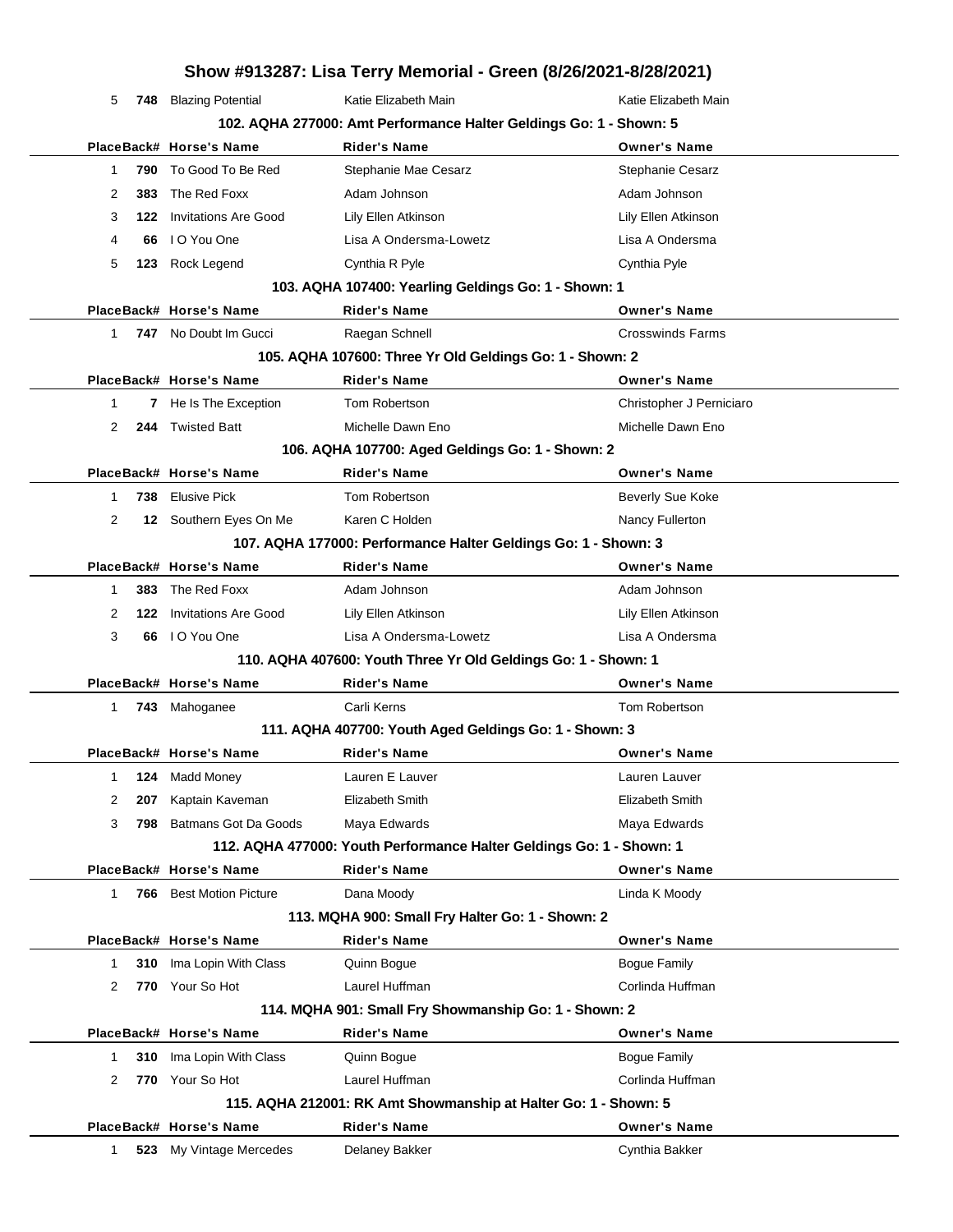|   | 2 702 Talkin About My Ty  | Mikayla Mae Tew            | Janine Ann Caldwell |
|---|---------------------------|----------------------------|---------------------|
| 3 | <b>14</b> Soever Southern | <b>Alexis Marie Coates</b> | Corlinda Huffman    |
|   | 4 753 Dont Stop Kissin Me | Tamara Vogel               | Tamara Vogel        |
|   | 5 369 Sleepin In The Snow | Rebecca Eno                | Rebecca Eno         |
|   |                           |                            |                     |

### **116. AQHA 212002: L1 Amt Showmanship at Halter Go: 1 - Shown: 9**

|                |     | PlaceBack# Horse's Name     | <b>Rider's Name</b>                                                 | <b>Owner's Name</b>    |
|----------------|-----|-----------------------------|---------------------------------------------------------------------|------------------------|
| 1              | 748 | <b>Blazing Potential</b>    | Katie Elizabeth Main                                                | Katie Elizabeth Main   |
| 2              | 523 | My Vintage Mercedes         | Delaney Bakker                                                      | Cynthia Bakker         |
| 3              | 66  | I O You One                 | Lisa A Ondersma-Lowetz                                              | Lisa A Ondersma        |
| 4              | 311 | <b>Stellas Gotr Groove</b>  | Kerry Daudlin                                                       | Kerry Daudlin          |
| 5              | 790 | To Good To Be Red           | Stephanie Mae Cesarz                                                | Stephanie Cesarz       |
| 6              | 702 | Talkin About My Ty          | Mikayla Mae Tew                                                     | Janine Ann Caldwell    |
| 7              | 211 | Hes Hott                    | Diana Midgley                                                       | Diana Midgley          |
| 8              | 14  | Soever Southern             | <b>Alexis Marie Coates</b>                                          | Corlinda Huffman       |
| 9              | 369 | Sleepin In The Snow         | Rebecca Eno                                                         | Rebecca Eno            |
|                |     |                             | 117. AQHA 212800: Amt Select Showmanship at Halter Go: 1 - Shown: 7 |                        |
|                |     | PlaceBack# Horse's Name     | <b>Rider's Name</b>                                                 | <b>Owner's Name</b>    |
| 1              | 311 | <b>Stellas Gotr Groove</b>  | Kerry Daudlin                                                       | <b>Kerry Daudlin</b>   |
| 2              | 123 | Rock Legend                 | Cynthia R Pyle                                                      | Cynthia Pyle           |
| 3              | 211 | Hes Hott                    | Diana Midgley                                                       | Diana Midgley          |
| 4              | 12  | Southern Eyes On Me         | Nancy Kay Fullerton                                                 | Nancy Fullerton        |
| 5              | 22  | Dont Need A Mirror          | <b>Brenda K Howell</b>                                              | <b>Brenda K Howell</b> |
| 6              | 369 | Sleepin In The Snow         | Rebecca Eno                                                         | Rebecca Eno            |
| 7              | 753 | Dont Stop Kissin Me         | Tamara Vogel                                                        | Tamara Vogel           |
|                |     |                             | 118. AQHA 212000: Amt Showmanship at Halter Go: 1 - Shown: 10       |                        |
|                |     | PlaceBack# Horse's Name     | <b>Rider's Name</b>                                                 | <b>Owner's Name</b>    |
| 1              | 122 | <b>Invitations Are Good</b> | Lily Ellen Atkinson                                                 | Lily Ellen Atkinson    |
| 2              | 742 | Shes My Sudden Pie          | Jarrod Bush                                                         | Jarrod Bush            |
| 3              | 196 | That Blue Me Away           | Megan K Mahoney                                                     | Megan Mahoney          |
| 4              | 748 | <b>Blazing Potential</b>    | Katie Elizabeth Main                                                | Katie Elizabeth Main   |
| 5              | 383 | The Red Foxx                | Adam Johnson                                                        | Adam Johnson           |
| 6              | 986 | Born N Style                | Robert D Kirkpatrick                                                | Maureen Kirkpatrick    |
| 7              | 96  | Shez Willy Cool             | <b>Taylor Lewis</b>                                                 | <b>Taylor Lewis</b>    |
| 8              | 225 | <b>Custom Hottie</b>        | Cassidy Jo Ryder                                                    | Debrah Ryder           |
| 9              | 66  | I O You One                 | Lisa A Ondersma-Lowetz                                              | Lisa A Ondersma        |
|                |     |                             | 119. AQHA 412001: RK Youth Showmanship at Halter Go: 1 - Shown: 3   |                        |
|                |     | PlaceBack# Horse's Name     | <b>Rider's Name</b>                                                 | <b>Owner's Name</b>    |
| 1              | 780 | How Ya Figuer               | Emelia Perez                                                        | <b>Emelia Perez</b>    |
| $\overline{2}$ | 164 | <b>Red Deeified</b>         | Karina R Bader-Van Dyke                                             | Kailene Bader Van Dyke |
| 3              |     | 207 Kaptain Kaveman         | <b>Elizabeth Smith</b>                                              | Elizabeth Smith        |
|                |     |                             | 120. AQHA 412002: L1 Youth Showmanship at Halter Go: 1 - Shown: 5   |                        |
|                |     | PlaceBack# Horse's Name     | Rider's Name                                                        | <b>Owner's Name</b>    |
| 1              | 766 | <b>Best Motion Picture</b>  | Dana Moody                                                          | Linda K Moody          |
| 2              | 750 | Fancy Enough To Win         | Maya Edwards                                                        | <b>Madison Mulder</b>  |
| 3              | 164 | <b>Red Deeified</b>         | Karina R Bader-Van Dyke                                             | Kailene Bader Van Dyke |
| 4              | 780 | How Ya Figuer               | <b>Emelia Perez</b>                                                 | <b>Emelia Perez</b>    |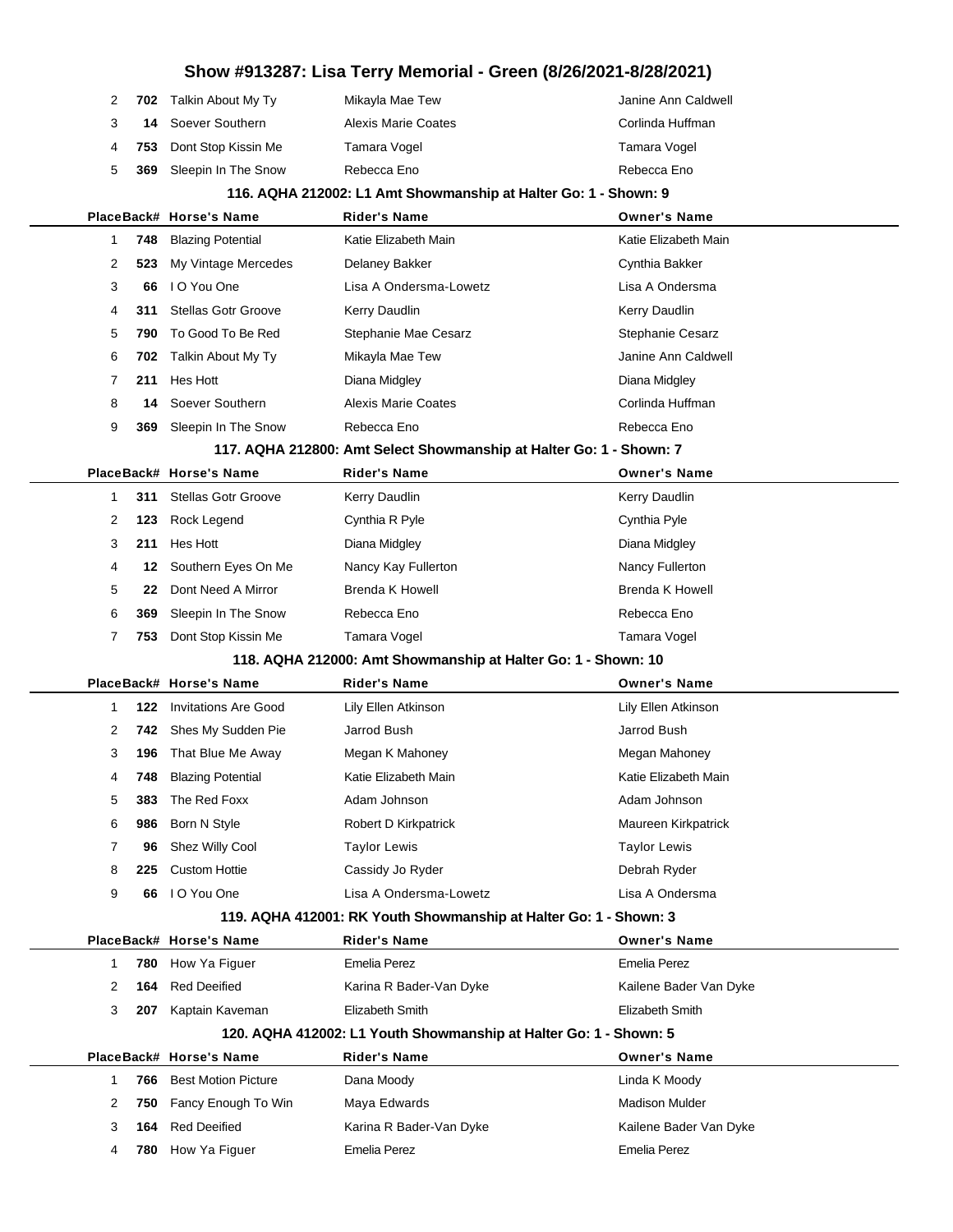| 5                                                              |     | 736 Zig Me A Kiss              | Madelyne Meacham                                                         | Madelyne Meacham        |  |  |  |
|----------------------------------------------------------------|-----|--------------------------------|--------------------------------------------------------------------------|-------------------------|--|--|--|
| 121. AQHA 412000: Youth Showmanship at Halter Go: 1 - Shown: 6 |     |                                |                                                                          |                         |  |  |  |
|                                                                |     | PlaceBack# Horse's Name        | <b>Rider's Name</b>                                                      | <b>Owner's Name</b>     |  |  |  |
| 1                                                              | 124 | Madd Money                     | Lauren E Lauver                                                          | Lauren Lauver           |  |  |  |
| 2                                                              | 766 | <b>Best Motion Picture</b>     | Dana Moody                                                               | Linda K Moody           |  |  |  |
| 3                                                              | 798 | Batmans Got Da Goods           | Maya Edwards                                                             | Maya Edwards            |  |  |  |
| 4                                                              | 164 | <b>Red Deeified</b>            | Karina R Bader-Van Dyke                                                  | Kailene Bader Van Dyke  |  |  |  |
| 5                                                              | 780 | How Ya Figuer                  | <b>Emelia Perez</b>                                                      | <b>Emelia Perez</b>     |  |  |  |
| 6                                                              | 736 | Zig Me A Kiss                  | Madelyne Meacham                                                         | Madelyne Meacham        |  |  |  |
|                                                                |     |                                | 5001, NSBA 230100: NSBA Level 1 Trail Go: 1 - Shown: 5                   |                         |  |  |  |
|                                                                |     | PlaceBack# Horse's Name        | <b>Rider's Name</b>                                                      | <b>Owner's Name</b>     |  |  |  |
| 1                                                              |     | 252 Made Of Candy              | Christopher R Dalton                                                     | Stephen Erdman          |  |  |  |
| 2                                                              | 124 | <b>Madd Money</b>              | Christopher R Dalton                                                     | Lauren Lauver           |  |  |  |
| 3                                                              |     | 12 Southern Eyes On Me         | Karen C Holden                                                           | Nancy Fullerton         |  |  |  |
|                                                                |     |                                | 5002. NSBA 230300: NSBA Open Trail Go: 1 - Shown: 1                      |                         |  |  |  |
|                                                                |     | PlaceBack# Horse's Name        | <b>Rider's Name</b>                                                      | <b>Owner's Name</b>     |  |  |  |
| $\mathbf{1}$                                                   |     | 123 Rock Legend                | Cynthia R Pyle                                                           | Cynthia Pyle            |  |  |  |
|                                                                |     |                                | 5003. NSBA 235400: NSBA Level 1 Amateur Trail Go: 1 - Shown: 2           |                         |  |  |  |
|                                                                |     | PlaceBack# Horse's Name        | <b>Rider's Name</b>                                                      | <b>Owner's Name</b>     |  |  |  |
| 1                                                              |     | <b>196</b> That Blue Me Away   | Megan K Mahoney                                                          | Megan Mahoney           |  |  |  |
| 2                                                              |     | 252 Made Of Candy              | Stephen Erdman                                                           | Stephen Erdman          |  |  |  |
|                                                                |     |                                | 5004. NSBA 236606: NSBA Select Amateur Trail Go: 1 - Shown: 1            |                         |  |  |  |
|                                                                |     | PlaceBack# Horse's Name        | <b>Rider's Name</b>                                                      | <b>Owner's Name</b>     |  |  |  |
| 1                                                              |     | 123 Rock Legend                | Cynthia R Pyle                                                           | Cynthia Pyle            |  |  |  |
|                                                                |     |                                | 5005, NSBA 235600: NSBA Amateur Trail Go: 1 - Shown: 1                   |                         |  |  |  |
|                                                                |     | PlaceBack# Horse's Name        | Rider's Name                                                             | <b>Owner's Name</b>     |  |  |  |
| $\mathbf 1$                                                    |     | 196 That Blue Me Away          | Megan K Mahoney                                                          | Megan Mahoney           |  |  |  |
|                                                                |     |                                | 5006. NSBA 237100: NSBA Level 1 Youth Trail Go: 1 - Shown: 2             |                         |  |  |  |
|                                                                |     | PlaceBack# Horse's Name        | <b>Rider's Name</b>                                                      | <b>Owner's Name</b>     |  |  |  |
| 1                                                              |     | <b>766</b> Best Motion Picture | Dana Moody                                                               | Linda K Moody           |  |  |  |
| DQ                                                             | 207 | Kaptain Kaveman                | Elizabeth Smith                                                          | Elizabeth Smith         |  |  |  |
|                                                                |     |                                | 5007. NSBA 237300: NSBA Youth Trail - All Age Go: 1 - Shown: 1           |                         |  |  |  |
|                                                                |     | PlaceBack# Horse's Name        | <b>Rider's Name</b>                                                      | <b>Owner's Name</b>     |  |  |  |
| $\mathbf{1}$                                                   |     | <b>766</b> Best Motion Picture | Dana Moody                                                               | Linda K Moody           |  |  |  |
|                                                                |     |                                | 5008. NSBA 237061: NSBA Youth Walk Trot Trail Small Fry Go: 1 - Shown: 1 |                         |  |  |  |
|                                                                |     | PlaceBack# Horse's Name        | <b>Rider's Name</b>                                                      | <b>Owner's Name</b>     |  |  |  |
| 1                                                              | 310 | Ima Lopin With Class           | Quinn Bogue                                                              | <b>Bogue Family</b>     |  |  |  |
|                                                                |     |                                | 5009. NSBA 210301: NSBA Junior Western Pleasure Go: 1 - Shown: 5         |                         |  |  |  |
|                                                                |     | PlaceBack# Horse's Name        | <b>Rider's Name</b>                                                      | <b>Owner's Name</b>     |  |  |  |
| 1                                                              | 767 | Lope With The Motion           | Brian E Cox                                                              | Tammy M Conroy          |  |  |  |
| 2                                                              | 764 | Made Mighty Cool               | <b>Jared Stack</b>                                                       | Patricia Zinkhann       |  |  |  |
| 3                                                              | 124 | <b>Madd Money</b>              | Christopher R Dalton                                                     | Lauren Lauver           |  |  |  |
| 4                                                              | 12  | Southern Eyes On Me            | Karen C Holden                                                           | Nancy Fullerton         |  |  |  |
| DQ                                                             | 56  | Shady Lil Cowgirl              | Raegan Schnell                                                           | <b>Crosswinds Farms</b> |  |  |  |

**5012. NSBA 216606: NSBA Select Amateur Western Pleasure Go: 1 - Shown: 2 PlaceBack# Horse's Name Rider's Name Owner's Name**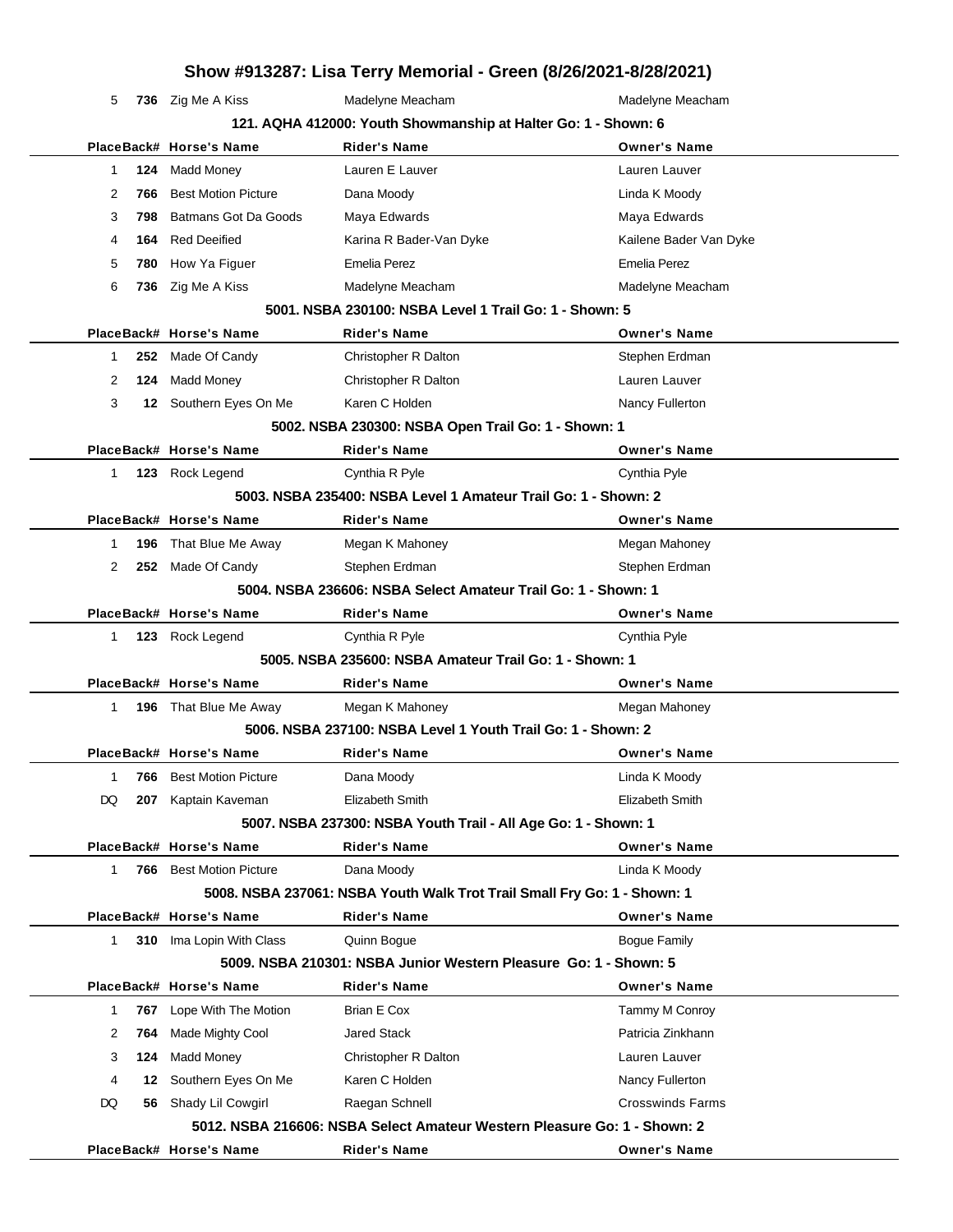|    |     |                                 | Show #913287: Lisa Terry Memorial - Green (8/26/2021-8/28/2021)                     |                     |
|----|-----|---------------------------------|-------------------------------------------------------------------------------------|---------------------|
| 1  |     | 12 Southern Eyes On Me          | Nancy Kay Fullerton                                                                 | Nancy Fullerton     |
| 2  | 123 | Rock Legend                     | Cynthia R Pyle                                                                      | Cynthia Pyle        |
|    |     |                                 | 5013. NSBA 215600: NSBA Amateur Western Pleasure Go: 1 - Shown: 2                   |                     |
|    |     | PlaceBack# Horse's Name         | Rider's Name                                                                        | <b>Owner's Name</b> |
| 1  |     | <b>767</b> Lope With The Motion | Tammy M Conroy                                                                      | Tammy M Conroy      |
| 2  | 383 | The Red Foxx                    | Adam Johnson                                                                        | Adam Johnson        |
|    |     |                                 | 5014. NSBA 210100: NSBA Level 1 Western Pleasure Go: 1 - Shown: 4                   |                     |
|    |     | PlaceBack# Horse's Name         | Rider's Name                                                                        | <b>Owner's Name</b> |
| 1  | 785 | Its Code Outside                | <b>Brian E Cox</b>                                                                  | <b>Bryan Reger</b>  |
| 2  | 383 | The Red Foxx                    | Adam Johnson                                                                        | Adam Johnson        |
| 3  |     | 751 Truely The Best             | Jennifer Lee Bluhm                                                                  | Gina Janke          |
| 4  |     | 12 Southern Eyes On Me          | Karen C Holden                                                                      | Nancy Fullerton     |
|    |     |                                 | 5015. NSBA 317710: NSBA Rookie Youth Western Pleasure Go: 1 - Shown: 2              |                     |
|    |     | PlaceBack# Horse's Name         | Rider's Name                                                                        | <b>Owner's Name</b> |
| 1  | 124 | <b>Madd Money</b>               | Lauren E Lauver                                                                     | Lauren Lauver       |
| 2  | 207 | Kaptain Kaveman                 | <b>Elizabeth Smith</b>                                                              | Elizabeth Smith     |
|    |     |                                 | 5016. NSBA 217100: NSBA Level 1 Youth Western Pleasure Go: 1 - Shown: 2             |                     |
|    |     | PlaceBack# Horse's Name         | <b>Rider's Name</b>                                                                 | <b>Owner's Name</b> |
| 1. |     | 207 Kaptain Kaveman             | Elizabeth Smith                                                                     | Elizabeth Smith     |
|    |     |                                 | 5017. NSBA 217300: NSBA Youth Western Pleasure - All Age Go: 1 - Shown: 3           |                     |
|    |     | PlaceBack# Horse's Name         | <b>Rider's Name</b>                                                                 | <b>Owner's Name</b> |
| 1  | 124 | Madd Money                      | Lauren E Lauver                                                                     | Lauren Lauver       |
| 2  | 766 | <b>Best Motion Picture</b>      | Dana Moody                                                                          | Linda K Moody       |
| 3  | 207 | Kaptain Kaveman                 | Elizabeth Smith                                                                     | Elizabeth Smith     |
|    |     |                                 | 5018. NSBA 210302: NSBA Senior Western Pleasure Go: 1 - Shown: 1                    |                     |
|    |     | PlaceBack# Horse's Name         | Rider's Name                                                                        | <b>Owner's Name</b> |
| 1  |     | 751 Truely The Best             | Jennifer Lee Bluhm                                                                  | Gina Janke          |
|    |     |                                 | 5020. NSBA 217061: NSBA Youth Walk Trot Western Pleasure Small Fry Go: 1 - Shown: 1 |                     |
|    |     | PlaceBack# Horse's Name         | <b>Rider's Name</b>                                                                 | <b>Owner's Name</b> |
| 1  | 310 | Ima Lopin With Class            | Quinn Bogue                                                                         | <b>Bogue Family</b> |
|    |     |                                 | 5021. NSBA 257061: NSBA Yth W/T Western Horsemanship Small Fry Go: 1 - Shown: 1     |                     |
|    |     | PlaceBack# Horse's Name         | <b>Rider's Name</b>                                                                 | <b>Owner's Name</b> |
| 1. | 310 | Ima Lopin With Class            | Quinn Bogue                                                                         | <b>Bogue Family</b> |
|    |     |                                 | 5022. NSBA 355410: NSBA Rookie Amateur Horsemanship Go: 1 - Shown: 1                |                     |
|    |     | PlaceBack# Horse's Name         | <b>Rider's Name</b>                                                                 | <b>Owner's Name</b> |
| 1  |     | 225 Custom Hottie               | Cassidy Jo Ryder                                                                    | Debrah Ryder        |
|    |     |                                 | 5023. NSBA 255400: NSBA Level 1 Amateur Western Horsemanship Go: 1 - Shown: 3       |                     |
|    |     | PlaceBack# Horse's Name         | <b>Rider's Name</b>                                                                 | <b>Owner's Name</b> |
| 1  | 767 | Lope With The Motion            | Tammy M Conroy                                                                      | Tammy M Conroy      |
| 2  | 211 | Hes Hott                        | Diana Midgley                                                                       | Diana Midgley       |
| 3  | 225 | <b>Custom Hottie</b>            | Cassidy Jo Ryder                                                                    | Debrah Ryder        |
|    |     |                                 | 5024. NSBA 256606: NSBA Select Amateur Western Horsemanship Go: 1 - Shown: 2        |                     |
|    |     | PlaceBack# Horse's Name         | <b>Rider's Name</b>                                                                 | <b>Owner's Name</b> |
| 1  | 123 | Rock Legend                     | Cynthia R Pyle                                                                      | Cynthia Pyle        |
| 2  | 211 | Hes Hott                        | Diana Midgley                                                                       | Diana Midgley       |
|    |     |                                 | 5025. NSBA 255600: NSBA Amateur Western Horsemanship Go: 1 - Shown: 2               |                     |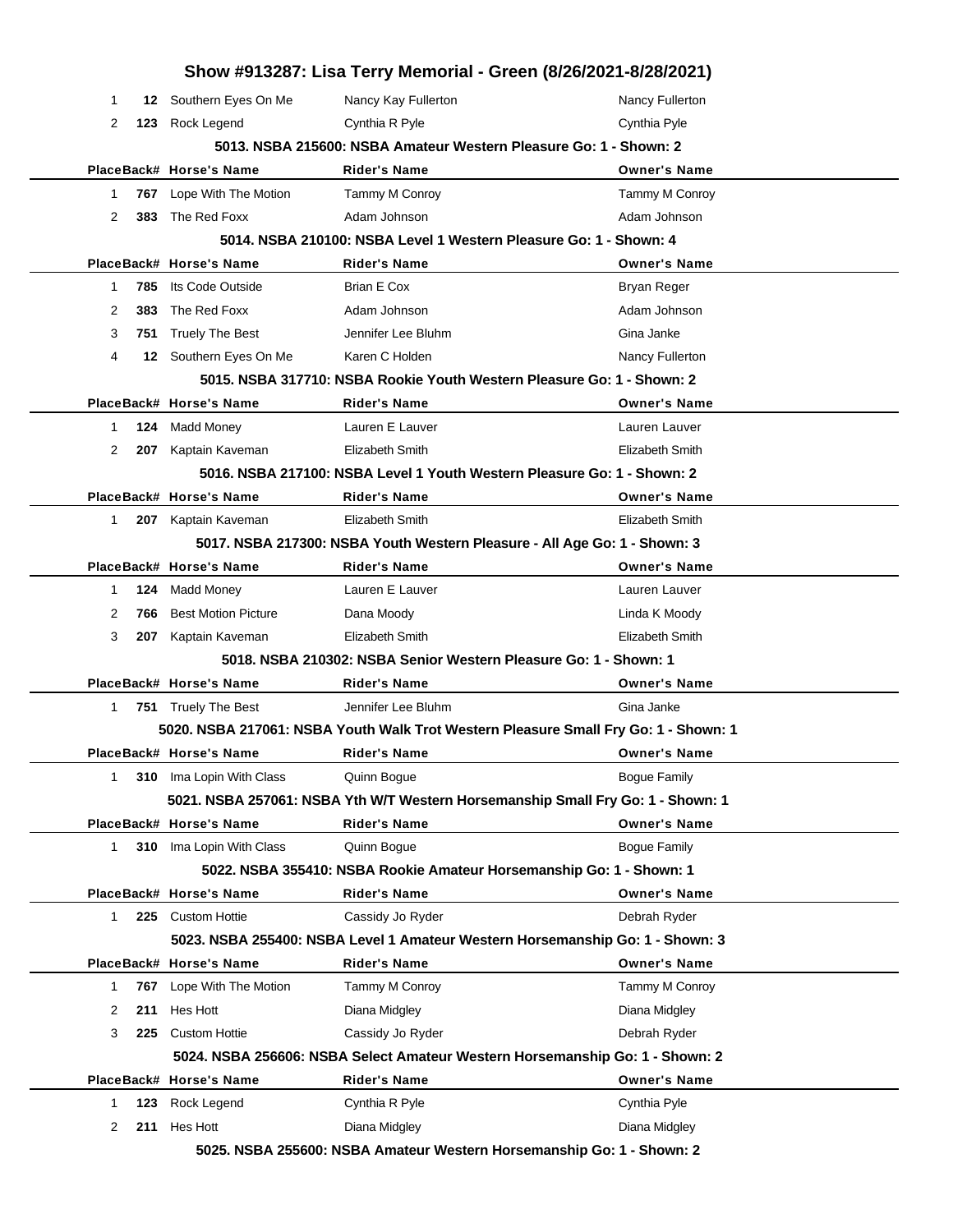|              | Show #913287: Lisa Terry Memorial - Green (8/26/2021-8/28/2021) |                                                              |                                                                               |                          |
|--------------|-----------------------------------------------------------------|--------------------------------------------------------------|-------------------------------------------------------------------------------|--------------------------|
|              |                                                                 | PlaceBack# Horse's Name                                      | <b>Rider's Name</b>                                                           | <b>Owner's Name</b>      |
| 1            |                                                                 | 383 The Red Foxx                                             | Adam Johnson                                                                  | Adam Johnson             |
| 2            | 196                                                             | That Blue Me Away                                            | Megan K Mahoney                                                               | Megan Mahoney            |
|              |                                                                 |                                                              | 5028. NSBA 257300: NSBA Youth Western Horsemanship - All Age Go: 1 - Shown: 2 |                          |
|              |                                                                 | PlaceBack# Horse's Name                                      | <b>Rider's Name</b>                                                           | <b>Owner's Name</b>      |
| 1            | 766                                                             | <b>Best Motion Picture</b>                                   | Dana Moody                                                                    | Linda K Moody            |
| 2            |                                                                 | 124 Madd Money                                               | Lauren E Lauver                                                               | Lauren Lauver            |
|              |                                                                 |                                                              | 5031. NSBA 240100: NSBA Level 1 Western Riding Go: 1 - Shown: 3               |                          |
|              |                                                                 | PlaceBack# Horse's Name                                      | <b>Rider's Name</b>                                                           | <b>Owner's Name</b>      |
| 0            | 124                                                             | Madd Money                                                   | Tessa M Dalton                                                                | Lauren Lauver            |
| 1            | 123                                                             | Rock Legend                                                  | Cynthia R Pyle                                                                | Cynthia Pyle             |
| 2            | 764                                                             | Made Mighty Cool                                             | <b>Jared Stack</b>                                                            | Patricia Zinkhann        |
|              |                                                                 |                                                              | 5034. NSBA 245600: NSBA Amateur Western Riding Go: 1 - Shown: 1               |                          |
|              |                                                                 | PlaceBack# Horse's Name                                      | <b>Rider's Name</b>                                                           | <b>Owner's Name</b>      |
| 1            |                                                                 | 123 Rock Legend                                              | Cynthia R Pyle                                                                | Cynthia Pyle             |
|              |                                                                 |                                                              | 9004. AQHA 101200: Grand Champion Mares Go: 1 - Shown: 4                      |                          |
|              |                                                                 | PlaceBack# Horse's Name                                      | <b>Rider's Name</b>                                                           | <b>Owner's Name</b>      |
| 1            |                                                                 | 771 Intrigueing                                              | Tom Robertson                                                                 | Carli Kerns              |
|              |                                                                 |                                                              | 9005. AQHA 101300: Reserve Champion Mare Go: 1 - Shown: 9                     |                          |
|              |                                                                 | PlaceBack# Horse's Name                                      | <b>Rider's Name</b>                                                           | <b>Owner's Name</b>      |
| $\mathbf 1$  |                                                                 | 784 Exacool                                                  | John Phillip VanDyke                                                          | Judy VanDyke             |
|              |                                                                 | 9006. AQHA 201200: Amt Grand Champion Mares Go: 1 - Shown: 4 |                                                                               |                          |
|              |                                                                 | PlaceBack# Horse's Name                                      | <b>Rider's Name</b>                                                           | <b>Owner's Name</b>      |
| 1            |                                                                 | 771 Intrigueing                                              | Jenni Kerns                                                                   | Carli Kerns              |
|              |                                                                 |                                                              | 9007. AQHA 201300: Amt Reserve Champion Mare Go: 1 - Shown: 7                 |                          |
|              |                                                                 | PlaceBack# Horse's Name                                      | <b>Rider's Name</b>                                                           | <b>Owner's Name</b>      |
| $\mathbf 1$  |                                                                 | 784 Exacool                                                  | John Phillip VanDyke                                                          | Judy VanDyke             |
|              |                                                                 |                                                              | 9010. AQHA 101400: Grand Champion Geldings Go: 1 - Shown: 4                   |                          |
|              |                                                                 | PlaceBack# Horse's Name                                      | Rider's Name                                                                  | Owner's Name             |
| 1            |                                                                 | 738 Elusive Pick                                             | Tom Robertson                                                                 | Beverly Sue Koke         |
|              |                                                                 |                                                              | 9011. AQHA 101500: Reserve Champion Gelding Go: 1 - Shown: 7                  |                          |
|              |                                                                 | PlaceBack# Horse's Name                                      | <b>Rider's Name</b>                                                           | <b>Owner's Name</b>      |
| 1            |                                                                 | 7 He Is The Exception                                        | Tom Robertson                                                                 | Christopher J Perniciaro |
|              |                                                                 |                                                              | 9012. AQHA 201400: Amt Grand Champion Gelding Go: 1 - Shown: 4                |                          |
|              |                                                                 | PlaceBack# Horse's Name                                      | <b>Rider's Name</b>                                                           | <b>Owner's Name</b>      |
| $\mathbf{1}$ |                                                                 | 738 Elusive Pick                                             | Beverly Sue Koke                                                              | Beverly Sue Koke         |
|              |                                                                 |                                                              | 9013. AQHA 201500: Amt Reserve Champion Gelding Go: 1 - Shown: 8              |                          |
|              |                                                                 | PlaceBack# Horse's Name                                      | <b>Rider's Name</b>                                                           | <b>Owner's Name</b>      |
| $\mathbf{1}$ |                                                                 | 7 He Is The Exception                                        | Laura Renee Perniciaro                                                        | Christopher J Perniciaro |
|              |                                                                 |                                                              | 9014. AQHA 401400: Youth Grand Champion Geldings Go: 1 - Shown: 3             |                          |
|              |                                                                 | PlaceBack# Horse's Name                                      | <b>Rider's Name</b>                                                           | <b>Owner's Name</b>      |
| $\mathbf{1}$ |                                                                 | 743 Mahoganee                                                | Carli Kerns                                                                   | Tom Robertson            |
|              |                                                                 |                                                              | 9015. AQHA 401500: Youth Reserve Champion Gelding Go: 1 - Shown: 4            |                          |
|              |                                                                 | PlaceBack# Horse's Name                                      | <b>Rider's Name</b>                                                           | <b>Owner's Name</b>      |
| 1            | 766                                                             | <b>Best Motion Picture</b>                                   | Dana Moody                                                                    | Linda K Moody            |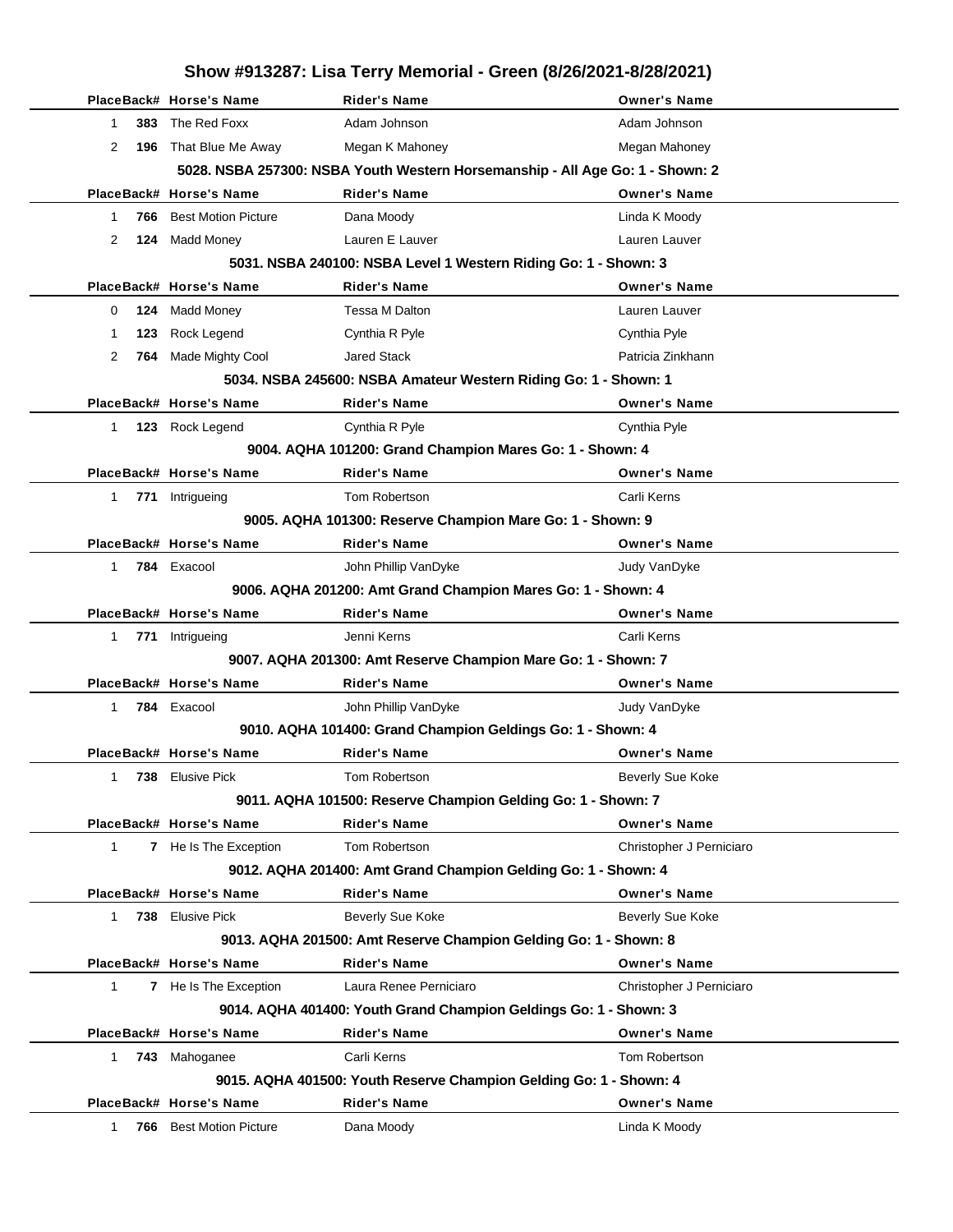### **1. AQHA 138004: L1 Trail Go: 1 - Shown: 11**

|              |     | PlaceBack# Horse's Name     | <b>Rider's Name</b>                               | <b>Owner's Name</b>    |
|--------------|-----|-----------------------------|---------------------------------------------------|------------------------|
| 1            | 780 | How Ya Figuer               | Nicole Brown Veldhoff                             | Emelia Perez           |
| 2            | 750 | Fancy Enough To Win         | Tessa M Dalton                                    | <b>Madison Mulder</b>  |
| 3            | 252 | Made Of Candy               | Christopher R Dalton                              | Stephen Erdman         |
| 4            | 124 | <b>Madd Money</b>           | Christopher R Dalton                              | Lauren Lauver          |
| 5            | 164 | <b>Red Deeified</b>         | Minae Kroeze                                      | Kailene Bader Van Dyke |
| 6            | 12  | Southern Eyes On Me         | Karen C Holden                                    | Nancy Fullerton        |
| 7            | 191 | Ella Be Kruzin              | Minae Kroeze                                      | Merri VanDyke          |
| 8            | 187 | Lazy Little Breeze          | Minae Kroeze                                      | <b>Esqurido Braddy</b> |
| 9            | 789 | Kissin Uptown               | Heather Boggetta                                  | <b>Heather Gaines</b>  |
|              |     |                             | 2. AQHA 138000: Trail Go: 1 - Shown: 7            |                        |
|              |     | PlaceBack# Horse's Name     | Rider's Name                                      | <b>Owner's Name</b>    |
| 1            | 122 | <b>Invitations Are Good</b> | Lily Ellen Atkinson                               | Lily Ellen Atkinson    |
| 2            | 191 | Ella Be Kruzin              | Minae Kroeze                                      | Merri VanDyke          |
| 3            | 123 | Rock Legend                 | Cynthia R Pyle                                    | Cynthia Pyle           |
| 4            | 750 | Fancy Enough To Win         | Tessa M Dalton                                    | <b>Madison Mulder</b>  |
| 5            | 12  | Southern Eyes On Me         | Karen C Holden                                    | Nancy Fullerton        |
| 6            | 986 | Born N Style                | Robert D Kirkpatrick                              | Maureen Kirkpatrick    |
| 7            | 187 | Lazy Little Breeze          | Minae Kroeze                                      | <b>Esqurido Braddy</b> |
|              |     |                             | 3. AQHA 238002: L1 Amt Trail Go: 1 - Shown: 8     |                        |
|              |     | PlaceBack# Horse's Name     | <b>Rider's Name</b>                               | <b>Owner's Name</b>    |
| 1            | 748 | <b>Blazing Potential</b>    | Katie Elizabeth Main                              | Katie Elizabeth Main   |
| 2            | 96  | Shez Willy Cool             | <b>Taylor Lewis</b>                               | <b>Taylor Lewis</b>    |
| 3            | 191 | Ella Be Kruzin              | Kailene Bader-Van Dyke                            | Merri VanDyke          |
| 4            | 196 | That Blue Me Away           | Megan K Mahoney                                   | Megan Mahoney          |
| 5            | 523 | My Vintage Mercedes         | Delaney Bakker                                    | Cynthia Bakker         |
| 6            | 252 | Made Of Candy               | Stephen Erdman                                    | Stephen Erdman         |
| 7            | 66  | I O You One                 | Lisa A Ondersma-Lowetz                            | Lisa A Ondersma        |
| 8            | 369 | Sleepin In The Snow         | Rebecca Eno                                       | Rebecca Eno            |
|              |     |                             | 4. AQHA 238800: Amt Select Trail Go: 1 - Shown: 3 |                        |
|              |     | PlaceBack# Horse's Name     | <b>Rider's Name</b>                               | <b>Owner's Name</b>    |
| $\mathbf{1}$ | 123 | Rock Legend                 | Cynthia R Pyle                                    | Cynthia Pyle           |
| 2            | 22  | Dont Need A Mirror          | <b>Brenda K Howell</b>                            | Brenda K Howell        |
| 3            | 369 | Sleepin In The Snow         | Rebecca Eno                                       | Rebecca Eno            |
|              |     |                             | 5. AQHA 238000: Amt Trail Go: 1 - Shown: 8        |                        |
|              |     | PlaceBack# Horse's Name     | <b>Rider's Name</b>                               | <b>Owner's Name</b>    |
| 1            | 122 | <b>Invitations Are Good</b> | Lily Ellen Atkinson                               | Lily Ellen Atkinson    |
| 2            | 986 | Born N Style                | Robert D Kirkpatrick                              | Maureen Kirkpatrick    |
| 3            | 748 | <b>Blazing Potential</b>    | Katie Elizabeth Main                              | Katie Elizabeth Main   |
| 4            | 96  | Shez Willy Cool             | <b>Taylor Lewis</b>                               | <b>Taylor Lewis</b>    |
| 5            | 196 | That Blue Me Away           | Megan K Mahoney                                   | Megan Mahoney          |
| 6            | 66  | I O You One                 | Lisa A Ondersma-Lowetz                            | Lisa A Ondersma        |
| 7            | 789 | Kissin Uptown               | Heather Boggetta                                  | <b>Heather Gaines</b>  |
| 8            | 252 | Made Of Candy               | Stephen Erdman                                    | Stephen Erdman         |

**6. AQHA 438002: L1 Youth Trail Go: 1 - Shown: 6**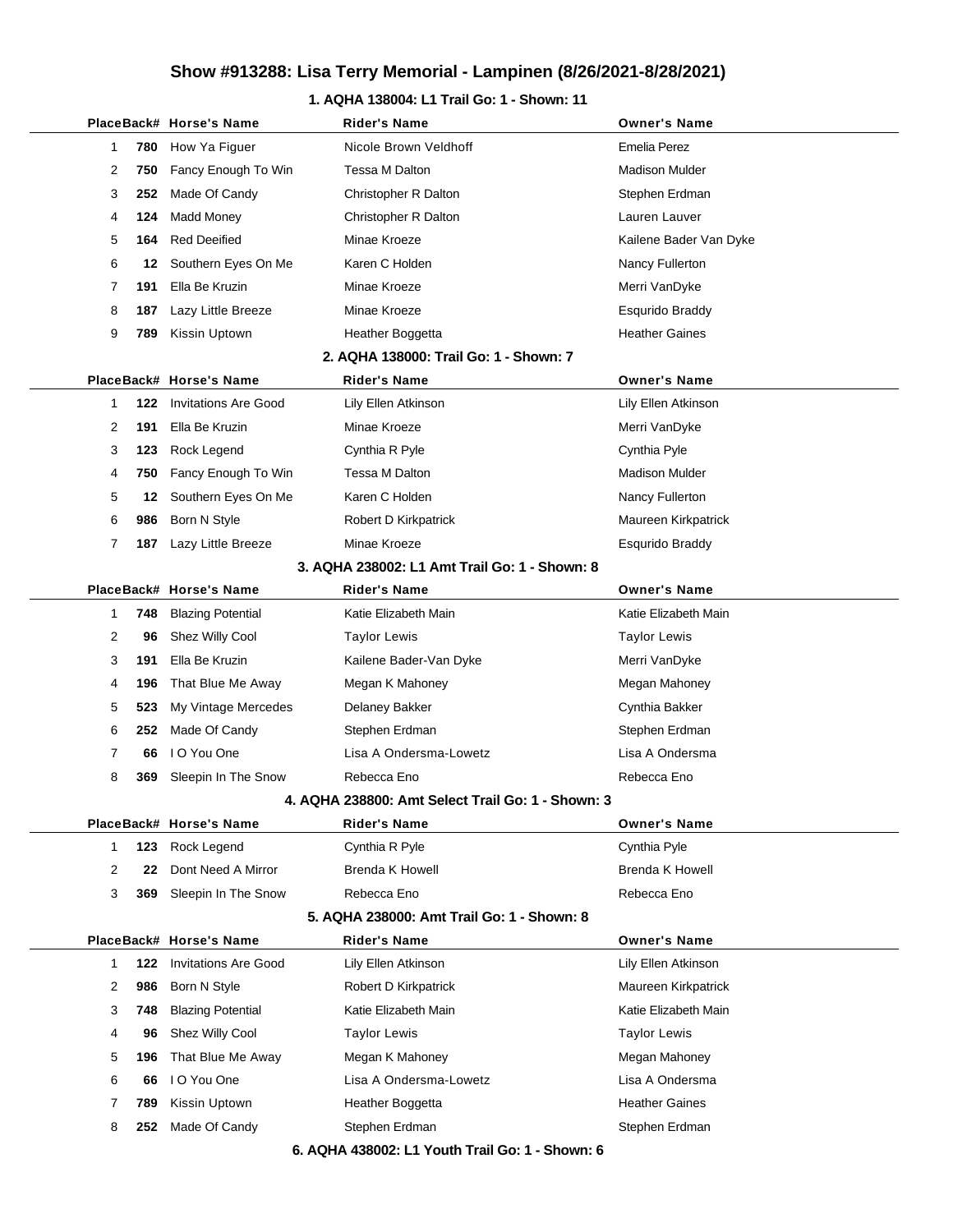|                    | PlaceBack# Horse's Name    | Rider's Name                                                  | <b>Owner's Name</b>     |
|--------------------|----------------------------|---------------------------------------------------------------|-------------------------|
| 766<br>1           | <b>Best Motion Picture</b> | Dana Moody                                                    | Linda K Moody           |
| 2<br>780           | How Ya Figuer              | <b>Emelia Perez</b>                                           | <b>Emelia Perez</b>     |
| 3<br>164           | <b>Red Deeified</b>        | Karina R Bader-Van Dyke                                       | Kailene Bader Van Dyke  |
| 4<br>736           | Zig Me A Kiss              | Madelyne Meacham                                              | Madelyne Meacham        |
| DQ<br>207          | Kaptain Kaveman            | Elizabeth Smith                                               | Elizabeth Smith         |
| DQ<br>750          | Fancy Enough To Win        | Maya Edwards                                                  | <b>Madison Mulder</b>   |
|                    |                            | 7. AQHA 438000: Youth Trail Go: 1 - Shown: 4                  |                         |
|                    | PlaceBack# Horse's Name    | Rider's Name                                                  | <b>Owner's Name</b>     |
| 766<br>1           | <b>Best Motion Picture</b> | Dana Moody                                                    | Linda K Moody           |
| 2<br>780           | How Ya Figuer              | <b>Emelia Perez</b>                                           | <b>Emelia Perez</b>     |
| 3<br>164           | <b>Red Deeified</b>        | Karina R Bader-Van Dyke                                       | Kailene Bader Van Dyke  |
| 4<br>736           | Zig Me A Kiss              | Madelyne Meacham                                              | Madelyne Meacham        |
|                    |                            | 8. MQHA 904: Small Fry Trail Go: 1 - Shown: 2                 |                         |
|                    | PlaceBack# Horse's Name    | <b>Rider's Name</b>                                           | <b>Owner's Name</b>     |
| 310<br>1           | Ima Lopin With Class       | Quinn Bogue                                                   | <b>Bogue Family</b>     |
| 2                  | 770 Your So Hot            | Laurel Huffman                                                | Corlinda Huffman        |
|                    |                            | 9. AQHA 142100: Junior Western Pleasure Go: 1 - Shown: 9      |                         |
|                    | PlaceBack# Horse's Name    | <b>Rider's Name</b>                                           | <b>Owner's Name</b>     |
| 767<br>1           | Lope With The Motion       | Brian E Cox                                                   | Tammy M Conroy          |
| 2<br>764           | Made Mighty Cool           | <b>Jared Stack</b>                                            | Patricia Zinkhann       |
| 3<br>124           | <b>Madd Money</b>          | Christopher R Dalton                                          | Lauren Lauver           |
| 4<br>765           | Lopen Lucifer              | Pamela K Davis                                                | Pamela K Davis          |
| 5<br>12            | Southern Eyes On Me        | Karen C Holden                                                | Nancy Fullerton         |
| 6<br>187           | Lazy Little Breeze         | Greg Holstege                                                 | Esqurido Braddy         |
| 7<br>244           | <b>Twisted Batt</b>        | Michelle Dawn Eno                                             | Michelle Dawn Eno       |
| 8<br>56            | Shady Lil Cowgirl          | Raegan Schnell                                                | <b>Crosswinds Farms</b> |
| 9<br>789           | Kissin Uptown              | Heather Boggetta                                              | <b>Heather Gaines</b>   |
|                    |                            | 10. AQHA 242001: RK Amt Western Pleasure Go: 1 - Shown: 4     |                         |
|                    | PlaceBack# Horse's Name    | Rider's Name                                                  | <b>Owner's Name</b>     |
| 1<br>369           | Sleepin In The Snow        | Rebecca Eno                                                   | Rebecca Eno             |
| 2<br>523           | My Vintage Mercedes        | Delaney Bakker                                                | Cynthia Bakker          |
| 3<br>244           | <b>Twisted Batt</b>        | Michelle Dawn Eno                                             | Michelle Dawn Eno       |
| 4<br>752.          | Mr Clu Times Two           | Melody VanderMolen                                            | Melody VanderMolen      |
|                    |                            | 11. AQHA 242002: L1 Amt Western Pleasure Go: 1 - Shown: 2     |                         |
|                    | PlaceBack# Horse's Name    | <b>Rider's Name</b>                                           | <b>Owner's Name</b>     |
| 369<br>1           | Sleepin In The Snow        | Rebecca Eno                                                   | Rebecca Eno             |
| 2<br>244           | <b>Twisted Batt</b>        | Michelle Dawn Eno                                             | Michelle Dawn Eno       |
|                    |                            | 12. AQHA 242800: Amt Select Western Pleasure Go: 1 - Shown: 6 |                         |
|                    | PlaceBack# Horse's Name    | Rider's Name                                                  | <b>Owner's Name</b>     |
| $\mathbf{1}$<br>12 | Southern Eyes On Me        | Nancy Kay Fullerton                                           | Nancy Fullerton         |
| 2<br>22            | Dont Need A Mirror         | <b>Brenda K Howell</b>                                        | <b>Brenda K Howell</b>  |
| 3<br>70            | True Blue I Will Be        | Kay Stanek                                                    | <b>Kay Stanek</b>       |
| 4<br>369           | Sleepin In The Snow        | Rebecca Eno                                                   | Rebecca Eno             |
| 5<br>123           | Rock Legend                | Cynthia R Pyle                                                | Cynthia Pyle            |
| 6<br>752.          | Mr Clu Times Two           | Melody VanderMolen                                            | Melody VanderMolen      |
|                    |                            |                                                               |                         |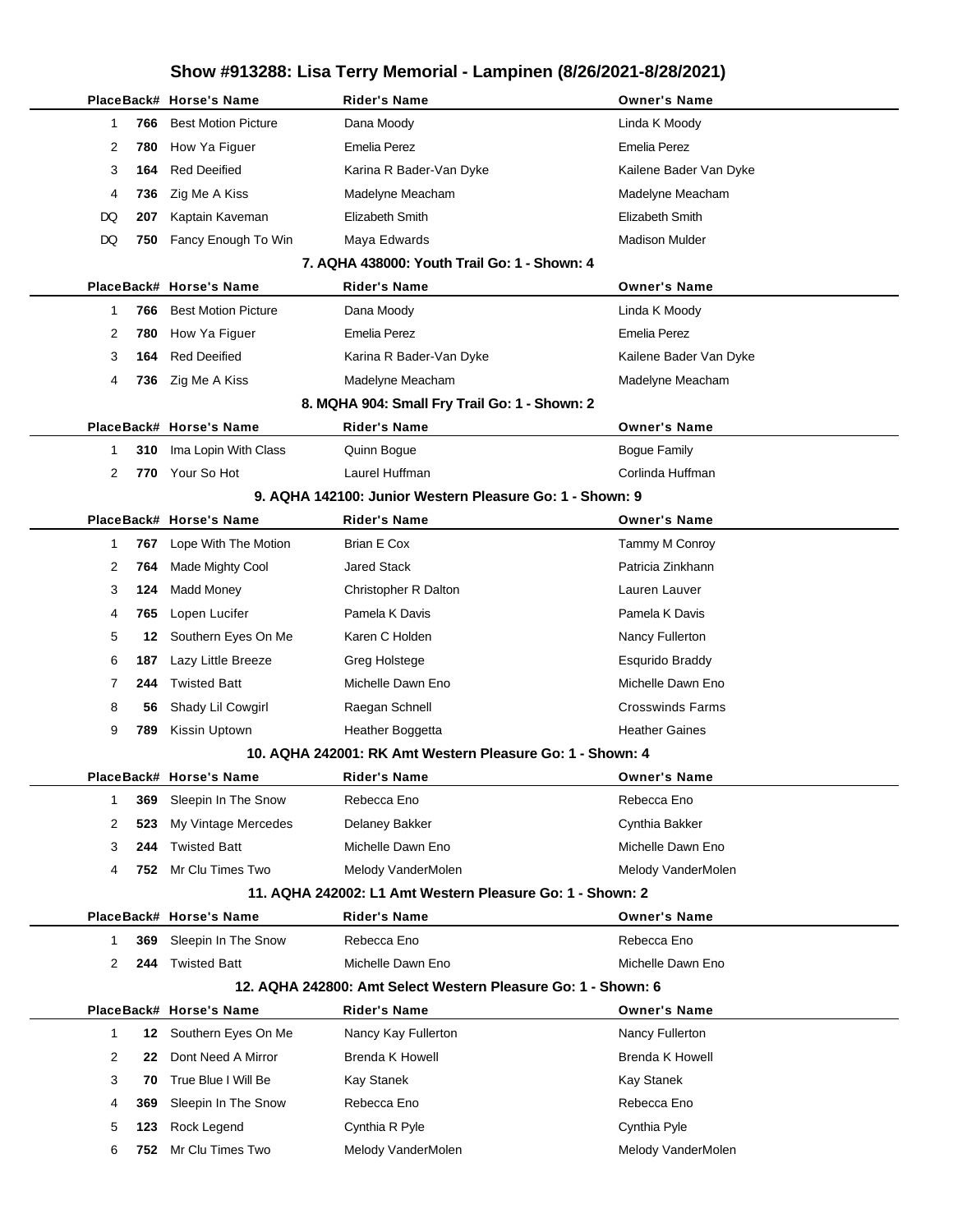### **13. AQHA 242000: Amt Western Pleasure Go: 1 - Shown: 7**

|   |     | PlaceBack# Horse's Name     | <b>Rider's Name</b>                                         | <b>Owner's Name</b>    |
|---|-----|-----------------------------|-------------------------------------------------------------|------------------------|
| 1 | 767 | Lope With The Motion        | Tammy M Conroy                                              | <b>Tammy M Conroy</b>  |
| 2 | 383 | The Red Foxx                | Adam Johnson                                                | Adam Johnson           |
| 3 | 122 | <b>Invitations Are Good</b> | Lily Ellen Atkinson                                         | Lily Ellen Atkinson    |
| 4 | 986 | Born N Style                | Robert D Kirkpatrick                                        | Maureen Kirkpatrick    |
| 5 | 252 | Made Of Candy               | Stephen Erdman                                              | Stephen Erdman         |
| 6 | 96  | Shez Willy Cool             | <b>Taylor Lewis</b>                                         | <b>Taylor Lewis</b>    |
| 7 | 789 | Kissin Uptown               | Heather Boggetta                                            | <b>Heather Gaines</b>  |
|   |     |                             | 14. AQHA 142004: L1 Western Pleasure Go: 1 - Shown: 8       |                        |
|   |     | PlaceBack# Horse's Name     | Rider's Name                                                | <b>Owner's Name</b>    |
| 0 | 101 | Gott It                     | Karen C Holden                                              | Kara M DeVlieger       |
| 1 | 785 | Its Code Outside            | Brian E Cox                                                 | Bryan Reger            |
| 2 | 12  | Southern Eyes On Me         | Karen C Holden                                              | Nancy Fullerton        |
| 3 | 383 | The Red Foxx                | Adam Johnson                                                | Adam Johnson           |
| 4 | 765 | Lopen Lucifer               | Pamela K Davis                                              | Pamela K Davis         |
| 5 | 751 | <b>Truely The Best</b>      | Jennifer Lee Bluhm                                          | Gina Janke             |
| 6 | 798 | <b>Batmans Got Da Goods</b> | Tessa M Dalton                                              | Maya Edwards           |
| 7 | 187 | Lazy Little Breeze          | Greg Holstege                                               | <b>Esqurido Braddy</b> |
|   |     |                             | 15. AQHA 442001: RK Youth Western Pleasure Go: 1 - Shown: 3 |                        |
|   |     | PlaceBack# Horse's Name     | Rider's Name                                                | <b>Owner's Name</b>    |
| 1 | 124 | <b>Madd Money</b>           | Lauren E Lauver                                             | Lauren Lauver          |
| 2 | 207 | Kaptain Kaveman             | Elizabeth Smith                                             | Elizabeth Smith        |
| 3 | 736 | Zig Me A Kiss               | Madelyne Meacham                                            | Madelyne Meacham       |
|   |     |                             | 16. AQHA 442002: L1 Youth Western Pleasure Go: 1 - Shown: 3 |                        |
|   |     | PlaceBack# Horse's Name     | Rider's Name                                                | <b>Owner's Name</b>    |
| 1 | 780 | How Ya Figuer               | <b>Emelia Perez</b>                                         | <b>Emelia Perez</b>    |
| 2 | 207 | Kaptain Kaveman             | Elizabeth Smith                                             | Elizabeth Smith        |
| 3 |     | 736 Zig Me A Kiss           | Madelyne Meacham                                            | Madelyne Meacham       |
|   |     |                             | 17. AQHA 442000: Youth Western Pleasure Go: 1 - Shown: 6    |                        |
|   |     | PlaceBack# Horse's Name     | Rider's Name                                                | <b>Owner's Name</b>    |
| 1 | 124 | Madd Money                  | Lauren E Lauver                                             | Lauren Lauver          |
| 2 | 766 | <b>Best Motion Picture</b>  | Dana Moody                                                  | Linda K Moody          |
| 3 | 780 | How Ya Figuer               | Emelia Perez                                                | <b>Emelia Perez</b>    |
| 4 | 798 | Batmans Got Da Goods        | Maya Edwards                                                | Maya Edwards           |
| 5 | 207 | Kaptain Kaveman             | Elizabeth Smith                                             | <b>Elizabeth Smith</b> |
| 6 | 736 | Zig Me A Kiss               | Madelyne Meacham                                            | Madelyne Meacham       |
|   |     |                             | 18. AQHA 142200: Senior Western Pleasure Go: 1 - Shown: 1   |                        |
|   |     | PlaceBack# Horse's Name     | <b>Rider's Name</b>                                         | <b>Owner's Name</b>    |
| 1 |     | 751 Truely The Best         | Jennifer Lee Bluhm                                          | Gina Janke             |
|   |     |                             | 19. MQHA 910: MQHA Lead Line Go: 1 - Shown: 1               |                        |
|   |     | PlaceBack# Horse's Name     | <b>Rider's Name</b>                                         | <b>Owner's Name</b>    |
| 0 |     | 244 Twisted Batt            | Shelby Eno                                                  | Michelle Dawn Eno      |
|   |     |                             | 20. MQHA 902: Small Fry Western Pleasure Go: 1 - Shown: 2   |                        |
|   |     | PlaceBack# Horse's Name     | <b>Rider's Name</b>                                         | <b>Owner's Name</b>    |
| 1 | 310 | Ima Lopin With Class        | Quinn Bogue                                                 | Bogue Family           |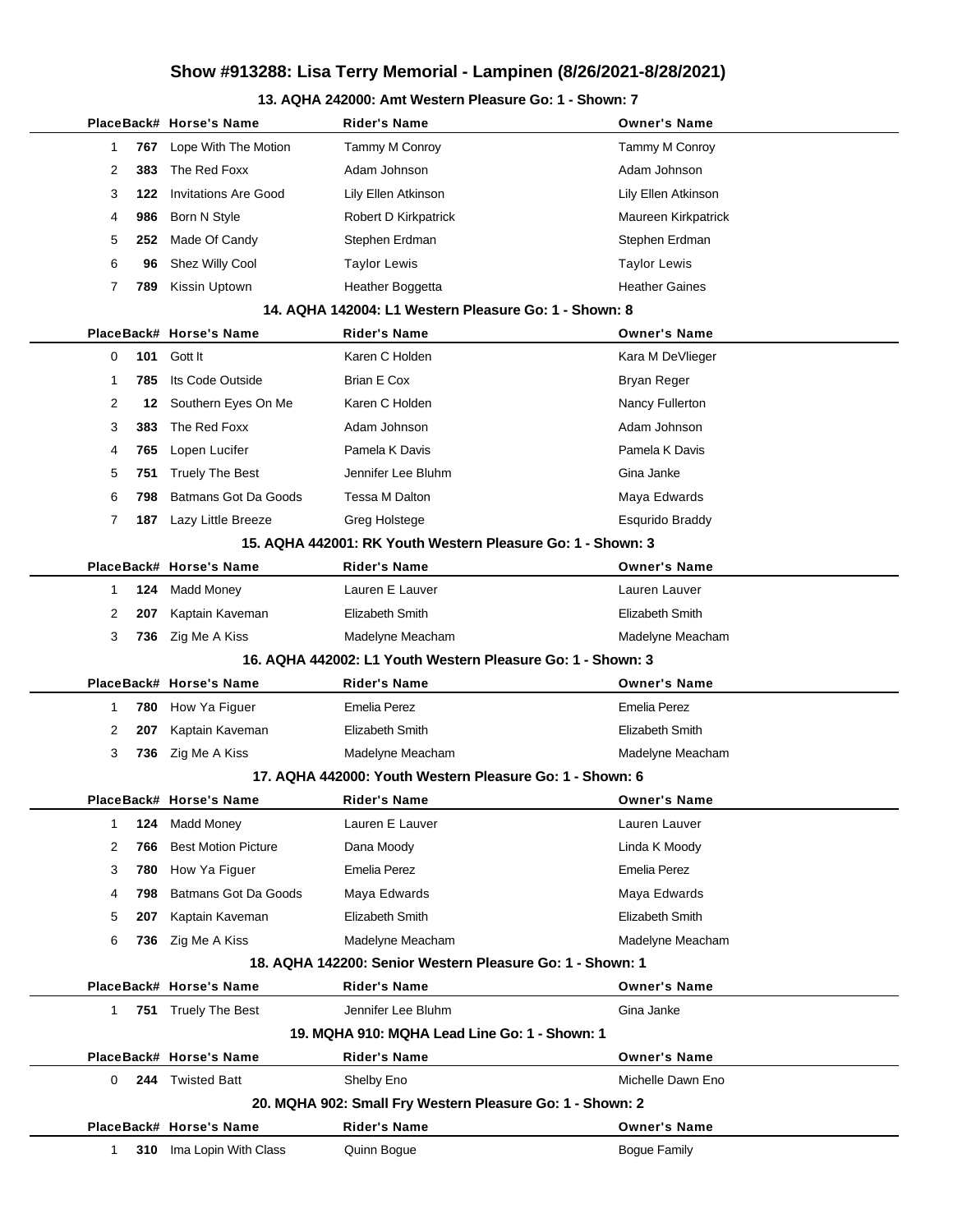## **Show #913288: Lisa Terry Memorial - Lampinen (8/26/2021-8/28/2021) 770** Your So Hot **Corlines Laurel Huffman** Corlines **Corlines Huffman 21. MQHA 903: Small Fry Horsemanship Go: 1 - Shown: 2 PlaceBack# Horse's Name Rider's Name Owner's Name 310** Ima Lopin With Class **Quinn Bogue Access Cuinn Bogue Family** 2 770 Your So Hot Laurel Huffman **Corlinda Huffman 22. AQHA 240001: RK Amt Western Horsemanship Go: 1 - Shown: 3 PlaceBack# Horse's Name Rider's Name Owner's Name 523** My Vintage Mercedes Delaney Bakker Cynthia Bakker Cynthia Bakker **225** Custom Hottie **Cassidy Jo Ryder** Cassidy Theorem Cassidy American Constanting Debrah Ryder 3 752 Mr Clu Times Two Melody VanderMolen Melody VanderMolen **23. AQHA 240002: L1 Amt Western Horsemanship Go: 1 - Shown: 6 PlaceBack# Horse's Name Rider's Name Owner's Name 767** Lope With The Motion Tammy M Conroy Tammy M Conroy **369** Sleepin In The Snow Rebecca Eno Rebecca Eno Rebecca Eno **66** I O You One Lisa A Ondersma-Lowetz Lisa A Ondersma **211** Hes Hott Diana Midgley Diana Midgley **523** My Vintage Mercedes Delaney Bakker Cynthia Bakker **225** Custom Hottie Cassidy Jo Ryder Debrah Ryder **24. AQHA 240800: Amt Select Western Horsemanship Go: 1 - Shown: 7 PlaceBack# Horse's Name Rider's Name Owner's Name 123** Rock Legend Cynthia R Pyle Cynthia Pyle **211** Hes Hott **Diana Midgley Communist Communist Communist Communist Communist Communist Communist Communist Communist Communist Communist Communist Communist Communist Communist Communist Communist Communist Communis 12 Southern Eyes On Me Mancy Kay Fullerton Nancy Fullerton Nancy Fullerton 369** Sleepin In The Snow Rebecca Eno Rebecca Eno Rebecca Eno **22** Dont Need A Mirror Brenda K Howell Brenda K Howell Brenda K Howell **70** True Blue I Will Be Kay Stanek Kay Stanek **25. AQHA 240000: Amt Western Horsemanship Go: 1 - Shown: 10 PlaceBack# Horse's Name Rider's Name Owner's Name 96** Shez Willy Cool **Taylor Lewis** Taylor Lewis Taylor Lewis Taylor Lewis **122** Invitations Are Good Lily Ellen Atkinson Lily Ellen Atkinson **986** Born N Style **Robert D Kirkpatrick** Maureen Kirkpatrick **252** Made Of Candy Stephen Erdman Stephen Erdman Stephen Erdman **383** The Red Foxx **Adam Johnson** Adam Johnson Adam Johnson **196** That Blue Me Away Megan K Mahoney Megan Mercent Megan Mahoney **277** Iron Can Dance **Kailene Bader-Van Dyke** Merri Van Dyke **66** I O You One Lisa A Ondersma-Lowetz **Lisa A Ondersma 748** Blazing Potential **Katie Elizabeth Main** Katie Elizabeth Main Katie Elizabeth Main **26. AQHA 440001: RK Youth Western Horsemanship Go: 1 - Shown: 2 PlaceBack# Horse's Name Rider's Name Owner's Name 736** Zig Me A Kiss **Madelyne Meacham** Madelyne Meacham Madelyne Meacham **164** Red Deeified **Karina R Bader-Van Dyke** Kailene Bader Van Dyke **27. AQHA 440002: L1 Youth Western Horsemanship Go: 1 - Shown: 4 PlaceBack# Horse's Name Rider's Name Owner's Name 736** Zig Me A Kiss **Madelyne Meacham** Madelyne Meacham Madelyne Meacham **164** Red Deeified **Karina R Bader-Van Dyke** Kailene Bader Van Dyke **780** How Ya Figuer Emelia Perez Emelia Perez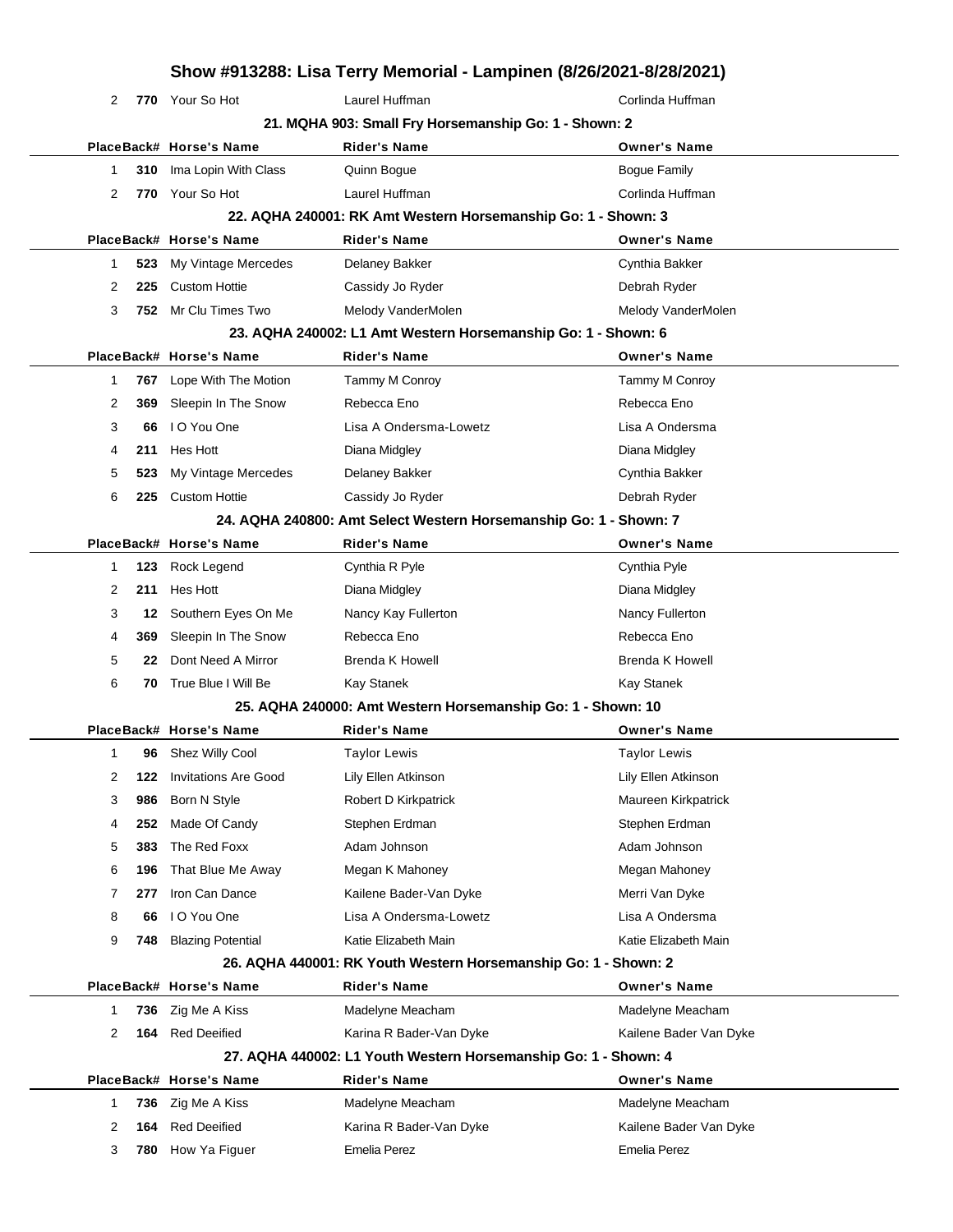DQ 750 Fancy Enough To Win Maya Edwards Manuscript Madison Mulder **28. AQHA 440000: Youth Western Horsemanship Go: 1 - Shown: 6**

|              | PlaceBack# Horse's Name     | <b>Rider's Name</b>                                                 | <b>Owner's Name</b>    |
|--------------|-----------------------------|---------------------------------------------------------------------|------------------------|
| 766<br>1     | <b>Best Motion Picture</b>  | Dana Moody                                                          | Linda K Moody          |
| 2<br>798     | Batmans Got Da Goods        | Maya Edwards                                                        | Maya Edwards           |
| 3<br>736     | Zig Me A Kiss               | Madelyne Meacham                                                    | Madelyne Meacham       |
| 124<br>4     | Madd Money                  | Lauren E Lauver                                                     | Lauren Lauver          |
| 5<br>164     | <b>Red Deeified</b>         | Karina R Bader-Van Dyke                                             | Kailene Bader Van Dyke |
| 6            | 780 How Ya Figuer           | Emelia Perez                                                        | <b>Emelia Perez</b>    |
|              |                             | 29. AQHA 242102: L1 Amt Walk Trot Western Pleasure Go: 1 - Shown: 2 |                        |
|              | PlaceBack# Horse's Name     | <b>Rider's Name</b>                                                 | <b>Owner's Name</b>    |
| 1            | 252 Made Of Candy           | Eduardo Barajas                                                     | Stephen Erdman         |
| 2<br>14      | Soever Southern             | <b>Alexis Marie Coates</b>                                          | Corlinda Huffman       |
|              |                             | 30. AQHA 240102: L1 Amt Walk Trot Horsemanship Go: 1 - Shown: 1     |                        |
|              | PlaceBack# Horse's Name     | <b>Rider's Name</b>                                                 | <b>Owner's Name</b>    |
| $\mathbf{1}$ | 252 Made Of Candy           | Eduardo Barajas                                                     | Stephen Erdman         |
|              |                             | 31. AQHA 136004: L1 Western Riding Go: 1 - Shown: 3                 |                        |
|              | PlaceBack# Horse's Name     | <b>Rider's Name</b>                                                 | <b>Owner's Name</b>    |
| 124<br>1     | <b>Madd Money</b>           | Tessa M Dalton                                                      | Lauren Lauver          |
| 123<br>2     | Rock Legend                 | Cynthia R Pyle                                                      | Cynthia Pyle           |
| 3<br>764     | Made Mighty Cool            | <b>Jared Stack</b>                                                  | Patricia Zinkhann      |
|              |                             | 33. AQHA 236002: L1 Amt Western Riding Go: 1 - Shown: 2             |                        |
|              | PlaceBack# Horse's Name     | <b>Rider's Name</b>                                                 | <b>Owner's Name</b>    |
| 523<br>1     | My Vintage Mercedes         | Delaney Bakker                                                      | Cynthia Bakker         |
| 2<br>66      | I O You One                 | Lisa A Ondersma-Lowetz                                              | Lisa A Ondersma        |
|              |                             | 34. AQHA 236000: Amt Western Riding Go: 1 - Shown: 3                |                        |
|              | PlaceBack# Horse's Name     | <b>Rider's Name</b>                                                 | <b>Owner's Name</b>    |
| 122<br>1     | <b>Invitations Are Good</b> | Lily Ellen Atkinson                                                 | Lily Ellen Atkinson    |
| 2<br>123     | Rock Legend                 | Cynthia R Pyle                                                      | Cynthia Pyle           |
| 3<br>66      | I O You One                 | Lisa A Ondersma-Lowetz                                              | Lisa A Ondersma        |
|              |                             | 37. AQHA 144100: Junior Hunter Under Saddle Go: 1 - Shown: 4        |                        |
|              | PlaceBack# Horse's Name     | Rider's Name                                                        | <b>Owner's Name</b>    |
| 1<br>43      | When Fortune Smiles         | Marla Lynn Foerster                                                 | Marla Foerster         |
| 2<br>12      | Southern Eyes On Me         | Karen C Holden                                                      | Nancy Fullerton        |
| 3<br>789     | Kissin Uptown               | Heather Boggetta                                                    | <b>Heather Gaines</b>  |
| 4<br>364     | Shes A Southern Bell        | Minae Kroeze                                                        | Karina R Bader-VanDyke |
|              |                             | 38. AQHA 244001: RK Amt Hunter Under Saddle Go: 1 - Shown: 6        |                        |
|              | PlaceBack# Horse's Name     | Rider's Name                                                        | <b>Owner's Name</b>    |
| 523<br>1     | My Vintage Mercedes         | Delaney Bakker                                                      | Cynthia Bakker         |
| 2<br>244     | <b>Twisted Batt</b>         | Michelle Dawn Eno                                                   | Michelle Dawn Eno      |
| 3<br>702     | Talkin About My Ty          | Mikayla Mae Tew                                                     | Janine Ann Caldwell    |
| 4<br>779     | Lilly Larue                 | Andrea St John                                                      | Andrea St John         |
| 5<br>369     | Sleepin In The Snow         | Rebecca Eno                                                         | Rebecca Eno            |
| 6            | 757 I Party Two             | Melissa S German                                                    | Marilynn Snippe        |
|              |                             | 39. AQHA 244002: L1 Amt Hunter Under Saddle Go: 1 - Shown: 13       |                        |
|              | PlaceBack# Horse's Name     | <b>Rider's Name</b>                                                 | <b>Owner's Name</b>    |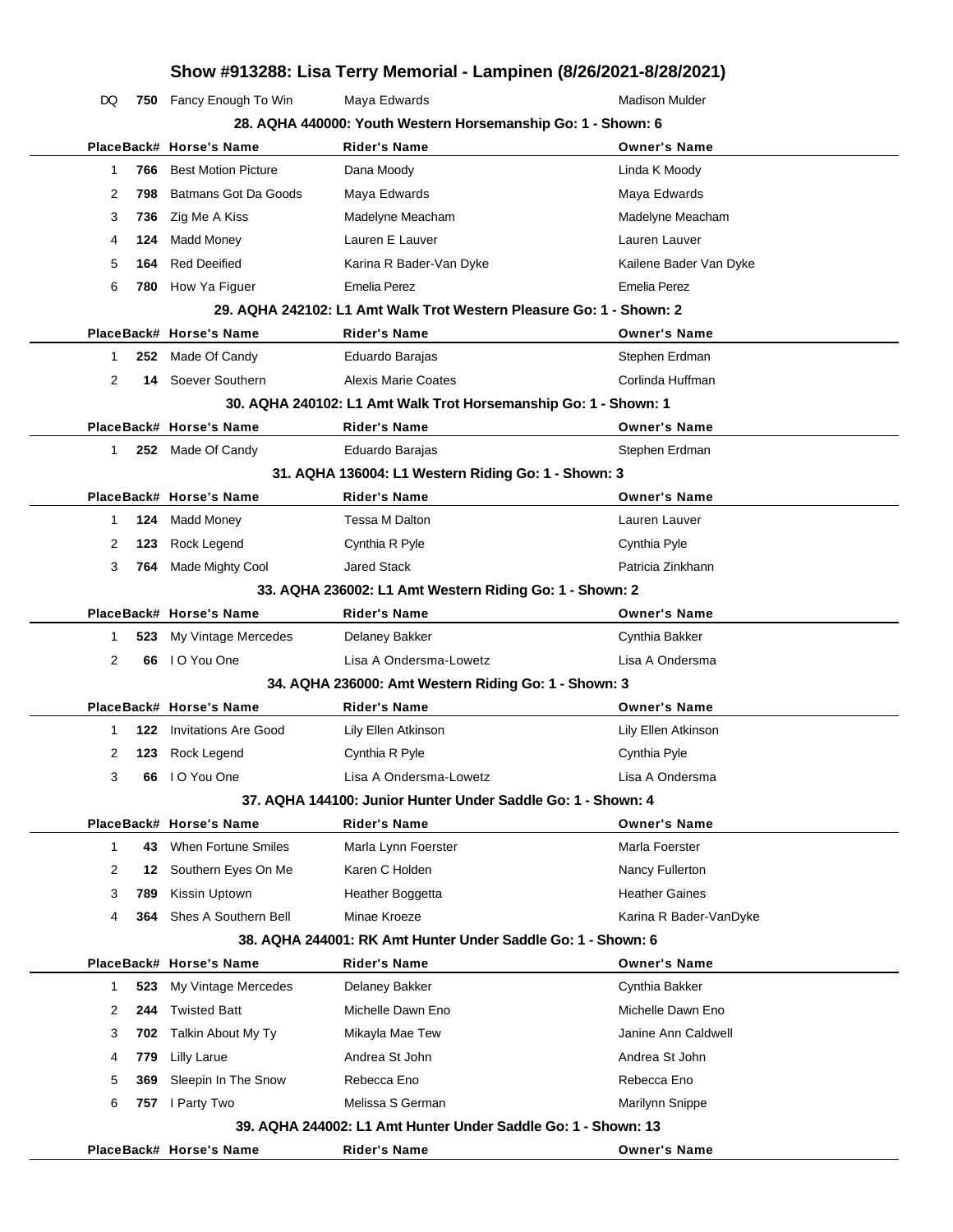| 1            | 790 | To Good To Be Red           | Stephanie Mae Cesarz                                             | <b>Stephanie Cesarz</b> |
|--------------|-----|-----------------------------|------------------------------------------------------------------|-------------------------|
| 2            | 66  | I O You One                 | Lisa A Ondersma-Lowetz                                           | Lisa A Ondersma         |
| 3            | 523 | My Vintage Mercedes         | Delaney Bakker                                                   | Cynthia Bakker          |
| 4            | 211 | Hes Hott                    | Diana Midgley                                                    | Diana Midgley           |
| 5            | 244 | <b>Twisted Batt</b>         | Michelle Dawn Eno                                                | Michelle Dawn Eno       |
| 6            | 748 | <b>Blazing Potential</b>    | Katie Elizabeth Main                                             | Katie Elizabeth Main    |
| 7            | 311 | <b>Stellas Gotr Groove</b>  | Kerry Daudlin                                                    | Kerry Daudlin           |
| 8            | 745 | <b>Forget Theinvitation</b> | Rebecca Dingus                                                   | Rebecca Dingus          |
| 9            | 225 | <b>Custom Hottie</b>        | Cassidy Jo Ryder                                                 | Debrah Ryder            |
|              |     |                             | 40. AQHA 244800: Amt Select Hunter Under Saddle Go: 1 - Shown: 9 |                         |
|              |     | PlaceBack# Horse's Name     | <b>Rider's Name</b>                                              | <b>Owner's Name</b>     |
| $\mathbf{1}$ | 47  | <b>Shot Of Potential</b>    | Anna Marie Cooper                                                | Anna Marie Cooper       |
| 2            | 211 | Hes Hott                    | Diana Midgley                                                    | Diana Midgley           |
| 3            | 70  | True Blue I Will Be         | Kay Stanek                                                       | <b>Kay Stanek</b>       |
| 4            | 123 | Rock Legend                 | Cynthia R Pyle                                                   | Cynthia Pyle            |
| 5            | 311 | <b>Stellas Gotr Groove</b>  | Kerry Daudlin                                                    | Kerry Daudlin           |
| 6            | 695 | Kruzin For Cowgirls         | Laura Stillman                                                   | Laura Stillman          |
| 7            | 22  | Dont Need A Mirror          | <b>Brenda K Howell</b>                                           | <b>Brenda K Howell</b>  |
| 8            | 779 | <b>Lilly Larue</b>          | Andrea St John                                                   | Andrea St John          |
| 9            | 12  | Southern Eyes On Me         | Nancy Kay Fullerton                                              | Nancy Fullerton         |
|              |     |                             | 41. AQHA 244000: Amt Hunter Under Saddle Go: 1 - Shown: 9        |                         |
|              |     | PlaceBack# Horse's Name     | <b>Rider's Name</b>                                              | <b>Owner's Name</b>     |
| $\mathbf{1}$ | 196 | That Blue Me Away           | Megan K Mahoney                                                  | Megan Mahoney           |
| 2            | 66  | I O You One                 | Lisa A Ondersma-Lowetz                                           | Lisa A Ondersma         |
| 3            | 122 | <b>Invitations Are Good</b> | Lily Ellen Atkinson                                              | Lily Ellen Atkinson     |
| 4            | 43  | <b>When Fortune Smiles</b>  | Marla Lynn Foerster                                              | Marla Foerster          |
| 5            | 96  | Shez Willy Cool             | <b>Taylor Lewis</b>                                              | <b>Taylor Lewis</b>     |
| 6            | 748 | <b>Blazing Potential</b>    | Katie Elizabeth Main                                             | Katie Elizabeth Main    |
| 7            | 789 | Kissin Uptown               | Heather Boggetta                                                 | <b>Heather Gaines</b>   |
| 8            | 101 | Gott It                     | Kara M DeVlieger                                                 | Kara M DeVlieger        |
| 9            | 277 | Iron Can Dance              | Kailene Bader-Van Dyke                                           | Merri Van Dyke          |
|              |     |                             | 42. AQHA 144004: L1 Hunter Under Saddle Go: 1 - Shown: 3         |                         |
|              |     | PlaceBack# Horse's Name     | <b>Rider's Name</b>                                              | <b>Owner's Name</b>     |
| 1            |     | 309 U Can Call Me Al        | Minae Kroeze                                                     | Kailene Bader-VanDyke   |
| 2            | 789 | Kissin Uptown               | Heather Boggetta                                                 | <b>Heather Gaines</b>   |
| 3            | 191 | Ella Be Kruzin              | Kailene Bader-Van Dyke                                           | Merri VanDyke           |
|              |     |                             | 43. AQHA 444001: RK Youth Hunter Under Saddle Go: 1 - Shown: 2   |                         |
|              |     | PlaceBack# Horse's Name     | <b>Rider's Name</b>                                              | <b>Owner's Name</b>     |
| 1            |     | 736 Zig Me A Kiss           | Madelyne Meacham                                                 | Madelyne Meacham        |
| 2            |     | 780 How Ya Figuer           | Emelia Perez                                                     | <b>Emelia Perez</b>     |
|              |     |                             | 44. AQHA 444002: L1 Youth Hunter Under Saddle Go: 1 - Shown: 2   |                         |
|              |     | PlaceBack# Horse's Name     | <b>Rider's Name</b>                                              | <b>Owner's Name</b>     |
| 1            |     | 736 Zig Me A Kiss           | Madelyne Meacham                                                 | Madelyne Meacham        |
| 2            | 780 | How Ya Figuer               | <b>Emelia Perez</b>                                              | <b>Emelia Perez</b>     |
|              |     |                             | 45. AQHA 444000: Youth Hunter Under Saddle Go: 1 - Shown: 4      |                         |
|              |     | PlaceBack# Horse's Name     | <b>Rider's Name</b>                                              | <b>Owner's Name</b>     |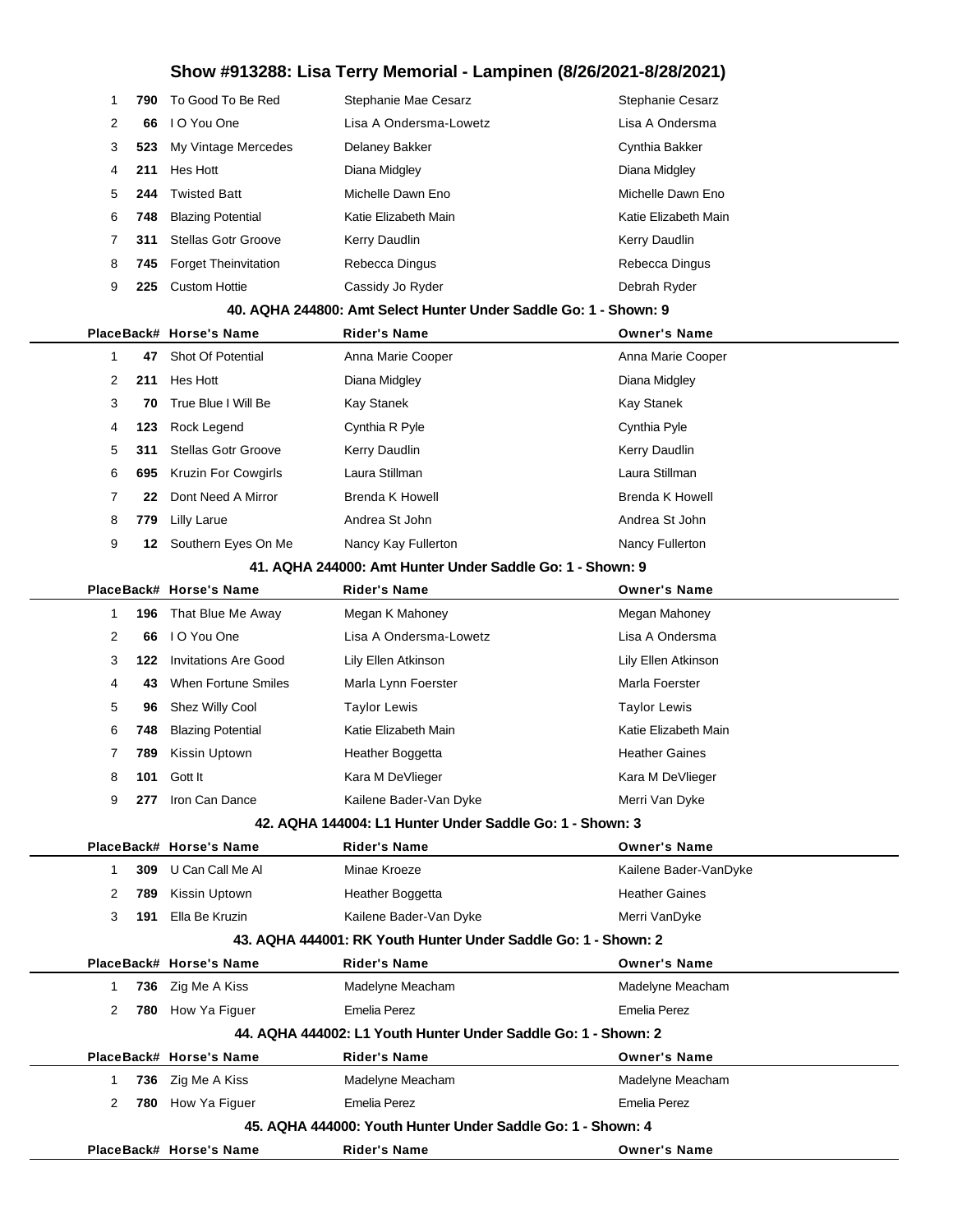| Show #913288: Lisa Terry Memorial - Lampinen (8/26/2021-8/28/2021) |     |                                              |                                                                                          |                                          |
|--------------------------------------------------------------------|-----|----------------------------------------------|------------------------------------------------------------------------------------------|------------------------------------------|
| 1                                                                  | 766 | <b>Best Motion Picture</b>                   | Dana Moody                                                                               | Linda K Moody                            |
| 2                                                                  | 736 | Zig Me A Kiss                                | Madelyne Meacham                                                                         | Madelyne Meacham                         |
| 3                                                                  | 164 | <b>Red Deeified</b>                          | Karina R Bader-Van Dyke                                                                  | Kailene Bader Van Dyke                   |
| 4                                                                  | 780 | How Ya Figuer                                | Emelia Perez                                                                             | <b>Emelia Perez</b>                      |
|                                                                    |     |                                              | 46. AQHA 144200: Senior Hunter Under Saddle Go: 1 - Shown: 7                             |                                          |
|                                                                    |     | PlaceBack# Horse's Name                      | <b>Rider's Name</b>                                                                      | <b>Owner's Name</b>                      |
| 1                                                                  | 47  | <b>Shot Of Potential</b>                     | Anna Marie Cooper                                                                        | Anna Marie Cooper                        |
| 2                                                                  | 122 | <b>Invitations Are Good</b>                  | Lily Ellen Atkinson                                                                      | Lily Ellen Atkinson                      |
| 3                                                                  | 277 | Iron Can Dance                               | Kailene Bader-Van Dyke                                                                   | Merri Van Dyke                           |
| 4                                                                  | 123 | Rock Legend                                  | Cynthia R Pyle                                                                           | Cynthia Pyle                             |
| 5                                                                  | 191 | Ella Be Kruzin                               | Minae Kroeze                                                                             | Merri VanDyke                            |
| 6                                                                  | 164 | <b>Red Deeified</b>                          | Karina R Bader-Van Dyke                                                                  | Kailene Bader Van Dyke                   |
| 7                                                                  | 779 | <b>Lilly Larue</b>                           | Andrea St John                                                                           | Andrea St John                           |
|                                                                    |     |                                              | 47. MQHA 905: Small Fry HUS Go: 1 - Shown: 1                                             |                                          |
|                                                                    |     | PlaceBack# Horse's Name                      | <b>Rider's Name</b>                                                                      | <b>Owner's Name</b>                      |
| $\mathbf{1}$                                                       |     | 310 Ima Lopin With Class                     | Quinn Bogue                                                                              | <b>Bogue Family</b>                      |
|                                                                    |     |                                              | 48. MQHA 906: Small Fry Equitation Go: 1 - Shown: 1                                      |                                          |
|                                                                    |     | PlaceBack# Horse's Name                      | <b>Rider's Name</b>                                                                      | <b>Owner's Name</b>                      |
| 1                                                                  |     | 310 Ima Lopin With Class                     | Quinn Bogue                                                                              | <b>Bogue Family</b>                      |
|                                                                    |     |                                              | 49. AQHA 252001: RK Amt Hunt Seat Equitation Go: 1 - Shown: 3                            |                                          |
|                                                                    |     | PlaceBack# Horse's Name                      | <b>Rider's Name</b>                                                                      | <b>Owner's Name</b>                      |
| 1                                                                  | 523 | My Vintage Mercedes                          | Delaney Bakker                                                                           | Cynthia Bakker                           |
| 2                                                                  | 252 | Made Of Candy                                | Stephen Erdman                                                                           | Stephen Erdman                           |
| DQ                                                                 |     | 702 Talkin About My Ty                       | Mikayla Mae Tew                                                                          | Janine Ann Caldwell                      |
|                                                                    |     |                                              | 50. AQHA 252002: L1 Amt Hunt Seat Equitation Go: 1 - Shown: 6                            |                                          |
|                                                                    |     | PlaceBack# Horse's Name                      | <b>Rider's Name</b>                                                                      | <b>Owner's Name</b>                      |
| 1                                                                  | 523 | My Vintage Mercedes                          | Delaney Bakker                                                                           | Cynthia Bakker                           |
| $\overline{2}$                                                     | 66  | I O You One                                  | Lisa A Ondersma-Lowetz                                                                   | Lisa A Ondersma                          |
| 3                                                                  | 252 | Made Of Candy                                | Stephen Erdman                                                                           | Stephen Erdman                           |
| 4                                                                  | 225 | <b>Custom Hottie</b>                         | Cassidy Jo Ryder                                                                         | Debrah Ryder                             |
| 5                                                                  | 211 | Hes Hott                                     | Diana Midgley                                                                            | Diana Midgley                            |
| DQ                                                                 | 702 | Talkin About My Ty                           | Mikayla Mae Tew                                                                          | Janine Ann Caldwell                      |
|                                                                    |     |                                              | 51. AQHA 252800: Amt Select Hunt Seat Equitation Go: 1 - Shown: 5<br><b>Rider's Name</b> |                                          |
| 1                                                                  | 47  | PlaceBack# Horse's Name<br>Shot Of Potential | Anna Marie Cooper                                                                        | <b>Owner's Name</b><br>Anna Marie Cooper |
| 2                                                                  | 311 | <b>Stellas Gotr Groove</b>                   | Kerry Daudlin                                                                            | Kerry Daudlin                            |
| 3                                                                  | 22  | Dont Need A Mirror                           | <b>Brenda K Howell</b>                                                                   | <b>Brenda K Howell</b>                   |
| 4                                                                  | 211 | Hes Hott                                     | Diana Midgley                                                                            | Diana Midgley                            |
| 5                                                                  | 123 | Rock Legend                                  | Cynthia R Pyle                                                                           | Cynthia Pyle                             |
|                                                                    |     |                                              | 52. AQHA 252000: Amt Hunt Seat Equitation Go: 1 - Shown: 9                               |                                          |
|                                                                    |     | PlaceBack# Horse's Name                      | <b>Rider's Name</b>                                                                      | <b>Owner's Name</b>                      |
| 1                                                                  | 122 | <b>Invitations Are Good</b>                  | Lily Ellen Atkinson                                                                      | Lily Ellen Atkinson                      |
| 2                                                                  | 96  | Shez Willy Cool                              | <b>Taylor Lewis</b>                                                                      | <b>Taylor Lewis</b>                      |
| 3                                                                  | 66  | I O You One                                  | Lisa A Ondersma-Lowetz                                                                   | Lisa A Ondersma                          |
| 4                                                                  | 225 | <b>Custom Hottie</b>                         | Cassidy Jo Ryder                                                                         | Debrah Ryder                             |
| 5                                                                  | 196 | That Blue Me Away                            | Megan K Mahoney                                                                          | Megan Mahoney                            |
|                                                                    |     |                                              |                                                                                          |                                          |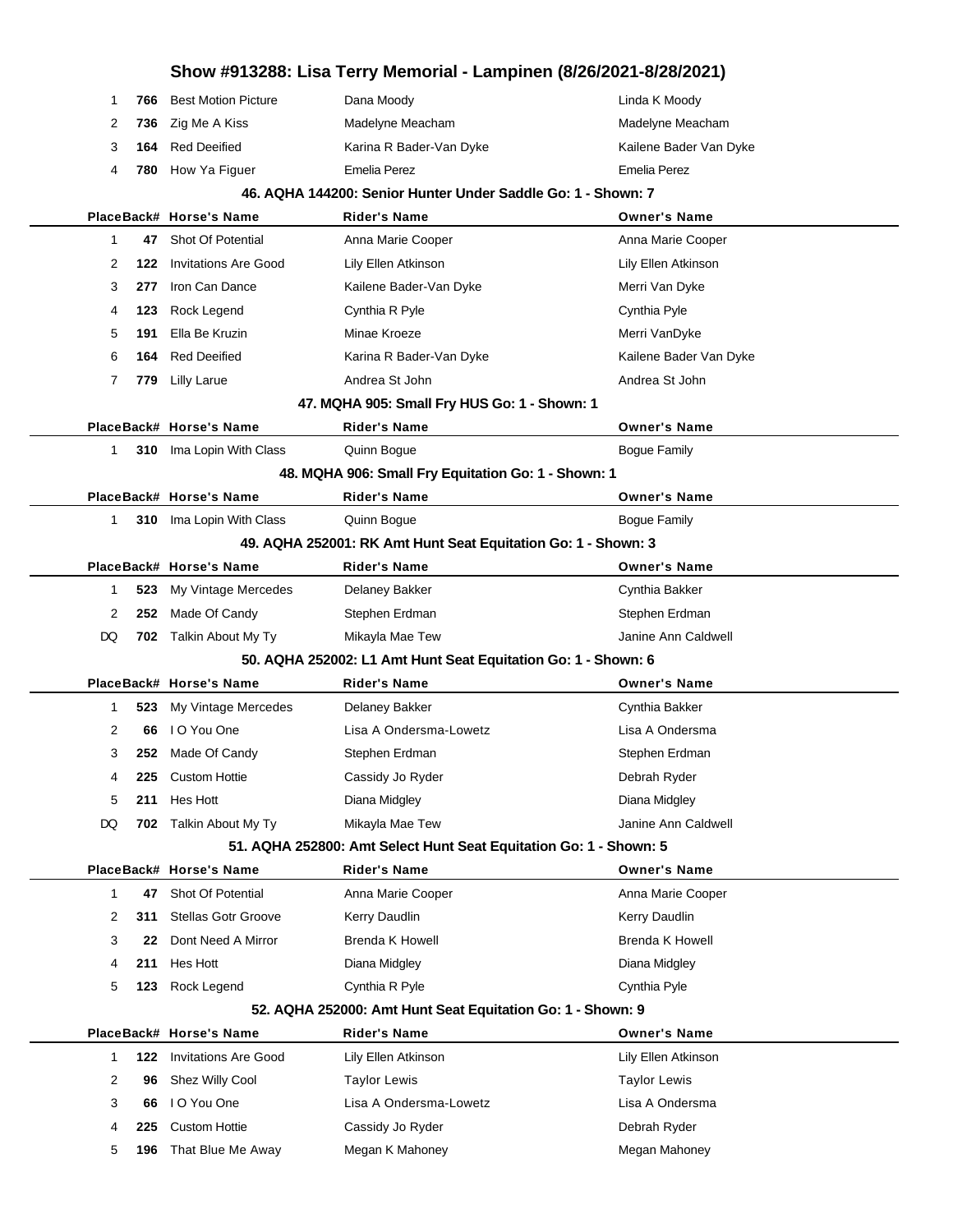|              |     |                            | Show #913288: Lisa Terry Memorial - Lampinen (8/26/2021-8/28/2021) |                         |
|--------------|-----|----------------------------|--------------------------------------------------------------------|-------------------------|
| 6            | 748 | <b>Blazing Potential</b>   | Katie Elizabeth Main                                               | Katie Elizabeth Main    |
| 7            | 277 | Iron Can Dance             | Kailene Bader-Van Dyke                                             | Merri Van Dyke          |
| 8            | 789 | Kissin Uptown              | Heather Boggetta                                                   | <b>Heather Gaines</b>   |
| 9            | 252 | Made Of Candy              | Stephen Erdman                                                     | Stephen Erdman          |
|              |     |                            | 53. AQHA 452001: RK Youth Hunt Seat Equitation Go: 1 - Shown: 3    |                         |
|              |     | PlaceBack# Horse's Name    | <b>Rider's Name</b>                                                | <b>Owner's Name</b>     |
| 1            | 736 | Zig Me A Kiss              | Madelyne Meacham                                                   | Madelyne Meacham        |
| 2            | 164 | <b>Red Deeified</b>        | Karina R Bader-Van Dyke                                            | Kailene Bader Van Dyke  |
| 3            | 780 | How Ya Figuer              | Emelia Perez                                                       | Emelia Perez            |
|              |     |                            | 54. AQHA 452002: L1 Youth Hunt Seat Equitation Go: 1 - Shown: 3    |                         |
|              |     | PlaceBack# Horse's Name    | <b>Rider's Name</b>                                                | <b>Owner's Name</b>     |
| 1            | 164 | <b>Red Deeified</b>        | Karina R Bader-Van Dyke                                            | Kailene Bader Van Dyke  |
| 2            | 736 | Zig Me A Kiss              | Madelyne Meacham                                                   | Madelyne Meacham        |
| 3            | 780 | How Ya Figuer              | <b>Emelia Perez</b>                                                | <b>Emelia Perez</b>     |
|              |     |                            | 55. AQHA 452000: Youth Hunt Seat Equitation Go: 1 - Shown: 2       |                         |
|              |     | PlaceBack# Horse's Name    | <b>Rider's Name</b>                                                | <b>Owner's Name</b>     |
| 1            | 736 | Zig Me A Kiss              | Madelyne Meacham                                                   | Madelyne Meacham        |
| 2            | 766 | <b>Best Motion Picture</b> | Dana Moody                                                         | Linda K Moody           |
|              |     |                            | 58. MSBA 7003: Yearling Longe Line Go: 1 - Shown: 2                |                         |
|              |     | PlaceBack# Horse's Name    | <b>Rider's Name</b>                                                | <b>Owner's Name</b>     |
| 0            | 747 | No Doubt Im Gucci          | Raegan Schnell                                                     | <b>Crosswinds Farms</b> |
| 0            | 437 | Willy Made Me Wild         | Pamela K Davis                                                     | Pamela K Davis          |
|              |     |                            | 59. AQHA 143000: Ranch Riding Go: 1 - Shown: 5                     |                         |
|              |     | PlaceBack# Horse's Name    | <b>Rider's Name</b>                                                | <b>Owner's Name</b>     |
| 1            | 739 | Shine Like Jagger          | Holly A Esterling                                                  | Holly A Esterling       |
| 2            | 66  | I O You One                | Lisa A Ondersma-Lowetz                                             | Lisa A Ondersma         |
| 3            | 191 | Ella Be Kruzin             | Minae Kroeze                                                       | Merri VanDyke           |
| 4            | 748 | <b>Blazing Potential</b>   | Katie Elizabeth Main                                               | Katie Elizabeth Main    |
| 5            | 45  | The Greatest Showman       | Raegan Schnell                                                     | Crosswinds Farms        |
|              |     |                            | 60. AQHA 243000: Amt Ranch Riding Go: 1 - Shown: 3                 |                         |
|              |     | PlaceBack# Horse's Name    | <b>Rider's Name</b>                                                | <b>Owner's Name</b>     |
| 1            | 739 | Shine Like Jagger          | Holly A Esterling                                                  | Holly A Esterling       |
| 2            | 66  | I O You One                | Lisa A Ondersma-Lowetz                                             | Lisa A Ondersma         |
| 3            | 748 | <b>Blazing Potential</b>   | Katie Elizabeth Main                                               | Katie Elizabeth Main    |
|              |     |                            | 76. AQHA 203400: Amt Aged Stallions Go: 1 - Shown: 1               |                         |
|              |     | PlaceBack# Horse's Name    | <b>Rider's Name</b>                                                | <b>Owner's Name</b>     |
| 1            |     | 45 The Greatest Showman    | Heather M Dunigan Coe                                              | <b>Crosswinds Farms</b> |
|              |     |                            | 81. AQHA 103400: Aged Stallions Go: 1 - Shown: 1                   |                         |
|              |     | PlaceBack# Horse's Name    | <b>Rider's Name</b>                                                | <b>Owner's Name</b>     |
| $\mathbf{1}$ |     | 45 The Greatest Showman    | Raegan Schnell                                                     | <b>Crosswinds Farms</b> |
|              |     |                            | 83. AQHA 205400: Amt Yearling Mares Go: 1 - Shown: 2               |                         |
|              |     | PlaceBack# Horse's Name    | <b>Rider's Name</b>                                                | <b>Owner's Name</b>     |
| 1            | 784 | Exacool                    | John Phillip VanDyke                                               | Judy VanDyke            |
| 2            | 787 | <b>Willy Essential</b>     | Heather Boggetta                                                   | Kathryn M Boggetta      |
|              |     |                            | 85. AQHA 205600: Amt Three Yr Old Mares Go: 1 - Shown: 4           |                         |
|              |     | PlaceBack# Horse's Name    | <b>Rider's Name</b>                                                | <b>Owner's Name</b>     |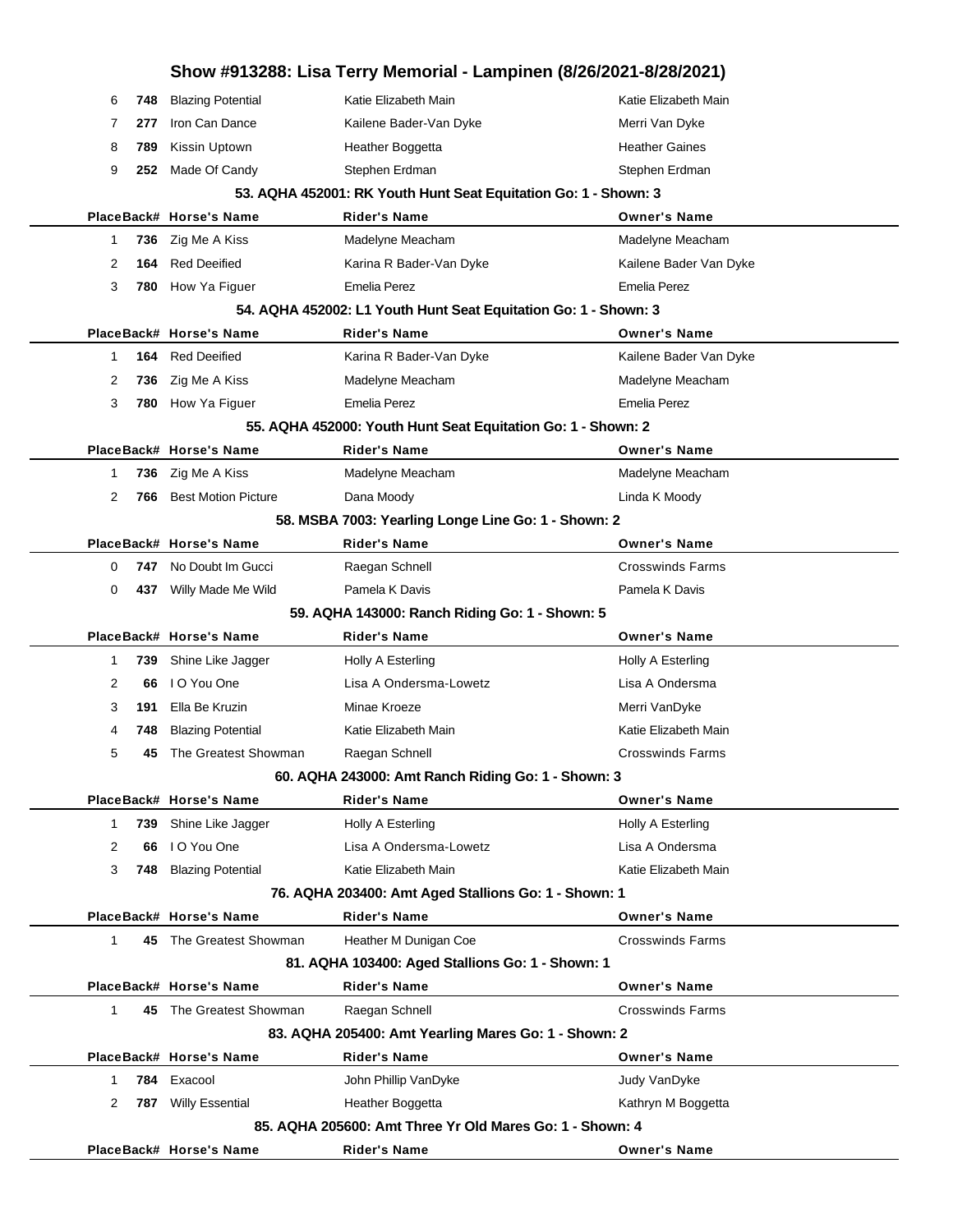|    |     |                            |                                                                                     | Show #913288: Lisa Terry Memorial - Lampinen (8/26/2021-8/28/2021) |  |
|----|-----|----------------------------|-------------------------------------------------------------------------------------|--------------------------------------------------------------------|--|
| 1  | 771 | Intrigueing                | Jenni Kerns                                                                         | Carli Kerns                                                        |  |
| 2  | 741 | Just Cheeky                | Michael Sinko                                                                       | Michael Sinko                                                      |  |
| 3  | 789 | Kissin Uptown              | Heather Boggetta                                                                    | <b>Heather Gaines</b>                                              |  |
| 4  | 56  | Shady Lil Cowgirl          | Heather M Dunigan Coe                                                               | <b>Crosswinds Farms</b>                                            |  |
|    |     |                            | 86. AQHA 205700: Amt Aged Mares Go: 1 - Shown: 1                                    |                                                                    |  |
|    |     | PlaceBack# Horse's Name    | <b>Rider's Name</b>                                                                 | <b>Owner's Name</b>                                                |  |
| 1  |     | 225 Custom Hottie          | Cassidy Jo Ryder                                                                    | Debrah Ryder                                                       |  |
|    |     |                            | 87. AQHA 275000: Amt Performance Halter Mares Go: 1 - Shown: 4                      |                                                                    |  |
|    |     | PlaceBack# Horse's Name    | <b>Rider's Name</b>                                                                 | <b>Owner's Name</b>                                                |  |
| 1  | 196 | That Blue Me Away          | Megan K Mahoney                                                                     | Megan Mahoney                                                      |  |
| 2  | 311 | <b>Stellas Gotr Groove</b> | Kerry Daudlin                                                                       | Kerry Daudlin                                                      |  |
| 3  | 22  | Dont Need A Mirror         | <b>Brenda K Howell</b>                                                              | <b>Brenda K Howell</b>                                             |  |
| 4  | 96  | Shez Willy Cool            | <b>Taylor Lewis</b>                                                                 | <b>Taylor Lewis</b>                                                |  |
|    |     |                            | 88. AQHA 105400: Yearling Mares Go: 1 - Shown: 2                                    |                                                                    |  |
|    |     | PlaceBack# Horse's Name    | <b>Rider's Name</b>                                                                 | <b>Owner's Name</b>                                                |  |
| 1  |     | 784 Exacool                | John Phillip VanDyke                                                                | Judy VanDyke                                                       |  |
| 2  |     | 787 Willy Essential        | Heather Boggetta                                                                    | Kathryn M Boggetta                                                 |  |
|    |     |                            | 90. AQHA 105600: Three Yr Old Mares Go: 1 - Shown: 4                                |                                                                    |  |
|    |     | PlaceBack# Horse's Name    | <b>Rider's Name</b>                                                                 | <b>Owner's Name</b>                                                |  |
| 1  | 771 | Intrigueing                | Tom Robertson                                                                       | Carli Kerns                                                        |  |
| 2  | 741 | Just Cheeky                | Michael Sinko                                                                       | Michael Sinko                                                      |  |
| 3  | 789 | Kissin Uptown              | Heather Boggetta                                                                    | <b>Heather Gaines</b>                                              |  |
| 4  | 56  | Shady Lil Cowgirl          | Raegan Schnell                                                                      | <b>Crosswinds Farms</b>                                            |  |
|    |     |                            | 91. AQHA 105700: Aged Mares Go: 1 - Shown: 2                                        |                                                                    |  |
|    |     | PlaceBack# Horse's Name    | <b>Rider's Name</b>                                                                 | <b>Owner's Name</b>                                                |  |
| 1  | 225 | <b>Custom Hottie</b>       | Cassidy Jo Ryder                                                                    | Debrah Ryder                                                       |  |
| 2  | 191 | Ella Be Kruzin             | Minae Kroeze                                                                        | Merri VanDyke                                                      |  |
|    |     |                            | 92. AQHA 175000: Performance Halter Mares Go: 1 - Shown: 3                          |                                                                    |  |
|    |     | PlaceBack# Horse's Name    | <b>Rider's Name</b>                                                                 | <b>Owner's Name</b>                                                |  |
| 1  | 196 | That Blue Me Away          | Megan K Mahoney                                                                     | Megan Mahoney                                                      |  |
| 2  | 22  | Dont Need A Mirror         | Brenda K Howell                                                                     | <b>Brenda K Howell</b>                                             |  |
| 3  | 96  | Shez Willy Cool            | <b>Taylor Lewis</b>                                                                 | <b>Taylor Lewis</b>                                                |  |
|    |     |                            | 95. AQHA 405600: Youth Three Yr Old Mares Go: 1 - Shown: 1                          |                                                                    |  |
|    |     | PlaceBack# Horse's Name    | <b>Rider's Name</b>                                                                 | <b>Owner's Name</b>                                                |  |
| 1  | 771 | Intrigueing                | Carli Kerns                                                                         | Carli Kerns                                                        |  |
|    |     | PlaceBack# Horse's Name    | 100. AQHA 207600: Amt Three Yr Old Geldings Go: 1 - Shown: 3<br><b>Rider's Name</b> | <b>Owner's Name</b>                                                |  |
| 1  |     |                            | Laura Renee Perniciaro                                                              | Christopher J Perniciaro                                           |  |
|    |     | 7 He Is The Exception      |                                                                                     |                                                                    |  |
| 2  | 244 | <b>Twisted Batt</b>        | Michelle Dawn Eno                                                                   | Michelle Dawn Eno                                                  |  |
| DQ | 252 | Made Of Candy              | Stephen Erdman<br>101. AQHA 207700: Amt Aged Geldings Go: 1 - Shown: 5              | Stephen Erdman                                                     |  |
|    |     | PlaceBack# Horse's Name    | <b>Rider's Name</b>                                                                 | <b>Owner's Name</b>                                                |  |
| 1  | 738 | <b>Elusive Pick</b>        | Beverly Sue Koke                                                                    | Beverly Sue Koke                                                   |  |
| 2  | 12  | Southern Eyes On Me        | Nancy Kay Fullerton                                                                 | Nancy Fullerton                                                    |  |
|    |     |                            |                                                                                     | Diana Midgley                                                      |  |
| 3  | 230 | Only Jack Left             | Diana Midgley                                                                       |                                                                    |  |
| 4  | 369 | Sleepin In The Snow        | Rebecca Eno                                                                         | Rebecca Eno                                                        |  |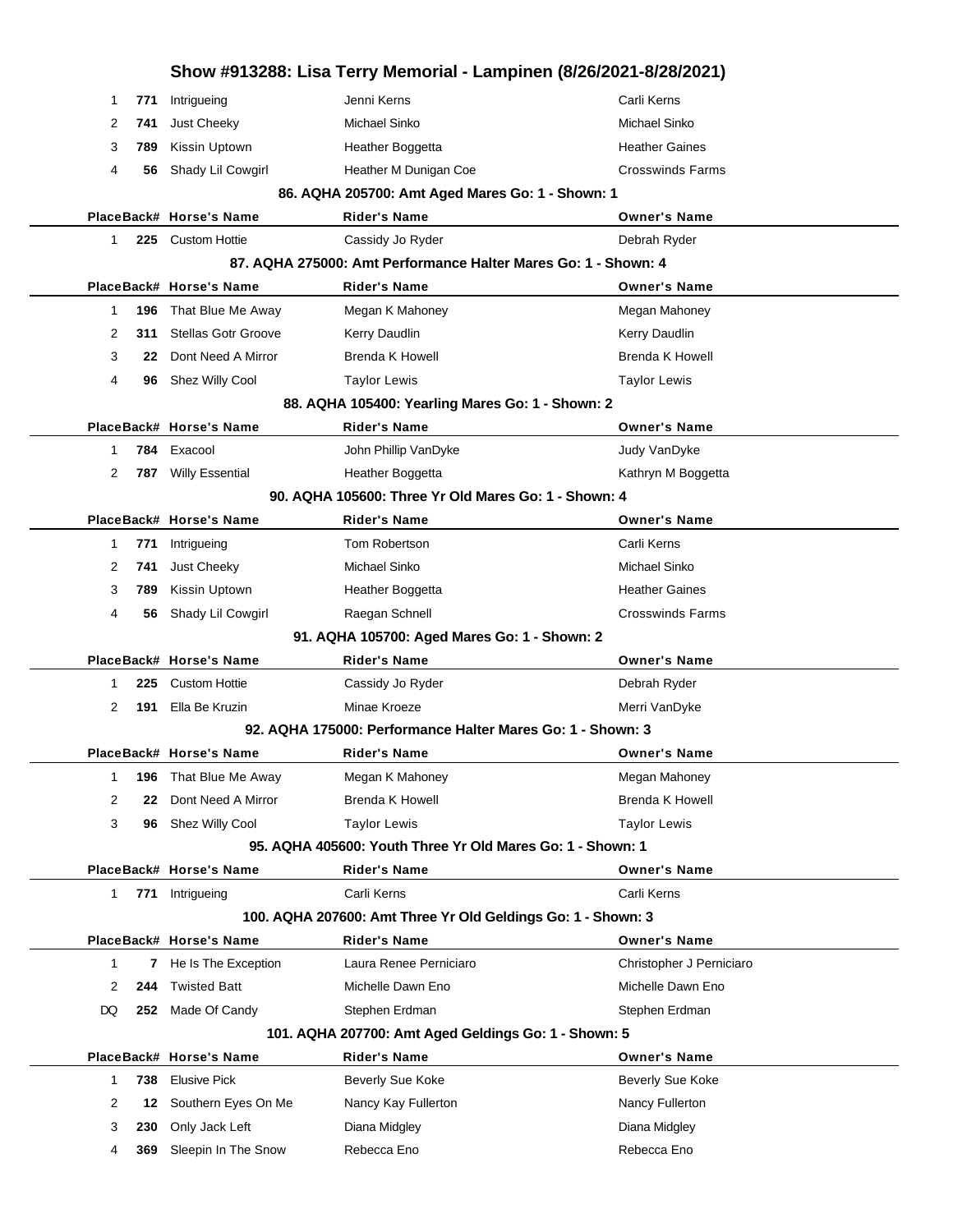| 5  |     | 748 Blazing Potential           | Katie Elizabeth Main                                                 | Katie Elizabeth Main     |
|----|-----|---------------------------------|----------------------------------------------------------------------|--------------------------|
|    |     |                                 | 102. AQHA 277000: Amt Performance Halter Geldings Go: 1 - Shown: 5   |                          |
|    |     | PlaceBack# Horse's Name         | <b>Rider's Name</b>                                                  | <b>Owner's Name</b>      |
| 1  | 383 | The Red Foxx                    | Adam Johnson                                                         | Adam Johnson             |
| 2  | 122 | <b>Invitations Are Good</b>     | Lily Ellen Atkinson                                                  | Lily Ellen Atkinson      |
| 3  | 66  | I O You One                     | Lisa A Ondersma-Lowetz                                               | Lisa A Ondersma          |
| 4  | 790 | To Good To Be Red               | Stephanie Mae Cesarz                                                 | <b>Stephanie Cesarz</b>  |
| 5  | 123 | Rock Legend                     | Cynthia R Pyle                                                       | Cynthia Pyle             |
|    |     |                                 | 103. AQHA 107400: Yearling Geldings Go: 1 - Shown: 1                 |                          |
|    |     | PlaceBack# Horse's Name         | <b>Rider's Name</b>                                                  | <b>Owner's Name</b>      |
| 1  |     | <b>747</b> No Doubt Im Gucci    | Raegan Schnell                                                       | <b>Crosswinds Farms</b>  |
|    |     |                                 | 105. AQHA 107600: Three Yr Old Geldings Go: 1 - Shown: 2             |                          |
|    |     | PlaceBack# Horse's Name         | <b>Rider's Name</b>                                                  | <b>Owner's Name</b>      |
| 1  |     | 7 He Is The Exception           | Tom Robertson                                                        | Christopher J Perniciaro |
| 2  |     | 244 Twisted Batt                | Michelle Dawn Eno                                                    | Michelle Dawn Eno        |
|    |     |                                 | 106. AQHA 107700: Aged Geldings Go: 1 - Shown: 2                     |                          |
|    |     | PlaceBack# Horse's Name         | <b>Rider's Name</b>                                                  | <b>Owner's Name</b>      |
| 1  | 738 | <b>Elusive Pick</b>             | Tom Robertson                                                        | Beverly Sue Koke         |
| 2  |     | 12 Southern Eyes On Me          | Karen C Holden                                                       | Nancy Fullerton          |
|    |     |                                 | 107. AQHA 177000: Performance Halter Geldings Go: 1 - Shown: 3       |                          |
|    |     | PlaceBack# Horse's Name         | <b>Rider's Name</b>                                                  | <b>Owner's Name</b>      |
| 1  | 383 | The Red Foxx                    | Adam Johnson                                                         | Adam Johnson             |
| 2  |     | <b>122</b> Invitations Are Good | Lily Ellen Atkinson                                                  | Lily Ellen Atkinson      |
| 3  |     | 66 IO You One                   | Lisa A Ondersma-Lowetz                                               | Lisa A Ondersma          |
|    |     |                                 | 110. AQHA 407600: Youth Three Yr Old Geldings Go: 1 - Shown: 1       |                          |
|    |     | PlaceBack# Horse's Name         | <b>Rider's Name</b>                                                  | <b>Owner's Name</b>      |
| 1  |     | 743 Mahoganee                   | Carli Kerns                                                          | Tom Robertson            |
|    |     |                                 | 111. AQHA 407700: Youth Aged Geldings Go: 1 - Shown: 3               |                          |
|    |     | PlaceBack# Horse's Name         | <b>Rider's Name</b>                                                  | <b>Owner's Name</b>      |
| 1. |     | <b>124</b> Madd Money           | Lauren E Lauver                                                      | Lauren Lauver            |
| 2  | 207 | Kaptain Kaveman                 | Elizabeth Smith                                                      | Elizabeth Smith          |
| 3  | 798 | Batmans Got Da Goods            | Maya Edwards                                                         | Maya Edwards             |
|    |     |                                 | 112. AQHA 477000: Youth Performance Halter Geldings Go: 1 - Shown: 1 |                          |
|    |     | PlaceBack# Horse's Name         | <b>Rider's Name</b>                                                  | <b>Owner's Name</b>      |
| 1  |     | <b>766</b> Best Motion Picture  | Dana Moody                                                           | Linda K Moody            |
|    |     |                                 | 113. MQHA 900: Small Fry Halter Go: 1 - Shown: 2                     |                          |
|    |     | PlaceBack# Horse's Name         | <b>Rider's Name</b>                                                  | <b>Owner's Name</b>      |
| 1  | 310 | Ima Lopin With Class            | Quinn Bogue                                                          | Bogue Family             |
| 2  | 770 | Your So Hot                     | Laurel Huffman                                                       | Corlinda Huffman         |
|    |     |                                 | 114. MQHA 901: Small Fry Showmanship Go: 1 - Shown: 2                |                          |
|    |     | PlaceBack# Horse's Name         | <b>Rider's Name</b>                                                  | <b>Owner's Name</b>      |
| 1  | 310 | Ima Lopin With Class            | Quinn Bogue                                                          | <b>Bogue Family</b>      |
| 2  | 770 | Your So Hot                     | Laurel Huffman                                                       | Corlinda Huffman         |
|    |     |                                 | 115. AQHA 212001: RK Amt Showmanship at Halter Go: 1 - Shown: 5      |                          |
|    |     | PlaceBack# Horse's Name         | <b>Rider's Name</b>                                                  | <b>Owner's Name</b>      |
| 1  |     | 523 My Vintage Mercedes         | Delaney Bakker                                                       | Cynthia Bakker           |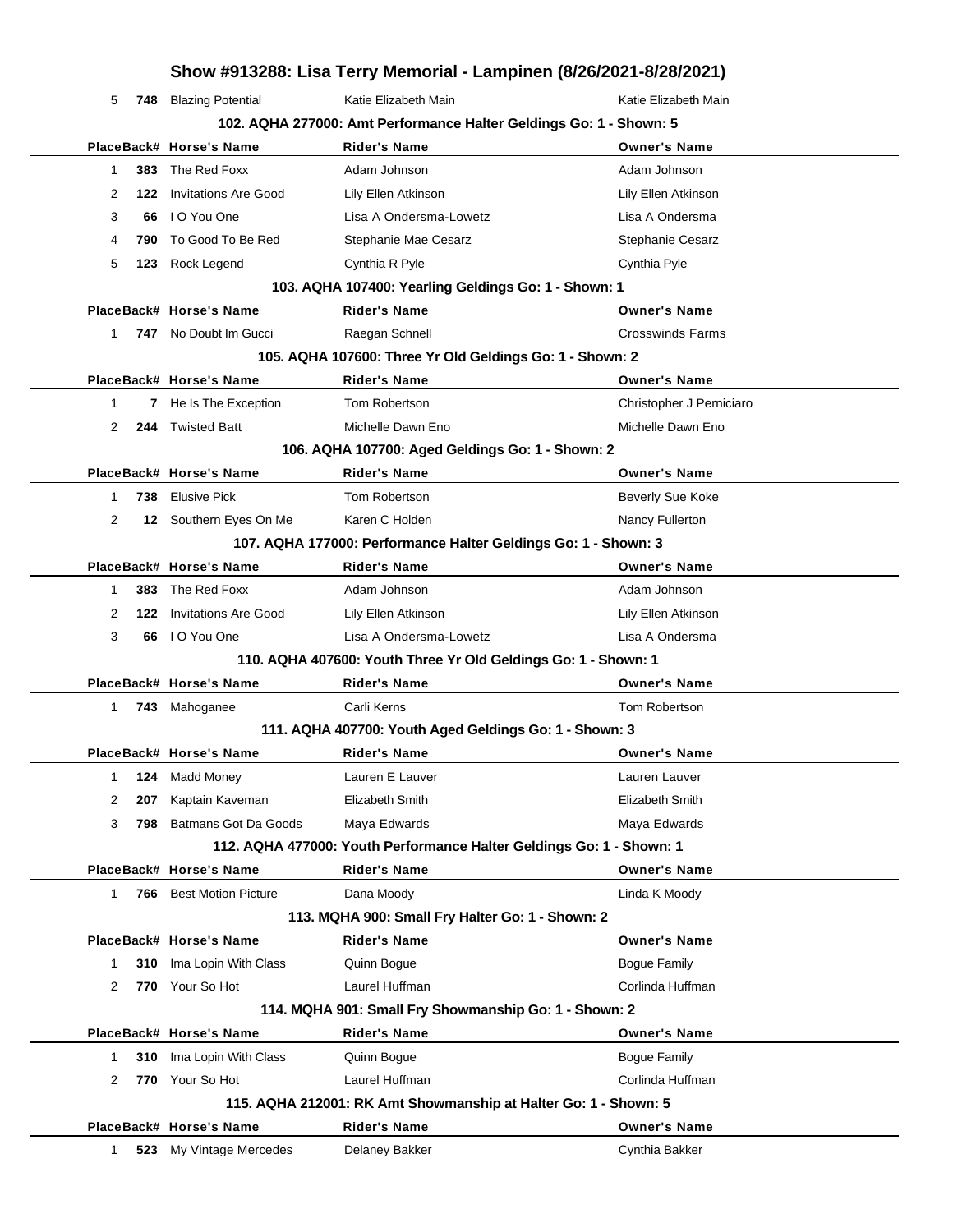## **Show #913288: Lisa Terry Memorial - Lampinen (8/26/2021-8/28/2021)** 2 753 Dont Stop Kissin Me Tamara Vogel Tamara Vogel Tamara Vogel Soever Southern **Alexis Marie Coates** Corlinda Huffman **Corling Alexis Marie Coates 702** Talkin About My Ty Mikayla Mae Tew **Janine Ann Caldwell 369** Sleepin In The Snow Rebecca Eno Rebecca Eno Rebecca Eno **116. AQHA 212002: L1 Amt Showmanship at Halter Go: 1 - Shown: 9 PlaceBack# Horse's Name Rider's Name Owner's Name 748** Blazing Potential **Katie Elizabeth Main** Katie Elizabeth Main Katie Elizabeth Main **311** Stellas Gotr Groove Kerry Daudlin Kerry Daudlin Kerry Daudlin **523** My Vintage Mercedes Delaney Bakker Cynthia Bakker Cynthia Bakker **66** I O You One Lisa A Ondersma-Lowetz Lisa A Ondersma **790** To Good To Be Red Stephanie Mae Cesarz **Stephanie Cesarz** Stephanie Cesarz **702** Talkin About My Ty Mikayla Mae Tew Janine Ann Caldwell **211** Hes Hott Diana Midgley Diana Midgley **14** Soever Southern **Alexis Marie Coates** Corlinda Huffman **369** Sleepin In The Snow Rebecca Eno Rebecca Eno Rebecca Eno **117. AQHA 212800: Amt Select Showmanship at Halter Go: 1 - Shown: 7 PlaceBack# Horse's Name Rider's Name Owner's Name 311** Stellas Gotr Groove Kerry Daudlin Kerry Daudlin Kerry Daudlin **123** Rock Legend Cynthia R Pyle Cynthia Pyle Cynthia Pyle **12 Southern Eyes On Me Mancy Kay Fullerton Nancy Fullerton Nancy Fullerton 22** Dont Need A Mirror Brenda K Howell Brenda K Howell Brenda K Howell **211** Hes Hott Diana Midgley Diana Midgley **369** Sleepin In The Snow Rebecca Eno Rebecca Eno **753** Dont Stop Kissin Me Tamara Vogel Tamara Vogel **118. AQHA 212000: Amt Showmanship at Halter Go: 1 - Shown: 10 PlaceBack# Horse's Name Rider's Name Owner's Name 748** Blazing Potential **Katie Elizabeth Main** Katie Elizabeth Main Katie Elizabeth Main **986** Born N Style **Robert D Kirkpatrick** Maureen Kirkpatrick **122** Invitations Are Good Lily Ellen Atkinson Lily Ellen Atkinson **383** The Red Foxx **Adam Johnson** Adam Johnson Adam Johnson **196** That Blue Me Away Megan K Mahoney Megan Megan Mahoney **742** Shes My Sudden Pie Jarrod Bush Jarrod Bush **96** Shez Willy Cool Taylor Lewis Taylor Lewis **225** Custom Hottie **Cassidy Jo Ryder Cassidy Hottie Cassidy Act Cassidy Jo Ryder Debrah Ryder 66** I O You One Lisa A Ondersma-Lowetz Lisa A Ondersma **119. AQHA 412001: RK Youth Showmanship at Halter Go: 1 - Shown: 3 PlaceBack# Horse's Name Rider's Name Owner's Name 780** How Ya Figuer **Emelia Perez** Emelia Perez **Emelia Perez** Emelia Perez **164** Red Deeified **Karina R Bader-Van Dyke** Kailene Bader Van Dyke **207** Kaptain Kaveman Elizabeth Smith Elizabeth Smith **120. AQHA 412002: L1 Youth Showmanship at Halter Go: 1 - Shown: 5 PlaceBack# Horse's Name Rider's Name Owner's Name 766** Best Motion Picture **Dana Moody Linda K Moody Linda K Moody 164** Red Deeified **Karina R Bader-Van Dyke** Kailene Bader Van Dyke 3 750 Fancy Enough To Win Maya Edwards Machines Madison Mulder **780** How Ya Figuer Emelia Perez Emelia Perez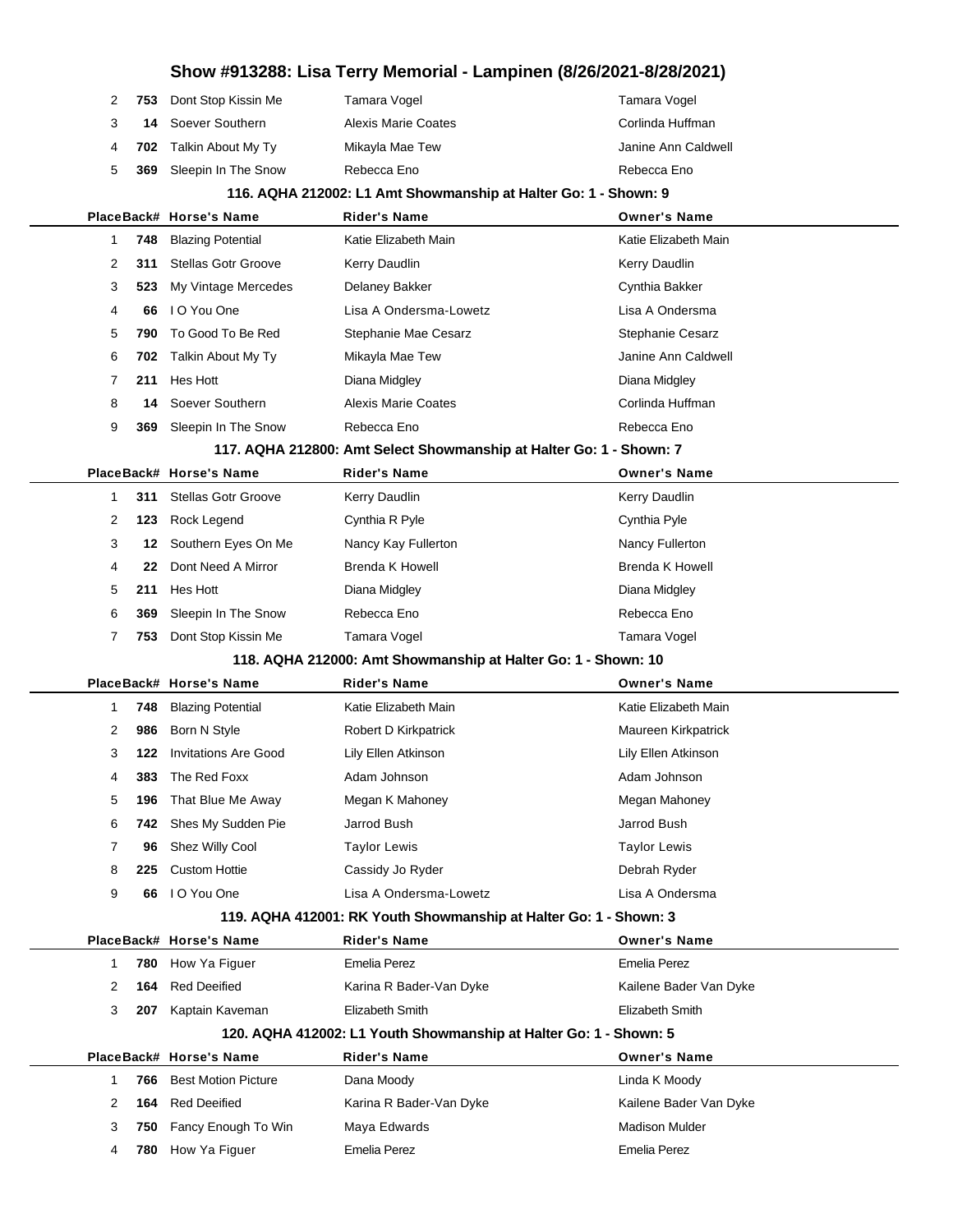| Show #913288: Lisa Terry Memorial - Lampinen (8/26/2021-8/28/2021) |  |
|--------------------------------------------------------------------|--|
|--------------------------------------------------------------------|--|

5 736 Zig Me A Kiss **Madelyne Meacham** Meacham Madelyne Meacham

| 121. AQHA 412000: Youth Showmanship at Halter Go: 1 - Shown: 6 |     |                            |                                                                                        |                        |
|----------------------------------------------------------------|-----|----------------------------|----------------------------------------------------------------------------------------|------------------------|
|                                                                |     | PlaceBack# Horse's Name    | <b>Rider's Name</b>                                                                    | <b>Owner's Name</b>    |
| 1                                                              | 766 | <b>Best Motion Picture</b> | Dana Moody                                                                             | Linda K Moody          |
| 2                                                              | 124 | Madd Money                 | Lauren E Lauver                                                                        | Lauren Lauver          |
| 3                                                              | 798 | Batmans Got Da Goods       | Maya Edwards                                                                           | Maya Edwards           |
| 4                                                              | 164 | <b>Red Deeified</b>        | Karina R Bader-Van Dyke                                                                | Kailene Bader Van Dyke |
| 5                                                              | 780 | How Ya Figuer              | <b>Emelia Perez</b>                                                                    | <b>Emelia Perez</b>    |
| 6                                                              | 736 | Zig Me A Kiss              | Madelyne Meacham                                                                       | Madelyne Meacham       |
|                                                                |     |                            | 5037. NSBA 220301: NSBA Junior Hunter Under Saddle Go: 1 - Shown: 1                    |                        |
|                                                                |     | PlaceBack# Horse's Name    | <b>Rider's Name</b>                                                                    | <b>Owner's Name</b>    |
| 1                                                              |     | 12 Southern Eyes On Me     | Karen C Holden                                                                         | Nancy Fullerton        |
|                                                                |     |                            | 5039. NSBA 225400: NSBA Level 1 Amateur Hunter Under Saddle Go: 1 - Shown: 2           |                        |
|                                                                |     | PlaceBack# Horse's Name    | <b>Rider's Name</b>                                                                    | <b>Owner's Name</b>    |
| 1                                                              |     | 211 Hes Hott               | Diana Midgley                                                                          | Diana Midgley          |
| 2                                                              | 225 | <b>Custom Hottie</b>       | Cassidy Jo Ryder                                                                       | Debrah Ryder           |
|                                                                |     |                            | 5040, NSBA 226600: NSBA Select Amateur Hunter Under Saddle Go: 1 - Shown: 5            |                        |
|                                                                |     | PlaceBack# Horse's Name    | <b>Rider's Name</b>                                                                    | <b>Owner's Name</b>    |
| 1                                                              | 47  | Shot Of Potential          | Anna Marie Cooper                                                                      | Anna Marie Cooper      |
| 2                                                              | 211 | Hes Hott                   | Diana Midgley                                                                          | Diana Midgley          |
| 3                                                              | 123 | Rock Legend                | Cynthia R Pyle                                                                         | Cynthia Pyle           |
| 4                                                              | 695 | <b>Kruzin For Cowgirls</b> | Laura Stillman                                                                         | Laura Stillman         |
| 5                                                              |     | 12 Southern Eyes On Me     | Nancy Kay Fullerton                                                                    | Nancy Fullerton        |
|                                                                |     |                            | 5041, NSBA 225600: NSBA Amateur Hunter Under Saddle Go: 1 - Shown: 1                   |                        |
|                                                                |     | PlaceBack# Horse's Name    | <b>Rider's Name</b>                                                                    | <b>Owner's Name</b>    |
| 1.                                                             | 196 | That Blue Me Away          | Megan K Mahoney                                                                        | Megan Mahoney          |
|                                                                |     |                            | 5046. NSBA 220302: NSBA Senior Hunter Under Saddle Go: 1 - Shown: 2                    |                        |
|                                                                |     | PlaceBack# Horse's Name    | Rider's Name                                                                           | <b>Owner's Name</b>    |
| 1                                                              | 47  | Shot Of Potential          | Anna Marie Cooper                                                                      | Anna Marie Cooper      |
| 2                                                              | 123 | Rock Legend                | Cynthia R Pyle                                                                         | Cynthia Pyle           |
|                                                                |     |                            | 5047. NSBA 227061: NSBA Youth Walk Trot Hunter Under Saddle Small Fry Go: 1 - Shown: 1 |                        |
|                                                                |     | PlaceBack# Horse's Name    | <b>Rider's Name</b>                                                                    | <b>Owner's Name</b>    |
| 1.                                                             |     | 310 Ima Lopin With Class   | Quinn Bogue                                                                            | <b>Bogue Family</b>    |
|                                                                |     |                            | 5048. NSBA 267061: NSBA Yth W/T Hunt Seat Eq - Small Fry Go: 1 - Shown: 1              |                        |
|                                                                |     | PlaceBack# Horse's Name    | <b>Rider's Name</b>                                                                    | <b>Owner's Name</b>    |
| 1.                                                             | 310 | Ima Lopin With Class       | Quinn Bogue                                                                            | <b>Bogue Family</b>    |
|                                                                |     |                            | 5049. NSBA 365410: NSBA Rookie Amateur Hunt Seat Equitation Go: 1 - Shown: 1           |                        |
|                                                                |     | PlaceBack# Horse's Name    | <b>Rider's Name</b>                                                                    | <b>Owner's Name</b>    |
| $\mathbf 1$                                                    |     | 252 Made Of Candy          | Stephen Erdman                                                                         | Stephen Erdman         |
|                                                                |     |                            | 5050. NSBA 265400: NSBA Level 1 Amateur Hunt Seat Equitation Go: 1 - Shown: 2          |                        |
|                                                                |     | PlaceBack# Horse's Name    | <b>Rider's Name</b>                                                                    | <b>Owner's Name</b>    |
| 1                                                              | 225 | <b>Custom Hottie</b>       | Cassidy Jo Ryder                                                                       | Debrah Ryder           |
| 2                                                              |     | 211 Hes Hott               | Diana Midgley                                                                          | Diana Midgley          |
|                                                                |     |                            | 5051. NSBA 266606: NSBA Select Amateur Hunt Seat Equitation Go: 1 - Shown: 3           |                        |
|                                                                |     | PlaceBack# Horse's Name    | Rider's Name                                                                           | <b>Owner's Name</b>    |
| 1                                                              |     | 47 Shot Of Potential       | Anna Marie Cooper                                                                      | Anna Marie Cooper      |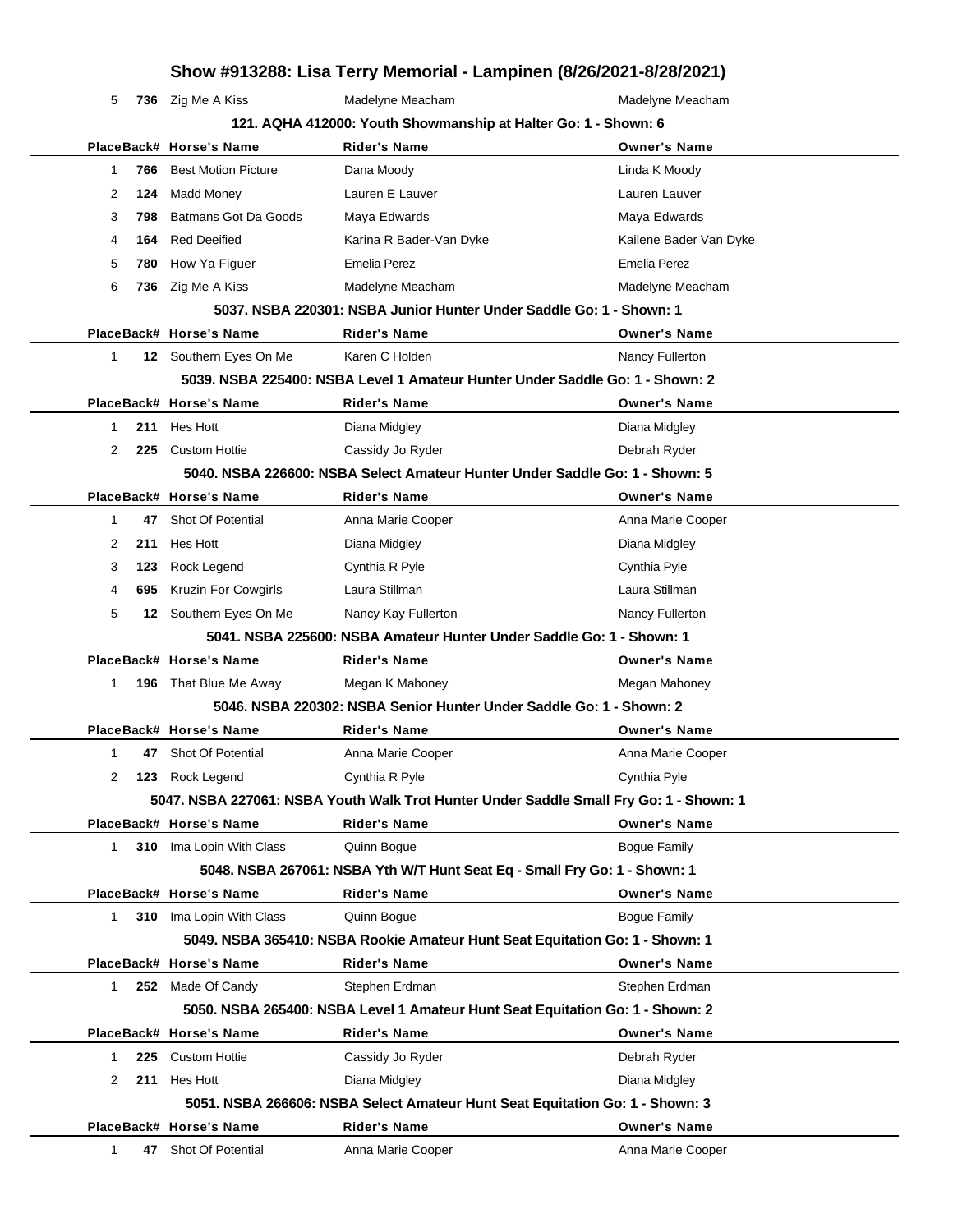|                      |                                | Show #913288: Lisa Terry Memorial - Lampinen (8/26/2021-8/28/2021)             |                          |
|----------------------|--------------------------------|--------------------------------------------------------------------------------|--------------------------|
| 2                    | 211 Hes Hott                   | Diana Midgley                                                                  | Diana Midgley            |
| 3                    | 123 Rock Legend                | Cynthia R Pyle                                                                 | Cynthia Pyle             |
|                      |                                | 5052. NSBA 265600: NSBA Amateur Hunt Seat Equitation Go: 1 - Shown: 3          |                          |
|                      | PlaceBack# Horse's Name        | <b>Rider's Name</b>                                                            | <b>Owner's Name</b>      |
| 1                    | 225 Custom Hottie              | Cassidy Jo Ryder                                                               | Debrah Ryder             |
| 2<br>196             | That Blue Me Away              | Megan K Mahoney                                                                | Megan Mahoney            |
| 3<br>252             | Made Of Candy                  | Stephen Erdman                                                                 | Stephen Erdman           |
|                      |                                | 5055. NSBA 267300: NSBA Youth Hunt Seat Equitation - All Age Go: 1 - Shown: 1  |                          |
|                      | PlaceBack# Horse's Name        | <b>Rider's Name</b>                                                            | <b>Owner's Name</b>      |
| $\mathbf 1$          | <b>766</b> Best Motion Picture | Dana Moody                                                                     | Linda K Moody            |
|                      |                                | 5059. NSBA 249300: NSBA Open Ranch Riding Go: 1 - Shown: 2                     |                          |
|                      | PlaceBack# Horse's Name        | <b>Rider's Name</b>                                                            | <b>Owner's Name</b>      |
| 739<br>1             | Shine Like Jagger              | Holly A Esterling                                                              | Holly A Esterling        |
| $\overline{2}$<br>45 | The Greatest Showman           | Raegan Schnell                                                                 | <b>Crosswinds Farms</b>  |
|                      |                                | 5060. NSBA 249600: NSBA Amateur Ranch Riding Go: 1 - Shown: 1                  |                          |
|                      | PlaceBack# Horse's Name        | <b>Rider's Name</b>                                                            | <b>Owner's Name</b>      |
| $\mathbf{1}$         | 739 Shine Like Jagger          | Holly A Esterling                                                              | <b>Holly A Esterling</b> |
|                      |                                | 5087. NSBA 200684: NSBA Amateur Performance Halter Mares Go: 1 - Shown: 1      |                          |
|                      | PlaceBack# Horse's Name        | <b>Rider's Name</b>                                                            | <b>Owner's Name</b>      |
| $\mathbf{1}$         | 196 That Blue Me Away          | Megan K Mahoney                                                                | Megan Mahoney            |
|                      |                                | 5102. NSBA 200685: NSBA Amateur Performance Halter Geldings Go: 1 - Shown: 1   |                          |
|                      | PlaceBack# Horse's Name        | <b>Rider's Name</b>                                                            | <b>Owner's Name</b>      |
| 1                    | 383 The Red Foxx               | Adam Johnson                                                                   | Adam Johnson             |
|                      |                                | 5107. NSBA 200385: NSBA Performance Halter Geldings Go: 1 - Shown: 1           |                          |
|                      | PlaceBack# Horse's Name        | <b>Rider's Name</b>                                                            | <b>Owner's Name</b>      |
| $\mathbf 1$          | 383 The Red Foxx               | Adam Johnson                                                                   | Adam Johnson             |
|                      |                                | 5112. NSBA 207385: NSBA Youth Performance Halter Geldings Go: 1 - Shown: 1     |                          |
|                      | PlaceBack# Horse's Name        | <b>Rider's Name</b>                                                            | <b>Owner's Name</b>      |
| $\mathbf{1}$         | <b>766</b> Best Motion Picture | Dana Moodv                                                                     | Linda K Moody            |
|                      |                                | 5114. NSBA 207061: NSBA Yth W/T SMS At Halter Small Fry Go: 1 - Shown: 1       |                          |
|                      | PlaceBack# Horse's Name        | Rider's Name                                                                   | <b>Owner's Name</b>      |
| $\mathbf{1}$         | 310 Ima Lopin With Class       | Quinn Bogue                                                                    | <b>Bogue Family</b>      |
|                      |                                | 5116. NSBA 205400: NSBA Level 1 Amateur Showmanship At Halter Go: 1 - Shown: 1 |                          |
|                      | PlaceBack# Horse's Name        | <b>Rider's Name</b>                                                            | <b>Owner's Name</b>      |
| 1                    | 211 Hes Hott                   | Diana Midgley                                                                  | Diana Midgley            |
|                      |                                | 5117. NSBA 206606: NSBA Select Amateur Showmanship At Halter Go: 1 - Shown: 3  |                          |
|                      | PlaceBack# Horse's Name        | <b>Rider's Name</b>                                                            | <b>Owner's Name</b>      |
| 123<br>1             | Rock Legend                    | Cynthia R Pyle                                                                 | Cynthia Pyle             |
| 2<br>12              | Southern Eyes On Me            | Nancy Kay Fullerton                                                            | Nancy Fullerton          |
| 3<br>211             | Hes Hott                       | Diana Midgley                                                                  | Diana Midgley            |
|                      |                                | 5118. NSBA 205600: NSBA Amateur Showmanship At Halter Go: 1 - Shown: 3         |                          |
|                      | PlaceBack# Horse's Name        | <b>Rider's Name</b>                                                            | <b>Owner's Name</b>      |
| 383<br>1             | The Red Foxx                   | Adam Johnson                                                                   | Adam Johnson             |
| 2<br>196             | That Blue Me Away              | Megan K Mahoney                                                                | Megan Mahoney            |
| 3<br>225             | <b>Custom Hottie</b>           | Cassidy Jo Ryder                                                               | Debrah Ryder             |
|                      |                                | 5119. NSBA 307710: NSBA Rookie Youth Showmanship At Halter Go: 1 - Shown: 1    |                          |